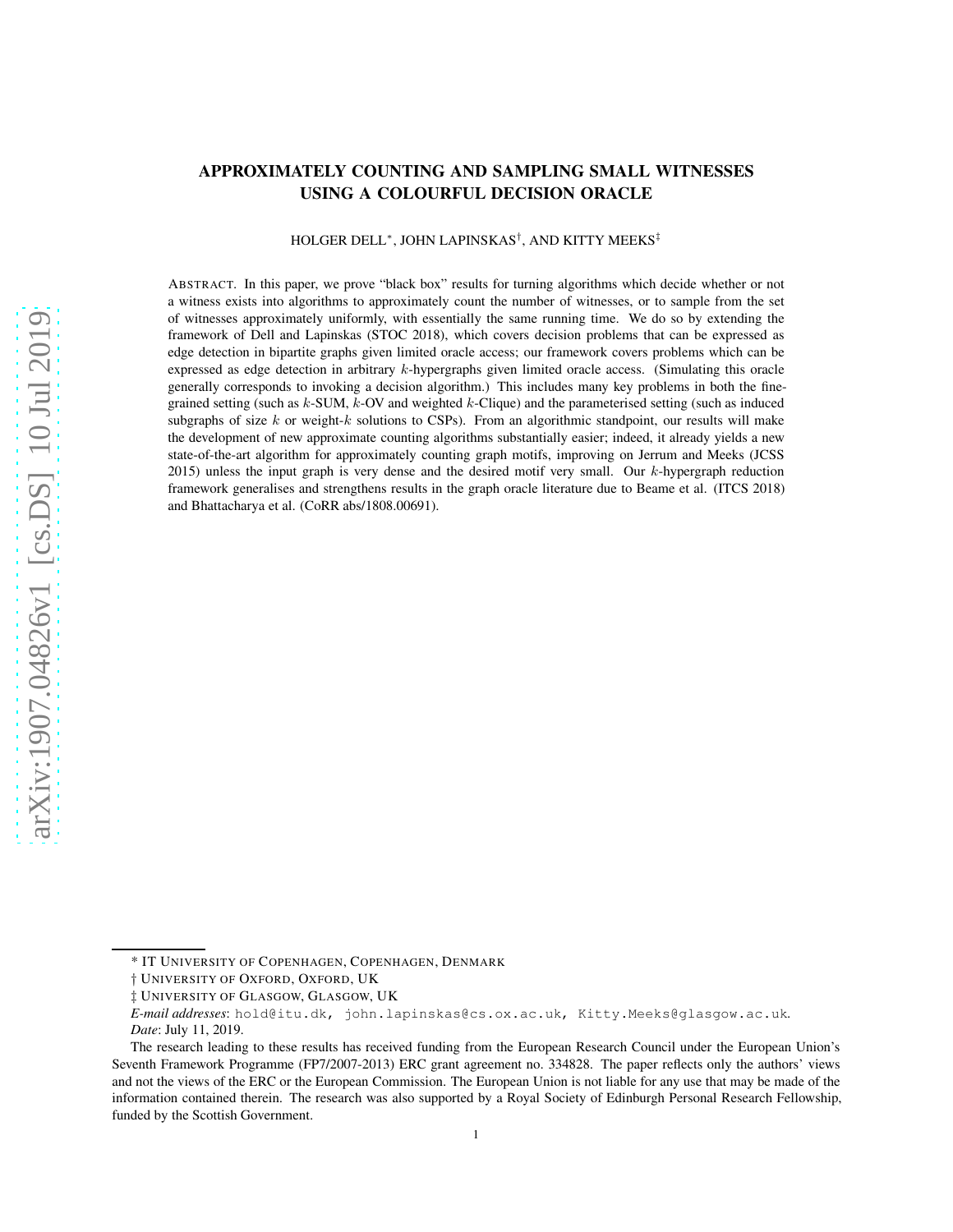#### 1. INTRODUCTION

Many decision problems reduce to the question: Does a witness exist? Such problems admit a natural counting version: How many witnesses exist? For example, one may ask whether a bipartite graph contains a perfect matching, or how many perfect matchings it contains. As one might expect, the counting version is never easier than the decision version, and is often substantially harder; for example, deciding whether a bipartite graph contains a perfect matching is easy, and counting the number of such matchings is #Pcomplete [\[42\]](#page-35-0). However, even when the counting version of a problem is hard, it is often easy to approximate well. For example, Jerrum, Sinclair and Vigoda [\[32\]](#page-34-0) gave a polynomial-time approximation algorithm for the number of perfect matchings in a bipartite graph. The study of approximate counting has seen amazing progress over the last two decades, particularly in the realm of trichotomy results for general problem frameworks such as constraint satisfaction problems, and is now a major field of study in its own right [\[17,](#page-34-1) [18,](#page-34-2) [24,](#page-34-3) [27,](#page-34-4) [28\]](#page-34-5). In this paper, we explore the question of when approximating the counting version of a problem is not merely fast, but essentially as fast as solving the decision version.

We first recall the standard notion of approximation in the field: For all real  $x, y > 0$  and  $0 < \varepsilon < 1$ , we say that x is an  $\varepsilon$ -approximation to y if  $|x - y| < \varepsilon y$ . Note in particular that any  $\varepsilon$ -approximation to zero is itself zero, so computing an  $\varepsilon$ -approximation to N is always at least as hard as deciding whether  $N > 0$ holds. For example, it is at least as hard to approximately count the number of satisfying assignments of a CNF formula (i.e. to  $\varepsilon$ -approximate #SAT) as it is to decide whether it is satisfiable at all (i.e. to solve SAT).

Perhaps surprisingly, in many cases, the converse is also true. For example, Valiant and Vazirani [\[43\]](#page-35-1) proved that any polynomial-time algorithm to decide SAT can be bootstrapped into a polynomial-time  $\varepsilon$ approximation algorithm for  $#SAT$ , or, more formally, that a size-n instance of any problem in  $#P$  can be  $\varepsilon$ -approximated in time poly $(n, \varepsilon^{-1})$  using an NP-oracle. A similar result holds in the parameterised setting, where Müller [\[40\]](#page-35-2) proved that a size-n instance of any problem in  $\sharp W[i]$  with parameter k can be ε-approximated in time  $g(k) \cdot \text{poly}(n, \varepsilon^{-1})$  using a W[i]-oracle for some computable function  $g \colon \mathbb{N} \to \mathbb{N}$ . Another such result holds in the subexponential setting, where Dell and Lapinskas [\[14\]](#page-34-6) proved that the (randomised) Exponential Time Hypothesis is equivalent to the statement: There is no  $\varepsilon$ -approximation algorithm for #3-SAT which runs on an *n*-variable instance in time  $\varepsilon^{-2}2^{o(n)}$ .

We now consider the fine-grained setting, which is the focus of this paper. Here, we are concerned with the exact running time of an algorithm, rather than broad categories such as polynomial time, FPT time or subexponential time. The above reductions all introduce significant overhead, so they are not fine-grained. Here only one general result is known, again due to Dell and Lapinskas [\[14\]](#page-34-6). Informally, if the decision problem reduces "naturally" to deciding whether an *n*-vertex bipartite graph contains an edge, then any algorithm for the decision version can be bootstrapped into an  $\varepsilon$ -approximation algorithm for the counting version with only  $\mathcal{O}(\varepsilon^{-2} \text{polylog}(n))$  overhead. (See Section [1.1](#page-2-0) for more details.)

The reduction of [\[14\]](#page-34-6) is general enough to cover core problems in fine-grained complexity such as OR-THOGONAL VECTORS, 3SUM and NEGATIVE-WEIGHT TRIANGLE, but it is not universal. In this paper, we substantially generalise it to cover any problem which can be "naturally" formulated as deciding whether a k-partite k-hypergraph contains an edge; thus we essentially recover the original result on taking  $k = 2$ . For any problem which satisfies this property, our result implies that any new decision algorithm will automatically lead to a new approximate counting algorithm whose running time is at most a factor of  $\log^{O(k)} n$ larger. Our framework covers several reduction targets in fine-grained complexity not covered by [\[14\]](#page-34-6), including  $k$ -ORTHOGONAL VECTORS,  $k$ -SUM and EXACT-WEIGHT  $k$ -CLIQUE, as well as some key problems in parameterised complexity including weight- $k$  CSPs and size- $k$  induced subgraph problems. (Note that the overhead of  $\log^{O(k)} n$  can be re-expressed as  $k^{2k}n^{o(1)}$  using a standard trick, so an FPT decision algorithm is transformed into an FPT approximate counting algorithm; see Section [1.3.](#page-5-0))

In fact, we get more than fast approximate counting algorithms — we also prove that any problem in this framework has an algorithm for approximately-uniform sampling, again with  $\log^{O(k)} n$  overhead over decision. There is a well-known reduction between the two for self-reducible problems due to Jerrum, Valiant and Vazirani [\[33\]](#page-34-7), but it does not apply in our setting since it adds polynomial overhead.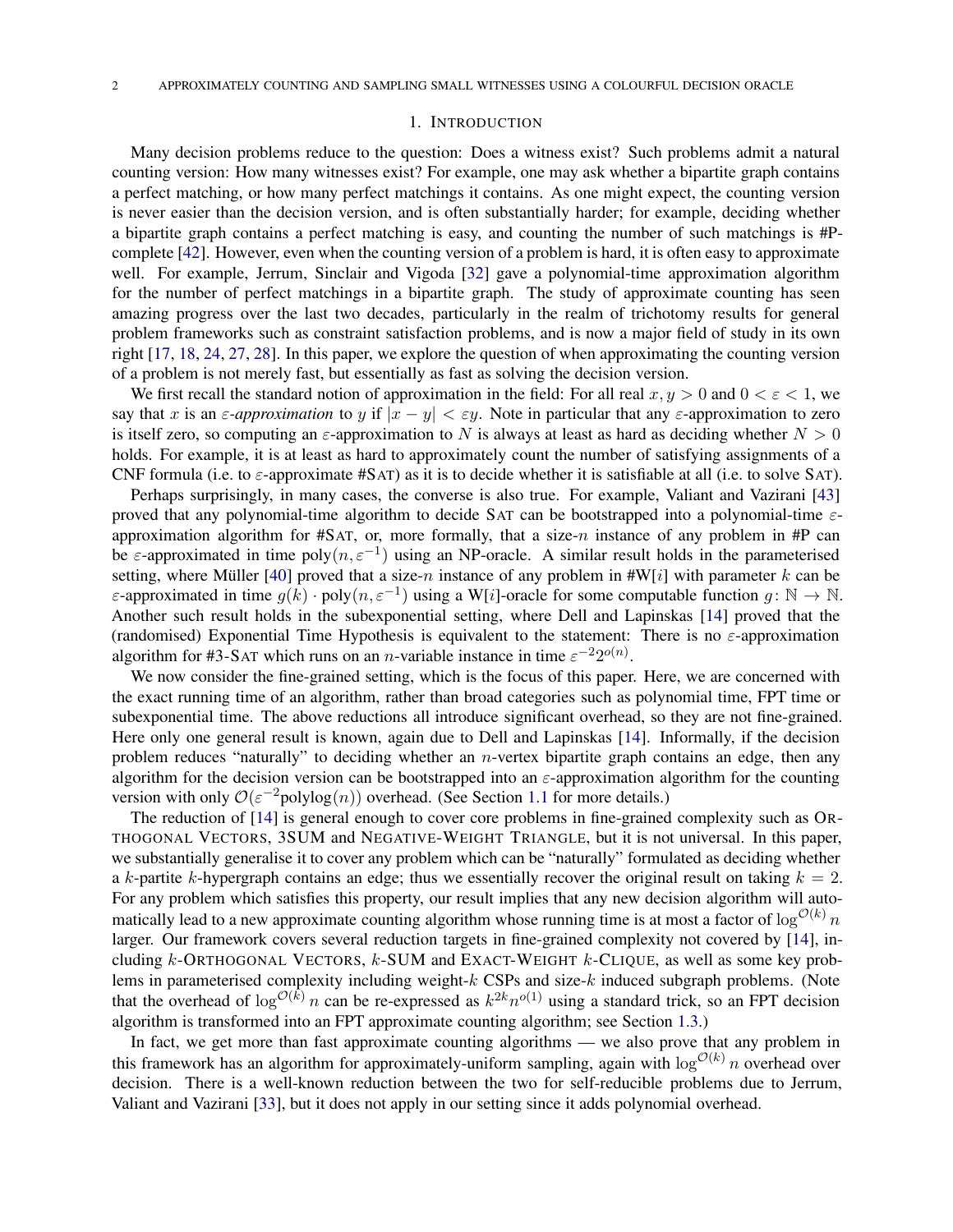In the parameterised setting, our results have interesting implications. Here, the requirement that the hypergraph be k-partite typically corresponds to considering the "colourful" or "multicolour" version of the decision problem, so our result implies that uncoloured approximate counting is essentially equivalent to multicolour decision. We believe that our results motivate considerable further study of the relationship between multicolour parameterised decision problems and their uncoloured counterparts.

Finally, we note that the applications of our results are not just complexity-theoretic in nature, but also algorithmic. They give a "black box" argument that any decision algorithm in our framework, including fast ones, can be converted into an approximate counting or sampling algorithm with minimal overhead. Concretely, we obtain new algorithms for approximately counting and/or sampling zero-weight subgraphs, graph motifs, and satisfying assignments for first-order models, and our framework is sufficiently general that we believe new applications will be forthcoming.

In Section [1.1,](#page-2-0) we set out our main results in detail as Theorems [1](#page-2-1) and [2,](#page-2-2) and discuss our edge-counting reduction framework (which is of independent interest). We describe the applications of Theorems [1](#page-2-1) and [2](#page-2-2) to fine-grained complexity in Section [1.2,](#page-3-0) and their applications to parameterised complexity in Section [1.3.](#page-5-0)

# <span id="page-2-0"></span>1.1. The k-hypergraph framework. Given a k-hypergraph  $G = (V, E)$ , write  $e(G) = |E|$ , and let

$$
C(G) := \{ (X_1, \ldots, X_k) \colon X_1, \ldots, X_k \text{ are disjoint subsets of } V \}.
$$

We define the *coloured independence oracle* of G to be the function  $cIND_G: \mathcal{C}(G) \to \{0,1\}$  such that  $\text{cIND}_G(X_1,\ldots,X_k) = 1$  if  $G[X_1,\ldots,X_k]$  has no edges, and  $\text{cIND}_G(X_1,\ldots,X_k) = 0$  otherwise. Informally, we think of elements of  $\mathcal{C}(G)$  as representing k-colourings of induced subgraphs of G, with  $X_i$  being the  $i$ 'th colour class; thus given a vertex colouring of an induced subgraph of  $G$ , the coloured independence oracle outputs 1 if and only if no colourful edge is present. We consider a computation model where the algorithm is given access to V and k, but can only access E via  $\text{cIND}_G$ . We say that such an algorithm has *coloured oracle access* to G, and for legibility we write it to have G as an input. Our main result is as follows.

<span id="page-2-1"></span>**Theorem 1.** *There is a randomised algorithm* Count $(G, \varepsilon, \delta)$  with the following behaviour. Suppose G is *an* n*-vertex* k*-hypergraph, and that* Count *has coloured oracle access to* G*. Suppose* ε *and* δ *are rational*  $with\ 0 < \varepsilon, \delta < 1$ . Then, writing  $T = \log(1/\delta) \varepsilon^{-2} k^{6k} \log^{4k+7} n$ : in time  $\mathcal{O}(nT)$ , and using at most  $\mathcal{O}(T)$ *queries to* cIND<sub>G</sub>, Count $(G, \varepsilon, \delta)$  *outputs a rational number*  $\hat{e}$ *. With probability at least*  $1 - \delta$ *, we have*  $\hat{e} \in (1 \pm \varepsilon)e(G)$ .

As an example of how Theorem [1](#page-2-1) applies to approximate counting problems, consider the problem #k-CLIQUE of counting the number of cliques in an *n*-vertex graph H of size k. We take G to be the khypergraph on vertex set  $V(H)$  whose hyperedges are precisely those size-k sets which span cliques in G. Thus  $\varepsilon$ -approximating the number of k-cliques in H corresponds to  $\varepsilon$ -approximating the number of hyperedges in G. We may use a decision algorithm for k-Clique with running time  $f(n, k)$  to evaluate cIND<sub>G</sub> in time  $f(n, k)$ , by applying it to an appropriate subgraph of G (in which we delete all edges within each colour class  $X_i$ ). Thus Theorem [1](#page-2-1) gives us an algorithm for  $\varepsilon$ -approximating the number of k-cliques in H in time  $\mathcal{O}(nT + Tf(n, k))$ . Any decision algorithm for k-Clique must read a constant proportion of its input, so we have  $f(n, k) = \Omega(n)$  and our overall running time is  $\mathcal{O}(Tf(n, k))$ . It follows that any decision algorithm for k-clique yields an  $\varepsilon$ -approximation algorithm for #k-Clique with overhead only  $T = \varepsilon^{-2} (k \log n)^{\mathcal{O}(k)}$ .

The polynomial dependence on  $\varepsilon$  in Theorem [1](#page-2-1) is not surprising, as by taking  $\varepsilon < 1/2n^k$  and rounding we can obtain the number of edges of G exactly. Thus if the dependence on  $\varepsilon$  were subpolynomial, Theorem [1](#page-2-1) would essentially imply a fine-grained reduction from exact counting to decision. This is impossible under SETH in our setting; see [\[14,](#page-34-6) Theorem 3] for a more detailed discussion.

We extend Theorem [1](#page-2-1) to approximately-uniform sampling as follows.

<span id="page-2-2"></span>**Theorem 2.** There is a randomised algorithm  $\text{Sample}(G, \varepsilon)$  which, given a rational number  $\varepsilon$  with  $0 <$ ε < 1 *and coloured oracle access to an* n*-vertex* k*-hypergraph* G *containing at least one edge, outputs either a random edge*  $f \in E(G)$  *or* Fail*. For all*  $f \in E(G)$ *,* Sample $(G, \varepsilon)$  *outputs* f *with*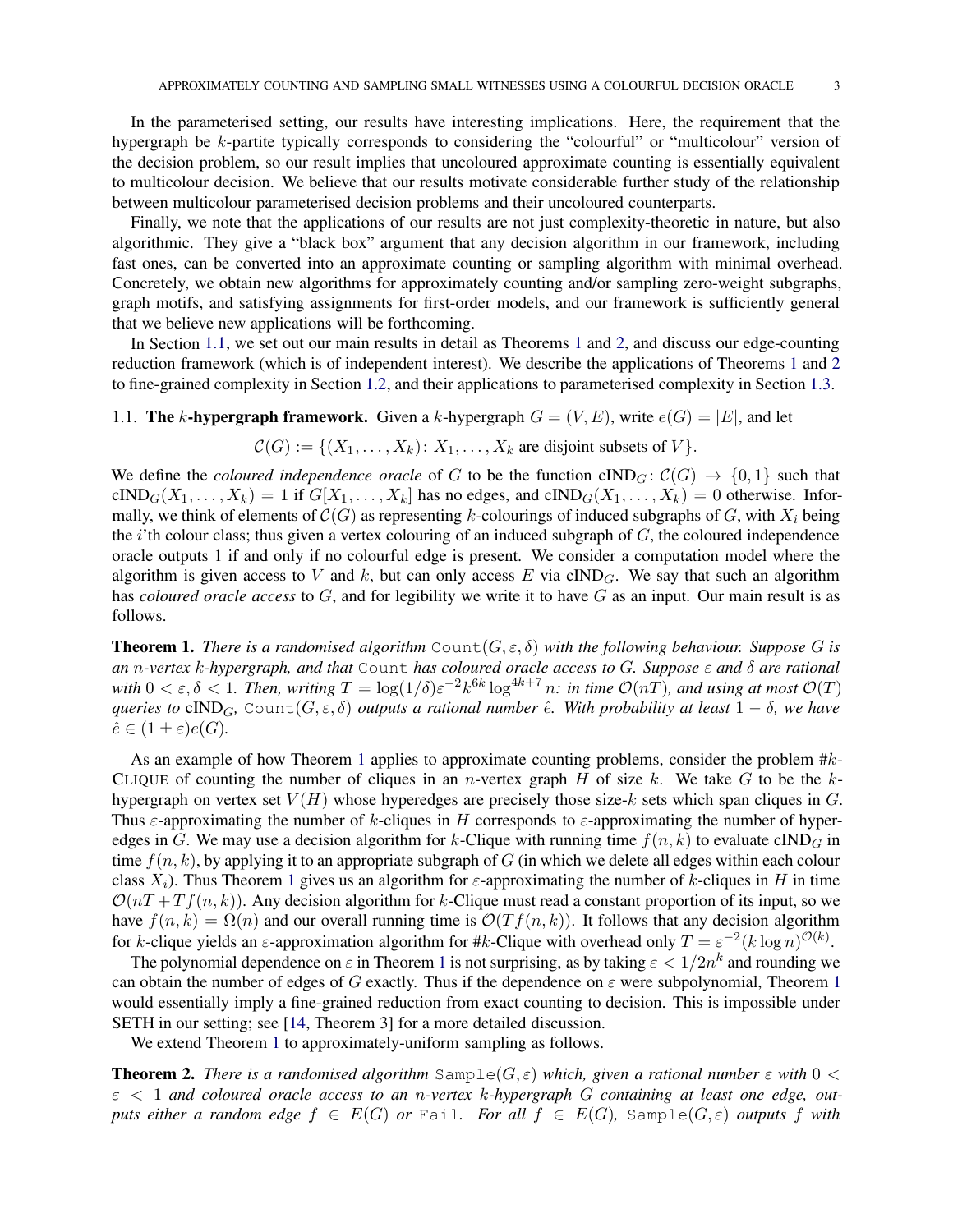*probability*  $(1 \pm \varepsilon)/e(G)$ *; in particular, it outputs* Fail *with probability at most*  $\varepsilon$ *. Moreover, writing*  $T=\varepsilon^{-2}k^{7k}\log^{4k+11}n$ , Sample $(G,\varepsilon)$  *runs in time*  $\mathcal{O}(nT)$  *and uses at most*  $\mathcal{O}(T)$  *queries to* cIND<sub>G</sub>.

We call the output of this algorithm an ε*-approximate sample*. Note that there is a standard trick using rejection sampling which, given an algorithm of the above form, replaces the  $\varepsilon^{-2}$  factor in the running time by a polylog $(\varepsilon^{-1})$  factor; see [\[33\]](#page-34-7). Unfortunately, it does not apply to Theorem [2,](#page-2-2) as we do not have a fast way to compute the true distribution of Sample's output.

By the same argument as above, Theorem [2](#page-2-2) may be used to sample a size- $k$  clique from a distribution with total variation distance at most  $\varepsilon$  from uniformity with overhead only  $T = \varepsilon^{-2} (k \log n)^{\mathcal{O}(k)}$  over decision. (We also note that it is easy to extend Theorems [1](#page-2-1) and [2](#page-2-2) to cover the case where the original decision algorithm is randomised, at the cost of an extra factor of  $k \log n$  in the number of oracle uses; we discuss this further in the full version.)

Theorems [1](#page-2-1) and [2](#page-2-2) are also of independent interest, generalising known results in the graph oracle literature. Our colourful independence oracles are a natural generalisation of the bipartite independent set (BIS) oracles of Beame et al. [\[6\]](#page-33-0) to a hypergraph setting, and when  $k = 2$  the two notions coincide. Their main result [\[6,](#page-33-0) Theorem 4.9] says that given BIS oracle access to an *n*-vertex graph G, one can  $\varepsilon$ -approximate the number of edges of G using  $\mathcal{O}(\varepsilon^{-4} \log^{14} n)$  BIS queries (which they take as their measure of running time). The  $k = 2$  case of Theorem [1](#page-2-1) gives a total of  $\mathcal{O}(\varepsilon^{-2} \log^{19} n)$  queries used, improving their running time for most values of  $\varepsilon$ , and Theorem [2](#page-2-2) extends their algorithm to approximately-uniform sampling.

When  $k = 3$ , our colourful independence oracles are similar to the tripartite independent set (TIS) oracles of Bhattacharya et al. [\[8\]](#page-33-1). (These oracles ask whether a 3-coloured graph  $H$  contains a colourful triangle, rather than whether a 3-coloured 3-hypergraph G contains a colourful edge. But if G is taken to be the 3-hypergraph whose edges are the triangles of  $H$ , then the two notions coincide exactly.) Their main result, Theorem 1, says that given TIS oracle access to an *n*-vertex graph  $G$  of maximum degree at most  $d$ , one can  $\varepsilon$ -approximate the number of triangles in G using at most  $\mathcal{O}(\varepsilon^{-12}d^{12} \log^{25} n)$  $\mathcal{O}(\varepsilon^{-12}d^{12} \log^{25} n)$  $\mathcal{O}(\varepsilon^{-12}d^{12} \log^{25} n)$  TIS queries. Our Theorem 1 gives an algorithm which requires only  $\mathcal{O}(\varepsilon^{-2} \log^{22} n)$  TIS queries, with no dependence on d, and which also generalises to approximately counting k-cliques for all fixed k. Again, Theorem [2](#page-2-2) extends the result to approximately-uniform sampling.

We note in passing that the main result of [\[14\]](#page-34-6) doesn't quite fit into this setting, as it also makes unre-stricted use of edge existence queries. It resembles a version of Theorem [1](#page-2-1) restricted to  $k = 2$  and with slightly lower overhead in  $n$ .

<span id="page-3-0"></span>1.2. Corollaries in fine-grained complexity. In [\[14\]](#page-34-6), fine-grained reductions from approximate counting to decision were shown for the problems ORTHOGONAL VECTORS, 3SUM and NEGATIVE-WEIGHT TRI-ANGLE (among others). The approximate counting procedure for  $k$ -uniform hypergraphs in Theorem [1](#page-2-1) allows us to generalize these reductions to  $k$ -OV,  $k$ -SUM, ZERO-WEIGHT  $k$ -CLIQUE, and other subgraph isomorphism problems. They also apply to model checking of first-order formulas with  $k$  variables. In each case, Theorem [2](#page-2-2) yields a corresponding result for approximate sampling of witnesses.

1.2.1. *First-order Formulas on Sparse Structures and* k *Orthogonal Vectors.* We consider first-order formulas  $\varphi$ , that is, formulas of the form:  $Q_1x_{\ell+1}Q_2x_{\ell+2}\dots Q_kx_k$ .  $\psi(x_1,\dots,x_k)$ . The variables  $x_1,\dots,x_\ell$ are the free variables of  $\varphi$ , each  $Q_i$  is a quantifier from  $\{\exists, \forall\}$ , and  $\psi$  is a quantifier-free Boolean formula over the variables  $x_1, \ldots, x_k$ . We consider first-order formulas in prenex-normal form with  $\ell \in \{0, \ldots, k\}$ free variables and quantifier-rank at most k − ℓ; let k-FO denote the set of all such formulas. The *property testing problem for*  $k$ *-FO* is, given a formula and a structure (e.g., the edge relation of a graph), to decide whether the formula is satisfiable in the structure, that is, whether there is an assignment to the free variables that makes the formula true. Correspondingly, the *property counting problem* is to count all satisfying assignments.

Model checking and property testing are important problems in logic and database theory, and have recently been studied in the context of fine-grained complexity [15, [25,](#page-34-8) [45\]](#page-35-3): Gao et al. [\[25\]](#page-34-8) devise an algorithm for the property testing problem for k-FO that runs in time  $m^{k-1}/2^{\Theta(\sqrt{\log m})}$ , where m is the number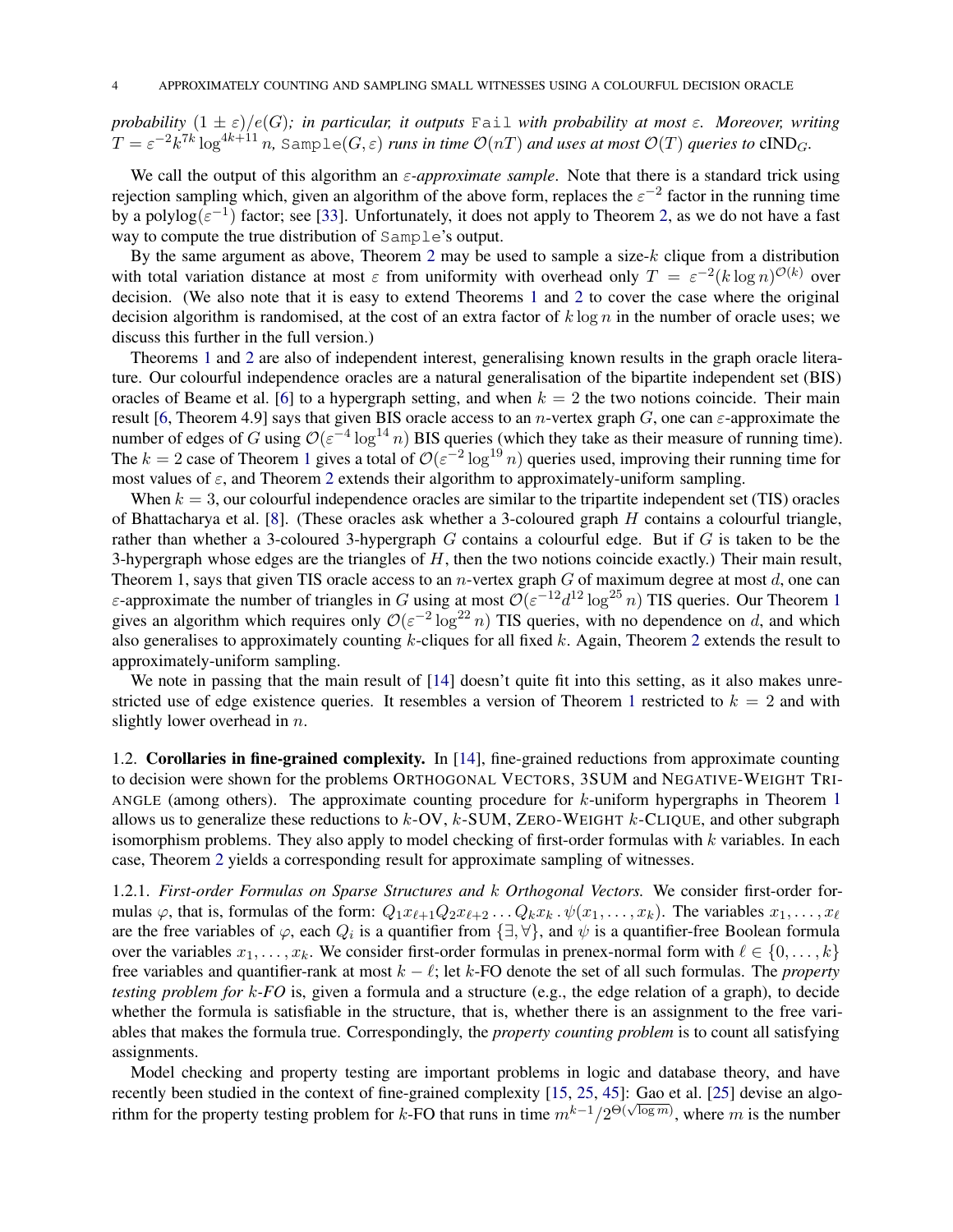of distinct tuples in the input relations. This improves upon an already slightly non-trivial  $\tilde{\mathcal{O}}(m^{k-1})$  algo-rithm.<sup>[1](#page-4-0)</sup> By using this improved decision algorithm as a black box, we obtain new algorithms for approximate counting (via Theorem [1\)](#page-2-1) and approximate sampling (via Theorem [2\)](#page-2-2). Note all our approximate counting algorithms work with probability at least 2/3; this can easily be increased to  $1 - \delta$  in the usual way, i.e. running them  $\mathcal{O}(\log(1/\delta))$  times and taking the median result.

<span id="page-4-2"></span>**Corollary 3.** Fix  $k \in \mathbb{Z}_{\geq 0}$ , suppose an instance of property testing for k-FO can be solved in time  $T(n,m) = \mathcal{O}((m+n)^k)$ , where *n* is the size of the universe and *m* is the number of tuples in the structure, *and write* S *for the set of satisfying assignments. Then there is a randomised algorithm to* ε*-approximate*  $|S|$ , or draw an  $\varepsilon$ -approximate sample from  $S$ , in time  $\varepsilon^{-2} \cdot \tilde{\mathcal{O}}(T(n,m))$ .

In combination with the algorithm of Gao et al. [\[25\]](#page-34-8), we can thus  $\varepsilon$ -approximately sample from the set of satisfying assignments to any k-FO-property in time  $\varepsilon^{-2} m^{k-1}/2^{\Theta(\sqrt{\log m})}$ . For example, this algorithm can be used to sample an approximately uniformly random solution tuple to a conjunctive query.

The  $k$ -ORTHOGONAL VECTORS ( $k$ -OV) problem is a specific example of a property testing problem, and has connections to central conjectures in fine-grained complexity theory [1, [25\]](#page-34-8). The problem asks, given k sets  $X_1, \ldots, X_k \subseteq \{0,1\}^D$  of Boolean vectors, whether there exist  $x_1 \in X_1, \ldots, x_k \in X_k$ such that  $\sum_{j=1}^D \prod_{i=1}^k x_{ij} = 0$ . (The sum and product are the usual arithmetic operations over  $\mathbb{Z}$ .) When  $x_1, \ldots, x_k$  are viewed as representing subsets of  $[D]$  in the canonical manner, this condition is equivalent to requiring they have an empty intersection; when  $k = 2$ , it is equivalent to  $x_1$  and  $x_2$  being orthogonal. Any tuple  $(x_1, \ldots, x_k)$  satisfying the condition is called a *witness*. Clearly, k-OV can be solved in time  $O(N^kD)$ using exhaustive search. Gao et al. [\[25\]](#page-34-8) stated the Moderate-Dimension k-OV Conjecture, which says that k-OV cannot be solved in time  $O(N^{k-\epsilon} \text{poly}(D))$  time for any  $\epsilon > 0$ . We show that any reasonable-sized improvement over exhaustive search carries over to approximate counting and sampling.

<span id="page-4-3"></span>**Corollary 4.** Fix  $k \geq 2$ , suppose an N-vector D-dimension instance of  $k$ -OV can be solved in time  $T(N, D)$ , and write W for the set of witnesses. Then there is a randomised algorithm to  $\varepsilon$ -approximate  $|W|$ , *or draw an*  $\varepsilon$ -approximate sample from W, in time  $\varepsilon^{-2} \cdot \mathcal{O}(T(N, D)).$ 

Note that such an improvement is already known for 2-OV, which has an  $N^{2-1/O(\log(D/\log N))}$ -time algorithm [3], although Chan and Williams [12] already generalised this to an exact counting algorithm.

1.2.2. k*-SUM.* The k-SUM problem has been studied since the 1990s as it arises naturally in the context of computational geometry, see for example [23], and it has become an important problem in fine-grained complexity theory [46]. For all integers  $k \geq 3$ , the k-SUM problem asks, given a set of integers, whether some k of them sum to zero. Each k-subset of integers that does sum to zero is called a *witness*. While Kane, Lovett, and Moran [34] very recently developed almost linear-size linear decision trees for k-SUM, the fastest known algorithm for this problem still runs in time  $\tilde{\mathcal{O}}(n^{\lceil k/2 \rceil})$ , and  $n^{o(k)}$  as  $k \to \infty$  is ruled out under the exponential-time hypothesis [41]. We prove that any sufficiently non-trivial improvement over the best known decision algorithm carries over to approximate counting and witness sampling.

<span id="page-4-1"></span>**Corollary 5.** Fix  $k \geq 3$ , suppose an *n*-integer instance of k-SUM can be solved in time  $T(n)$ , and write W for the set of witnesses. Then there is a randomised algorithm to  $\varepsilon$ -approximate  $|W|$ , or draw an  $\varepsilon$ *approximate sample from* W, in time  $\varepsilon^{-2} \cdot \tilde{\mathcal{O}}(T(n))$ .

1.2.3. EXACT-WEIGHT k-CLIQUE *and Other Subgraph Problems.* Recall that Theorem [1](#page-2-1) applies to the problem #k-CLIQUE. This observation generalizes to other subgraph problems as well. We consider weighted graph problems, where we are given a graph G with an edge-weight function  $w : E(G) \to \mathbb{Z}$ . The weight of a clique X in G is the sum  $\sum_{e} w(e)$  over all edges  $e \in E(G)$  with  $e \subseteq X$ . The EXACT-WEIGHT  $k$ -CLIQUE problem is to decide whether there is a  $k$ -clique  $X$  of weight exactly 0. It has been conjectured [1] that there is no real  $\varepsilon > 0$  and integer  $k > 3$  such that the EXACT-WEIGHT k-CLIQUE problem

<span id="page-4-0"></span><sup>&</sup>lt;sup>1</sup>The notation  $\widetilde{\mathcal{O}}(f(n, m))$  means  $f(n, m) \cdot \text{polylog}(n + m)$ .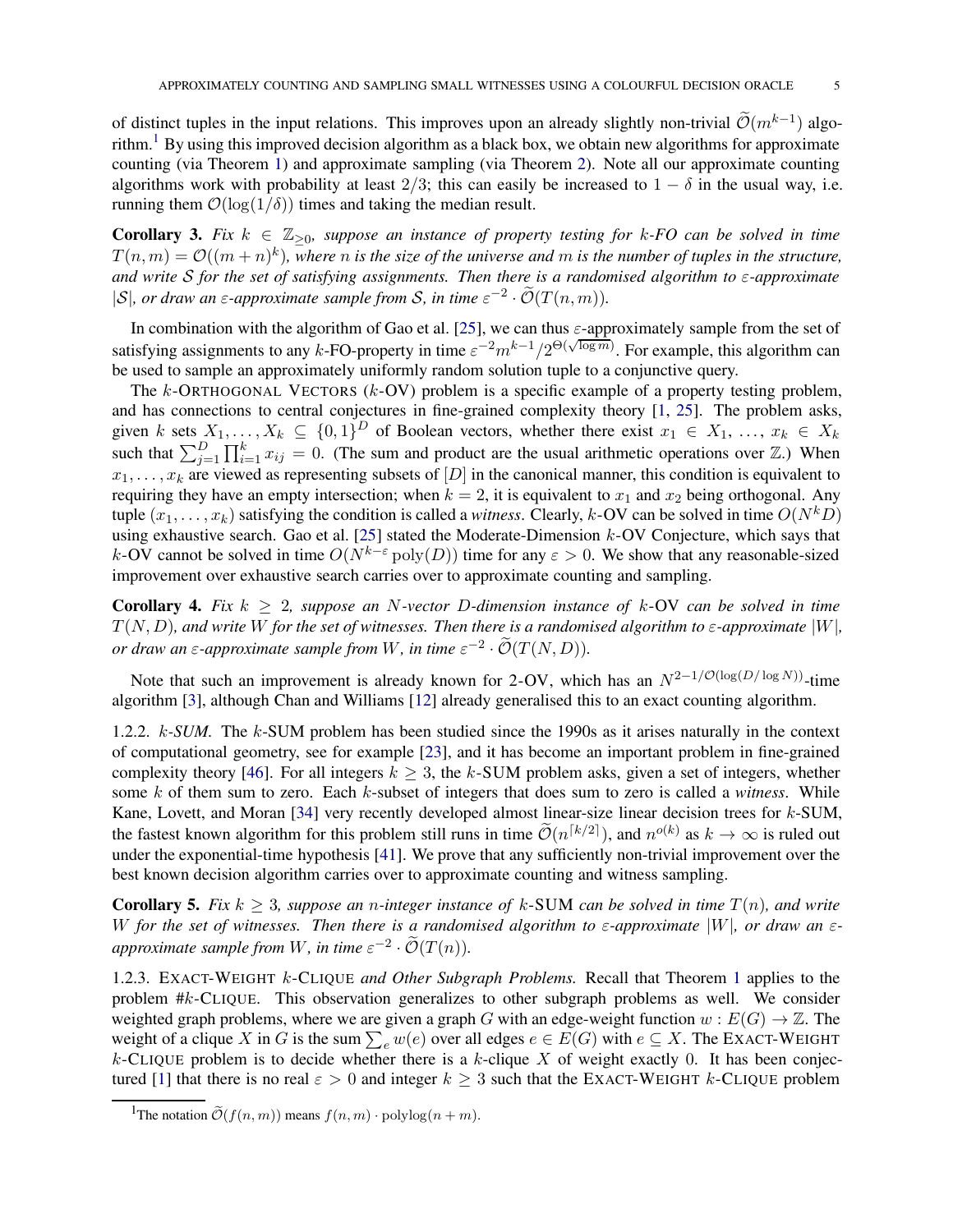on *n*-vertex graphs and with edge-weights in  $\{-M, \ldots, M\}$  can be solved in time  $\mathcal{O}(n^{(1-\varepsilon)k} \text{polylog}(M)).$ (For the closely related MIN-WEIGHT  $k$ -CLIQUE problem, a subpolynomial-time improvement over the ex-haustive search algorithm is known [[1](#page-2-1), 44, 1[2](#page-2-2)], with running time  $n^k / \exp(\Omega(\sqrt{\log n}))$ .) Theorems 1 and 2 imply that any sufficiently non-trivial improvement on the running time of an EXACT-WEIGHT  $k$ -CLIQUE algorithm will carry over to the approximate counting and sampling versions of the problem.

<span id="page-5-1"></span>Corollary 6. *Fix* k ≥ 3*, suppose an* n*-vertex* m*-edge instance of* EXACT-WEIGHT k-CLIQUE *with weights in* [−M, M] *can be solved in time* T(n, m, M)*, and write* C *for the set of zero-weight* k*-cliques. Then there is a randomised algorithm to* ε*-approximate* |C|*, or draw an* ε*-approximate sample from* C*, in time*  $\varepsilon^{-2} \cdot \widetilde{\mathcal{O}}(T(n,m,M)).$ 

There is a more general version of EXACT-WEIGHT  $k$ -CLIQUE which takes as input an edge-weighted  $d$ hypergraph and asks whether it contains a zero-weight  $k$ -clique. A similar conjecture exists for this version of the problem [1], and Theorems [1](#page-2-1) and [2](#page-2-2) yield a result analogous to Corollary [6.](#page-5-1)

Our framework also applies to subgraphs more general than cliques. The EXACT-WEIGHT- $H$  problem asks, given an edge-weighted graph  $G$ , whether there exists a subgraph of  $G$  that has weight zero and is isomorphic to H. We say H is a *core* if every homomorphism from H to H is also an automorphism. Cores are a rich class of graphs, including cliques, odd cycles, and (with high probability) any binomial random graph  $G(n, p)$  with edge probability  $n^{-1/3} \log^2 n < p < 1 - n^{1/3} \log^2 n$  (see [\[10,](#page-34-9) Theorem 2]). Corollary [6](#page-5-1) generalises to EXACT-WEIGHT-H whenever H is a core. In particular, Abboud and Lewi [2, Corollary 5] prove that EXACT-WEIGHT-H can be solved in time  $\mathcal{O}(n^{\gamma(H)})$ , where  $\gamma(H) \ge 1$  is a graph parameter that is small whenever  $H$  has a balanced separator, so we obtain the following result.

<span id="page-5-2"></span>Corollary 7. Let H be a core, let G be an n-vertex graph, and let  $H(G)$  be the set of zero-weight H $s$ ubgraphs in G. There is an algorithm to draw an  $\varepsilon$ -approximate sample from  $H(G)$  in time  $\mathcal{O}(\varepsilon^{-2}n^{\gamma(H)})$ .

Our framework also applies to colourful subgraphs. The COLOURFUL- $H$  problem asks, given a graph  $G$ and a vertex colouring  $c: V(G) \to \{1, \ldots, |V(H)|\}$ , whether there G contains a colourful copy of  $H$  that is, a subgraph isomorphic to  $H$  containing one vertex from each colour class.

<span id="page-5-3"></span>Corollary 8. *Let* H *be a fixed graph, suppose an* n*-vertex* m*-edge instance of* COLOURFUL-H *can be solved in time*  $T(m, n)$ *, and write*  $H$  *for the set of colourful* H-subgraphs. Then there is a randomised  $a$ lgorithm to  $\varepsilon$ -approximate  $|\mathcal{H}|$ , or draw an  $\varepsilon$ -approximate sample from  $\mathcal{H}$ , in time  $\varepsilon^{-2} \cdot \mathcal{O}(T(m,n))$ .

Daz, Serna, and Thilikos [16] show using dynamic programming that  $\#ColoUREUL-H$  can be solved exactly in time  $\tilde{\mathcal{O}}(n^{t+1})$ , where t is the treewidth of H. Marx [37] asks whether it is possible to detect colourful subgraphs in time  $n^{o(t)}$ , and proves that  $n^{o(t/\log t)}$  is impossible under the exponential-time hypothesis (ETH). Our result shows that any algorithm to detect colourful subgraphs in time  $n^{o(t)}$  would essentially also have to approximately count these subgraphs — a more difficult task.

<span id="page-5-0"></span>1.3. Corollaries in parameterised complexity. When considering approximation algorithms for parameterised counting problems, an "efficient" approximation scheme is an FPTRAS (fixed parameter tractable randomised approximation scheme), as introduced by Arvind and Raman [\[5\]](#page-33-2); this is the analogue of an FPRAS in the parameterised setting. An FPTRAS for a parameterised counting problem Π with parameter k is an algorithm that takes an instance I of  $\Pi$  (with  $|I| = n$ ) and a rational number  $\varepsilon > 0$ , and in time  $f(k)$  · poly $(n, 1/\varepsilon)$  (where f is some computable function) outputs a rational number z such that

$$
\mathbb{P}[(1-\varepsilon)\Pi(I) \leq z \leq (1+\varepsilon)\Pi(I)] \geq 2/3.
$$

Note that this definition is equivalent to that given in [\[5\]](#page-33-2) which requires the failure probability to be at most δ, where δ is part of the input; repeating the process above  $\mathcal{O}(\log(1/\delta))$  times and returning the median solution allows us to reduce the error probability from  $1/3$  to  $\delta$ .

As mentioned above, a large number of well-studied problems in parameterised complexity fall within our k-hypergraph framework; for standard notions in parameterised (counting) complexity we refer the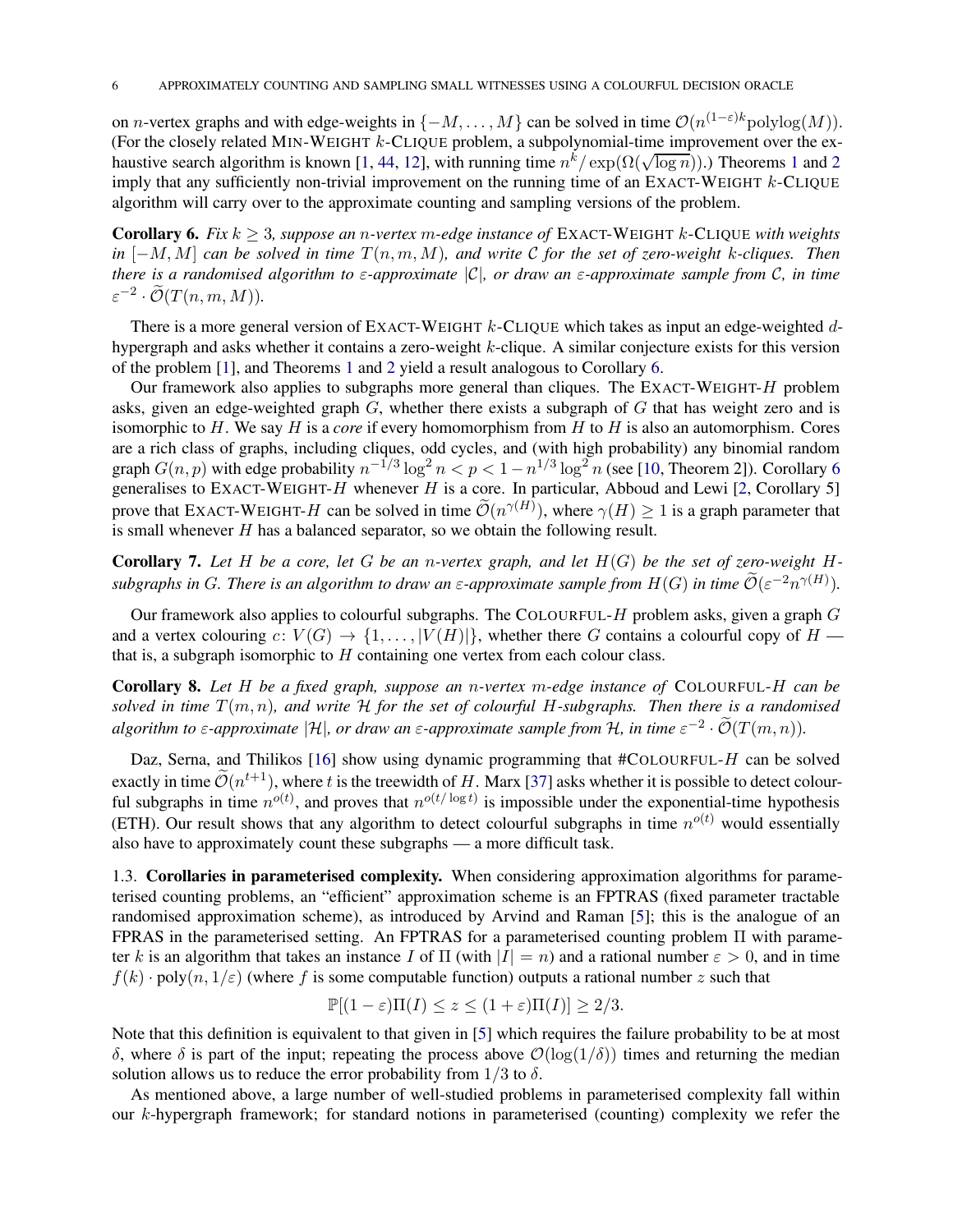reader to [\[21\]](#page-34-10). Observe that we can rewrite our overhead of  $\log^{O(k)} n$  in the form  $k^{2k}n^{o(1)}$ : if  $k \leq$  $\log n/(\log \log n)^2$  then  $\log^{\mathcal{O}(k)} n = e^{\mathcal{O}(\log n/\log \log n)} = n^{o(1)}$ , and if  $k \geq \log n/(\log \log n)^2$  then  $\log^{\mathcal{O}(k)} n =$  $\mathcal{O}(k^{2k})$ . Thus we can consider this to be a "fine-grained FPT overhead".

Theorems [1](#page-2-1) and [2](#page-2-2) can therefore be applied immediately to any *self-contained* k*-witness problem* (see [\[39\]](#page-35-4)); that is, any problem with integer parameter  $k$  in which we are interested in the existence of witnesses consisting of  $k$ -element subsets of some given universe, and we have the ability to quickly test whether any given k-element set is such a witness. Examples include weight- $k$  solutions to CSPs, size- $k$  solutions to database queries, and sets of  $k$  vertices in a (weighted) graph or hypergraph which induce a sub(hyper)graph with specific properties. This last example encompasses many of the best-studied problems in parameterised counting complexity, including the problem  $\sharp \text{SUB}(H, G)$  (with parameter  $|V(H)|$ ) which asks for the number of subgraphs of  $G$  isomorphic to  $H$ ; the well-studied problems of counting  $k$ -vertex paths, cycles and cliques are all special cases. More generally, we can consider the problem #INDUCED SUBGRAPH WITH PROPERTY( $\Phi$ ) (#ISWP( $\Phi$ )), introduced by Jerrum and Meeks [\[31\]](#page-34-11), for any property  $\Phi$ .

However, our coloured independence oracle doesn't quite correspond to deciding whether a witness exists: it needs to solve a *multicolour* version of the decision problem. The multicolour decision version of a selfcontained k-witness problem takes as input a universe U together with a k-colouring of the elements of  $U$ , and asks whether there exists a witness which contains precisely one element of each colour. The following result is immediate from Theorems [1](#page-2-1) and [2](#page-2-2) on taking the vertex set of the hypergraph to be  $U$ , the edges to be the k-witnesses, and simulating the coloured independence oracle by invoking a multicolour decision algorithm.

<span id="page-6-1"></span>Theorem 9. *Let* Π *be a self-contained* k*-witness decision problem, and suppose that the multicolour version of*  $\Pi$  *can be solved in time*  $T(n, k)$  *when the universe* U *has size* n. Let  $c: U \to [k]$  *be a colouring, let* W *be the set of (uncoloured) witnesses of* Π*, and let* W<sup>c</sup> *be the set of multicolour witnesses of* Π *with respect* to c. Then given U and c, in time  $\varepsilon^{-2} k^{2k} n^{o(1)} T(n,k)$ , there is a randomised algorithm to  $\varepsilon$ -approximate  $|W|$  *or*  $|W^c|$ , *or draw an*  $\varepsilon$ -*approximate sample from* W *or*  $W^c$ .

Such multicolour problems have been studied before in the literature, including  $\sharp$ MISWP $(\Phi)$ , the multicolour version of  $\#\text{ISWP}(\Phi)$ ; see [\[38\]](#page-35-5) for a survey of results relating the complexity of multicolour and uncoloured problems in this setting. In many cases, the multicolour decision problem reduces straightforwardly to the original decision problem — for example, if our witnesses are k-vertex cliques in a graph. But this is not true in general; if our witnesses are k-vertex cliques *and* k-vertex independent sets, then the uncoloured decision problem admits a trivial FPT algorithm by Ramsey's theorem [\[5\]](#page-33-2), but the W[1]-complete problem k-CLIQUE reduces to the multicolour version [\[38\]](#page-35-5). In the restricted setting of  $SUB(H,G)$ , it is straightforward to verify that the multicoloured and uncoloured versions of the problem are equivalent when the graph H is a core<sup>[2](#page-6-0)</sup>, but this is not known for general H. In fact, a proof of equivalence would imply the long-standing dichotomy conjecture for the parameterised embedding problem (see [\[13\]](#page-34-12) for recent progress on this conjecture). We believe that Theorem [9](#page-6-1) motivates substantial further research into the complexity relationship between multicoloured problems and their uncoloured counterparts.

One consequence of Theorem [9](#page-6-1) is that if  $MISWP(\Phi)$  admits an FPT decision algorithm, then we obtain FPTRASes for both #MISWP( $\Phi$ ) and #ISWP( $\Phi$ ) with roughly the same running time as the original decision algorithm. This generalises a previous result of Meeks [\[38,](#page-35-5) Corollaries 4.8 and 4.10] which states that subject to standard complexity-theoretic assumptions, if we restrict our attention to properties Φ that are preserved under adding edges, there is an FPTRAS for the counting problems #MISWP(Φ) and #ISWP(Φ) if and only if there is an FPT decision algorithm for MISWP $(\Phi)$ . Theorem [9](#page-6-1) strengthens this result in two ways. Firstly, we no longer need the restriction that the property is preserved under adding edges, as we can now consider an arbitrary property Φ. Secondly, we demonstrate a close relationship between the running-times for decision and approximate counting, meaning that any improvement in a decision algorithm immediately translates to an improved algorithm for approximate counting.

<span id="page-6-0"></span><sup>&</sup>lt;sup>2</sup>The reduction appears inside the proof of Lemma [27.](#page-30-0)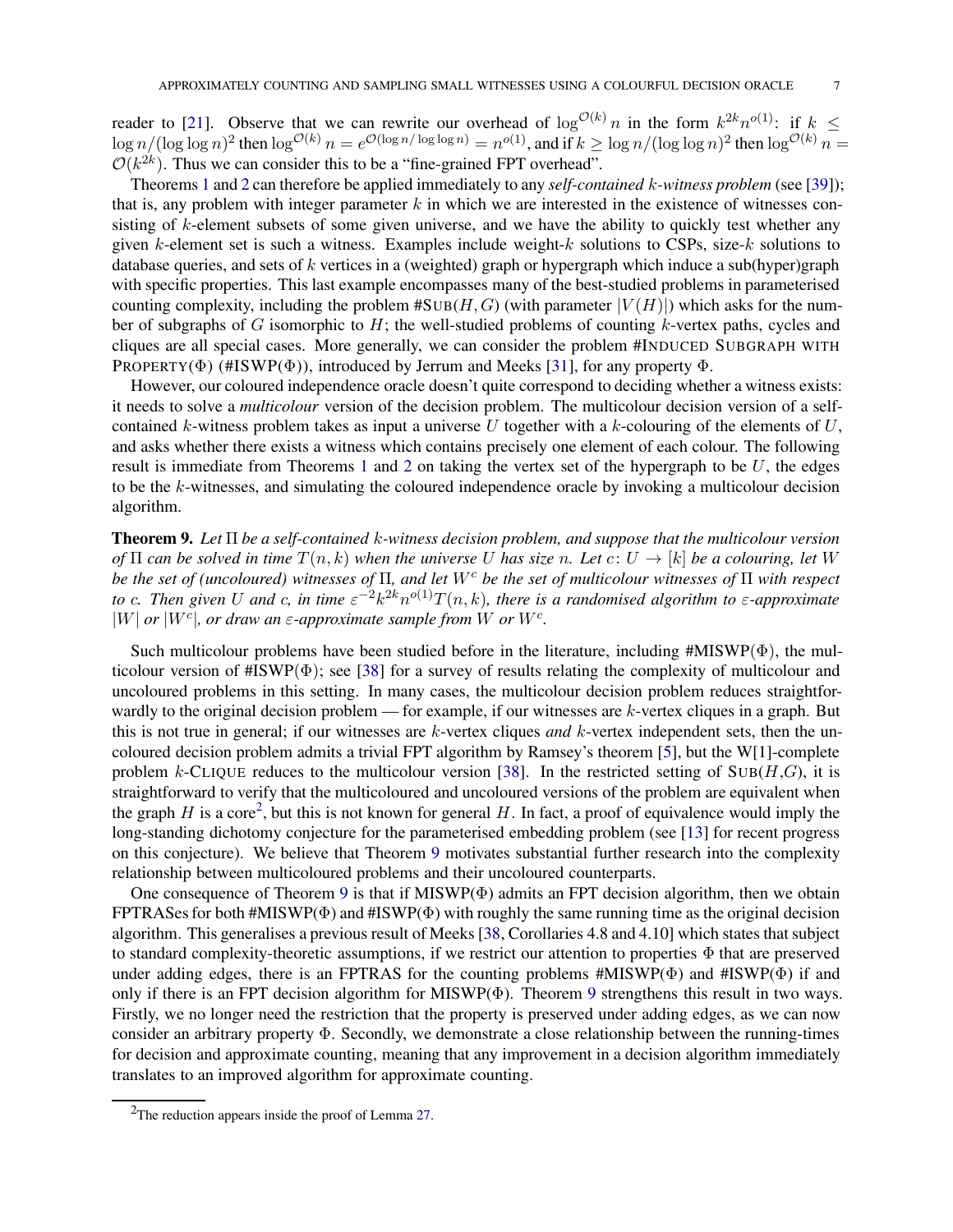One example where Theorem [9](#page-6-1) already gives an improvement (in almost all settings) to the previously best-known algorithm for approximate counting is the GRAPH MOTIF problem, introduced by Lacroix, Fernandes and Sagot [\[36\]](#page-34-13) in the context of metabolic networks. This problem takes as input an  $n$ -vertex m-edge graph with a (not necessarily proper) vertex-colouring, together with a multiset  $M$  of colours, and a solution is a subset U of  $|M| = k$  vertices such that the subset induced by U is connected and the colour multiset of U is exactly M; M is called a *motif*, and we call U a *motif witness* for M.

There has been substantial progress in recent years on improving the running-time of decision algorithms for GRAPH MOTIF [\[7,](#page-33-3) [9,](#page-33-4) [19,](#page-34-14) [26,](#page-34-15) [35\]](#page-34-16), with the fastest randomised algorithm [\[9\]](#page-33-4) (based on constrained multilinear detection) running in time  $O(2^k k^3 m)$ . For the counting version, Guillemot and Sikora [\[26\]](#page-34-15) addressed the related problem of counting k-vertex sub*trees* of a graph whose vertex set has colour multiset M (which counts motif witnesses U for M weighted by the the number of trees spanned by  $U$ ). They demonstrated that this problem admits an FPT algorithm for exact counting when M is a set, but is  $\#W[1]$ -hard otherwise. Subsequently, Jerrum and Meeks [\[31\]](#page-34-11) addressed the more natural counting analogue of GRAPH MOTIF in which the goal is to count motif witnesses for  $M$  without weights. They demonstrated that this problem is  $\sharp W[1]$ -hard to solve exactly even if M is a set, but gave an FPTRAS to solve it approximately. By using this FPTRAS together with Theorems [1](#page-2-1) and [2,](#page-2-2) we prove the following.

<span id="page-7-0"></span>Corollary 10. *Given an* n*-vertex instance of* GRAPH MOTIF *with parameter* k *and* 0 < ε < 1*, there is a randomised algorithm to* ε*-approximate the number of motif witnesses or to draw an* ε*-approximate sample from the set of motif witnesses in time*  $\mathcal{O}(\varepsilon^{-2}k^{8k}m\log^{4k+8}n)$ *.* 

Theorem [9](#page-6-1) also generalises a known relationship between the complexity of uncoloured approximate counting and multicolour decision in the special case of  $SUB(H, G)$ . In this restricted setting, multicolour decision is actually equivalent to multicolour exact counting; there is an FPT algorithm to exactly count the number of multicolour solutions whenever the treewidth of  $H$  is bounded by a constant, with essentially the same running time as the best-known decision algorithm [\[4\]](#page-33-5). On the other hand, even the multicolour decision problem is W[1]-hard if H is restricted to any class of graphs with unbounded treewidth [\[38\]](#page-35-5). Alon et al. [\[29\]](#page-34-17) essentially give a fine-grained reduction from uncoloured approximate counting to multicolour exact counting, giving an algorithm with running time matching the best-known algorithm for multicolour decision. (Note that their running time is slightly better than that obtained by applying Theorem [9,](#page-6-1) and that uncoloured exact counting is  $#W[1]$ -hard even when H is a path or cycle [\[22\]](#page-34-18).)

However, in general it is not true that multicolour exact counting is equivalent to multicolour decision indeed, there are natural examples (such as counting k-vertex subsets that induce connected subgraphs) in which the counting is  $\sharp W[1]$ -hard but the decision is FPT [\[31\]](#page-34-11). Theorem [9](#page-6-1) therefore strengthens [\[29\]](#page-34-17), in the sense that if a faster multicolour decision algorithm is discovered then the improvement to the running time will immediately be carried over to uncoloured approximate counting, whether or not the new algorithm generalises to exact multicolour counting.

In this specific case, the existing decision algorithm turns out to already give an algorithm for exact counting with the same asymptotic complexity; however, there is no theoretical reason why the constant in the exponent could not be improved, and our results mean that any such improvement in a decision algorithm could immediately be translated to a faster algorithm for approximate counting.

Organisation. In the following section, we set out our notation and quote some standard probabilistic results for future reference. We then prove Theorem [1](#page-2-1) in Section [3.2,](#page-9-0) using a weaker approximation algorithm which we set out in Section [4.](#page-18-0) We then prove Theorem [2](#page-2-2) (using Theorem [1\)](#page-2-1) in Section [5.](#page-23-0) Finally, we prove our assorted corollaries in Section [6;](#page-27-0) we emphasise that in general, the proofs in this section are easy and use only standard techniques.

## 2. PRELIMINARIES

2.1. Notation. Let  $k \ge 2$  and let  $G = (V, E)$  be a k-hypergraph, so that each edge in E has size exactly k. We write  $e(G) = |E|$ . For all  $U \subseteq V$ , we write  $G[U]$  for the subgraph induced by U. If  $X_1, \ldots, X_k \subseteq V(G)$ are disjoint, then we write  $G[X_1, \ldots, X_k]$  for the k-partite k-hypergraph on  $X_1 \cup \cdots \cup X_k$  whose edge set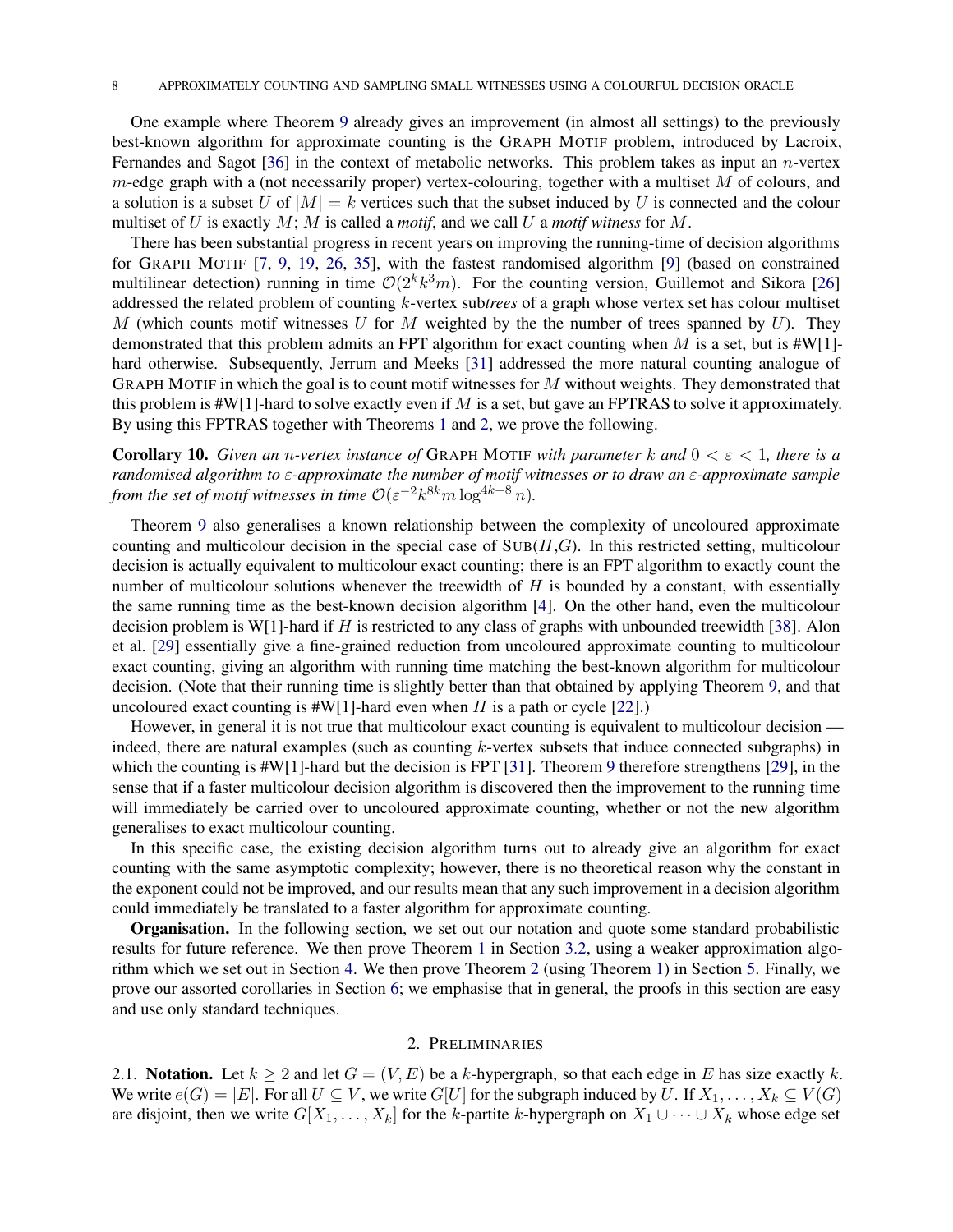is  $\{e \in E(G) : |e \cap X_i| = 1 \text{ for all } i \in [k]\}$ . For all  $S \subseteq V$ , we write  $d_H(S) = |\{e \in E(G) : S \subseteq e\}|$  for the degree of S in H. If  $S = \{v_1, \ldots, v_{|S|}\}\)$ , then we will sometimes write  $d_H(v_1, \ldots, v_{|S|}) = d_H(S)\$ .

For all positive integers t, we write  $[t] = \{1, \ldots, t\}$ . We write ln for the natural logarithm, and log for the base-2 logarithm. Given real numbers  $x, y \ge 0$  and  $0 < \varepsilon < 1$ , we say that x is an  $\varepsilon$ -approximation to y if  $(1 - \varepsilon)x < y < (1 + \varepsilon)x$ , and write  $y \in (1 \pm \varepsilon)x$ . We extend this notation to other operations in the natural way, so that (for example)  $y \in xe^{\pm \varepsilon}/(2 \mp \varepsilon)$  means that  $xe^{-\varepsilon}/(2 + \varepsilon) \leq y \leq xe^{\varepsilon}/(2 - \varepsilon)$ .

When stating quantitative bounds on running times of algorithms, we assume the standard randomised word-RAM machine model with logarithmic-sized words; thus given an input of size  $N$ , we can perform arithmetic operations on  $\mathcal{O}(\log N)$ -bit words and generate uniformly random  $\mathcal{O}(\log N)$ -bit words in  $\mathcal{O}(1)$ time.

Recall the definitions of  $\mathcal{C}(G)$  and the coloured independence oracle of G, and coloured oracle access from Section [1.1.](#page-2-0) Note that for all  $X \subseteq V(G)$ , cIND<sub>G[X]</sub> is a restriction of cIND<sub>G</sub>. Thus an algorithm with coloured oracle access to G can safely call a subroutine that requires coloured oracle access to  $G[X]$ .

2.2. Probabilistic results. We use some standard results from probability theory, which we collate here for reference. The following lemma is commonly known as Hoeffding's inequality.

<span id="page-8-1"></span>**Lemma 11** ([\[11,](#page-34-19) Theorem 2.8]). Let  $X_1, \ldots, X_m$  be independent real random variables, and suppose there  $e$ *xist*  $a_1, \ldots, a_m, b_1, \ldots, b_m \in \mathbb{R}$  *be such that*  $X_i \in [a_i, b_i]$  *with probability 1. Let*  $X = \sum_{i=1}^m X_i$ *. Then for all*  $t \geq 0$ *, we have* 

$$
\mathbb{P}(|X - \mathbb{E}(X)| \ge t) \le 2e^{-2t^2/\sum_{i=1}^m (b_i - a_i)^2}.
$$

The next lemma is a form of Bernstein's inequality.

<span id="page-8-2"></span>**Lemma 12.** Let  $X_1, \ldots, X_k$  be independent real random variables. Suppose there exist  $\nu$  and M such that with probability  $I$ ,  $\sum_i \mathbb{E}(X_i^2) \leq \nu$  and  $|X_i| \leq M$  for all  $i \in [k]$ . Let  $X = \sum_{i=1}^k X_i$ . Then for all  $z \geq 0$ , we *have*

$$
\mathbb{P}(|X - \mathbb{E}(X)| \geq z) \leq 2 \exp\left(-\frac{3z^2}{6\nu + 2Mz}\right).
$$

*Proof.* Apply [\[11,](#page-34-19) Corollary 2.11] to both X and  $-X$ , taking  $c = M/3$  and  $t = z$ , then apply a union bound. bound.  $\square$ 

The next lemma collates two standard Chernoff bounds.

<span id="page-8-3"></span>Lemma 13 ([\[30,](#page-34-20) Corollaries 2.3-2.4]). *Suppose* X *is a binomial or hypergeometric random variable with mean* µ*. Then:*

(i) for all 
$$
0 < \varepsilon \le 3/2
$$
,  $\mathbb{P}(|X - \mu| \ge \varepsilon \mu) \le 2e^{-\varepsilon^2 \mu/3}$ ;  
(ii) for all  $t \ge 7\mu$ ,  $\mathbb{P}(X \ge t) \le e^{-t}$ .

Our final lemma is a standard algebraic bound.

<span id="page-8-0"></span>**Lemma 14.** For all positive integers N and k with  $N \geq 2k^2$ , we have  $\binom{2N-k}{N-k}$  $N-k$  $)/( \frac{2N}{N}$  $_{N}^{2N}$ )  $\geq 2^{-k-1}$ .

*Proof.* We have

$$
\binom{2N-k}{N-k} / \binom{2N}{N} = \frac{(2N-k)!N!}{(2N)!(N-k)!} = \prod_{i=0}^{k-1} (N-i) / \prod_{j=0}^{k-1} (2N-j)
$$

$$
\geq \left(\frac{N-k+1}{2N-k+1}\right)^k = \left(\frac{1}{2} - \frac{k-1}{2(2N-k+1)}\right)^k
$$

$$
\geq 2^{-k} \left(1 - \frac{k}{N}\right)^k \geq 2^{-k} \left(1 - \frac{k^2}{N}\right) \geq 2^{-k-1}.
$$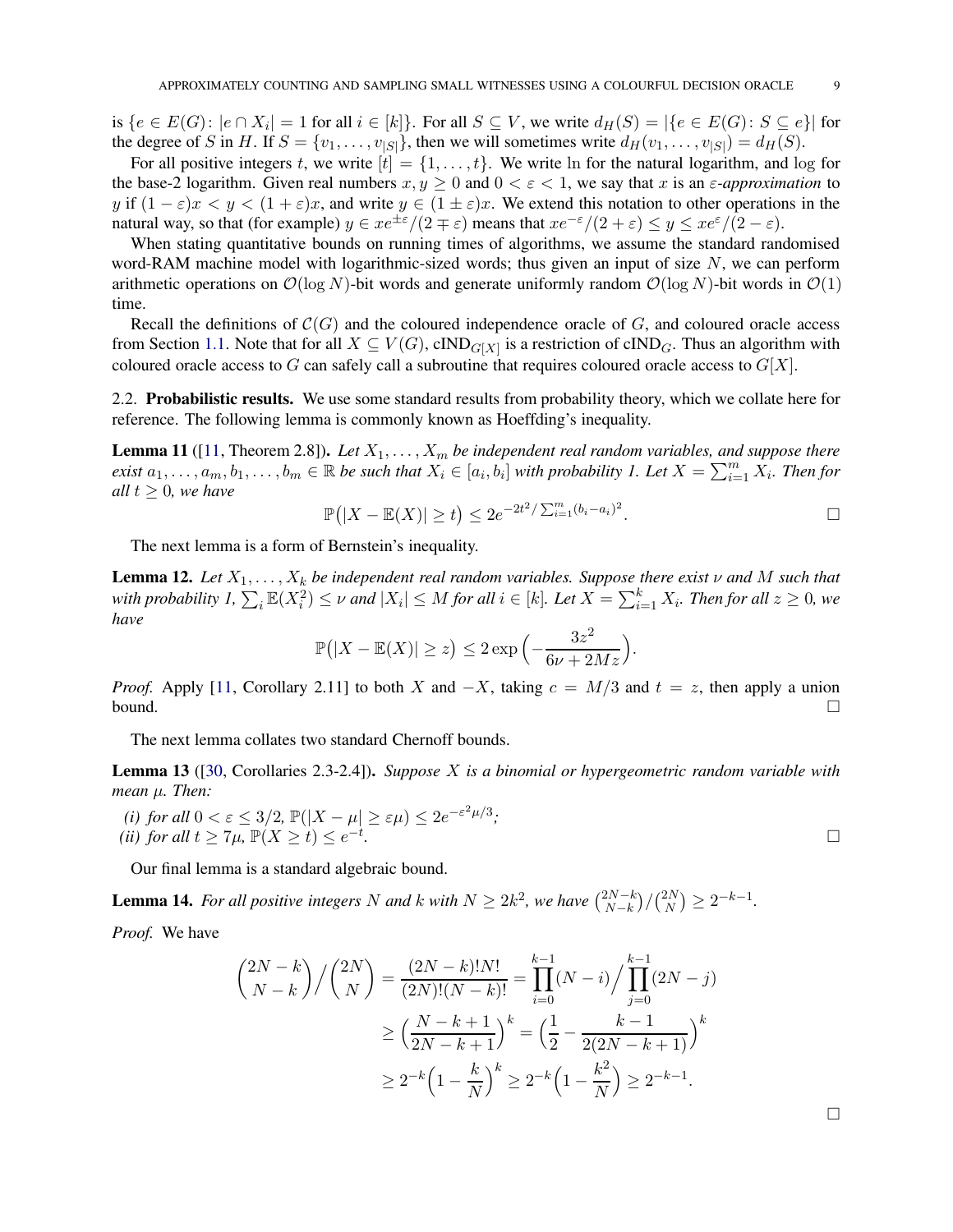#### 3. THE MAIN ALGORITHM

<span id="page-9-1"></span>In this section we prove our main approximate counting result, Theorem [1.](#page-2-1) We will make use of an algorithm with a weaker approximation guarantee, whose properties are stated in Lemma [18;](#page-13-0) we will prove this lemma in Section [4.](#page-18-0)

<span id="page-9-2"></span>3.1. Sketch proof. We first sketch a toy argument for the purpose of illustration. Suppose for convenience that our input hypergraph G has  $2^{\ell}$  vertices for some integer  $\ell$ . Let t be a suitably large integer, and take independent uniformly random subsets  $X_1, \ldots, X_t \subseteq V(G)$  subject to  $|X_i| = 2^{\ell-1}$  for all  $i \in [t]$ . It is not hard to show using Lemma [14](#page-8-0) that  $\mathbb{E}(e(G[X_i])) \approx e(G)/2^k$  for all i. Thus, using Hoeffding's inequality (Lemma [11\)](#page-8-1), we can show that the total number of edges  $\sum_{i=1}^{t} e(G[X_i])$  is concentrated around its mean of roughly  $te(G)/2^k$ . It follows that, with high probability,  $(2^k/t) \sum_{i=1}^t e(G[X_i]) \approx e(G)$ .

Repeating this expansion procedure yields the following (bad) algorithm. We maintain a list  $L$  of pairs  $(w, X)$ , where  $w \in \mathbb{Q}$  is positive and  $X \subseteq V(G)$ , and we preserve the invariant  $\sum_{(w, X) \in L} we(G[X]) \approx$  $e(G)$  with high probability. (We expect the quality of approximation to degrade as the algorithm runs, but we ignore this subtlety in our sketch.) Initially, we take  $L = (1, V(G))$ , which clearly satisfies this invariant. At each stage, for each pair  $(w, X) \in L$ , we independently choose t uniformly random subsets  $X_1, \ldots, X_t \subseteq X$  subject to  $|X_i| = |X|/2$  for all i, as above. We then delete  $(w, X)$  from L and replace it by  $(2^k w/t, X_1), \ldots, (2^k w/t, X_t)$ . Thus, as we proceed, L grows, but the sets X in L's entries become smaller, and the invariant  $\sum_{(w,X)\in L} we(G[X]) \approx e(G)$  is maintained. Eventually, the entries of L become so small that for all  $(w, X) \in L$ , we can use cIND<sub>G</sub> to count  $e(G[X])$  quickly by brute force, and at this point we are done.

The problem with the algorithm described above is that in order to maintain the invariant with high probability, we must take  $t = \Omega(\varepsilon^{-2} \log n)$ , and to bring the vertex sets in L down to a manageable size we require  $\Omega(\log n)$  expansion operations. Thus our final list will have length  $(\varepsilon^{-2} \log n)^{\Omega(\log n)}$ , resulting in an algorithm with superpolynomial running time. We avoid this problem by exploiting a statistical technique called importance sampling, previously applied to the  $k = 2$  case by Beame et al. [\[6\]](#page-33-0). Given a coarse estimate of each  $e(G[X_i])$ , which need only be accurate to within a large multiplicative factor,  $\sum_{(w,X)\in L} we(G[X]) \approx e(G)$  with high probability. Our algorithm for this, Trim, gives a substantially this technique allows us to prune L to a manageable length in  $\mathcal{O}(|L|)$  time, while maintaining the invariant shorter list than the algorithm used in [\[6\]](#page-33-0), thereby improving our running time.

To use this technique, we need the ability to find such coarse estimates. Beame et al. [\[6\]](#page-33-0) gave a method to find these in the  $k = 2$  case, which we substantially generalise to apply in our setting. Details of our coarse approximation algorithm, Coarse, can be found in Section [4.](#page-18-0)

Unlike [\[6\]](#page-33-0), we also use these coarse estimates to improve the efficiency of our expansion procedure. The algorithm described above treats all pairs  $(w, X) \in L$  equally, expanding each one into t smaller pairs. Thus L grows by a factor of t in a single expansion step. Our real algorithm will work differently. For each pair  $(w_i, X_i)$ , we will choose the number  $t_i$  of replacement pairs according to our coarse estimate of  $w_i e(G[X_i])$ . We will take  $t_i$  to be large if  $(w_i, X_i)$  accounts for a large proportion of  $\sum_{(w,X)\in L} we(G[X])$ , and small otherwise; thus we only spend a lot of time processing a pair if it is "important" (see Halve in Section [3\)](#page-9-1). This optimisation, together with the improved importance sampling procedure discussed above, drops our running time by a factor of roughly  $\varepsilon^{-2}$ . We therefore improve the results of [\[6\]](#page-33-0) even in the  $k = 2$  case.

<span id="page-9-0"></span>3.2. The main algorithm. We first prove a technical lemma, which should be read as follows. We are given the ability to sample from bounded probability distributions  $\mathcal{D}_1, \ldots, \mathcal{D}_q$  on  $[0, \infty)$ . We wish to estimate the sum of their means using as few samples as possible, and we are given access to a crude estimate of the mean of each  $D_i$  with multiplicative error b (for "bias"). Lemma [15](#page-10-0) says that we can do so to within relative error  $\xi$ , with failure probability at most  $\delta$ , by sampling  $t_i$  times from  $\mathcal{D}_i$  for each  $i \in [q]$ . We will use this lemma in both Trim and Halve.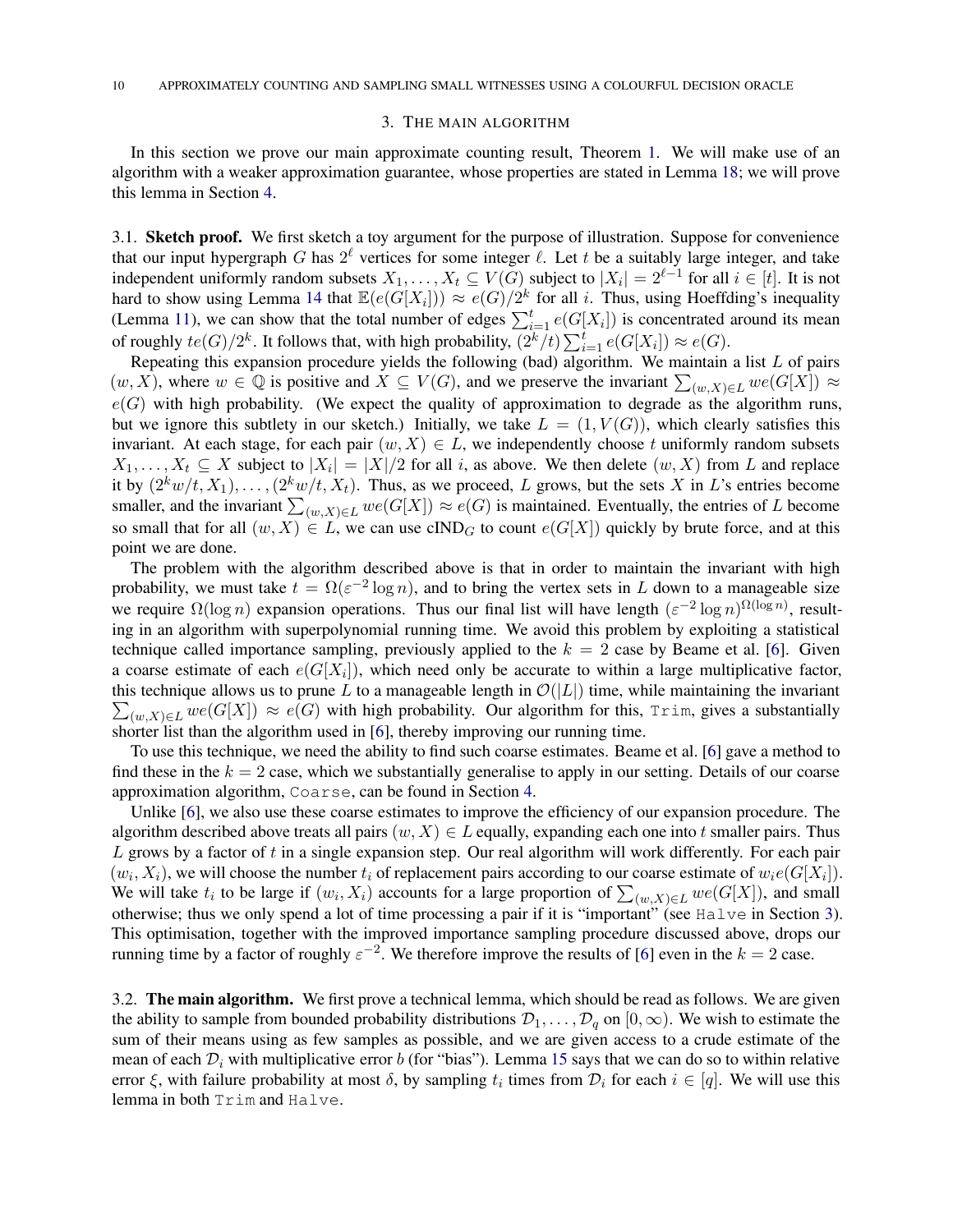<span id="page-10-0"></span>**Lemma 15.** Let  $0 < \xi, \delta < 1$ , let  $b \ge 1$ , and let  $M_1, \ldots, M_q > 0$ . For all  $i \in [q]$ , let  $\mathcal{D}_i$  be a probability distribution on  $[0, M_i]$  with mean  $\mu_i$ . For all  $i \in [q]$ , let  $\hat{\mu}_i$  satisfy  $0 < \hat{\mu}_i \leq \mu_i$ b, and let

$$
t_i = \left\lceil \frac{4bM_i \log(2/\delta)}{\xi^2 \sum_j \hat{\mu}_j} \right\rceil.
$$

Let  $\{X_{i,j}: i \in [q], j \in [t_i]\}$  be independent random variables with  $X_{i,j} \sim \mathcal{D}_i$ . Then with probability at *least*  $1 - \delta$ *,* 

$$
\sum_{i=1}^{q} \sum_{j=1}^{t_i} \frac{X_{i,j}}{t_i} \in (1 \pm \xi) \sum_{i=1}^{q} \mu_i.
$$

 $\sum_i t_i$  may be arbitrarily large. When we apply Lemma [15,](#page-10-0) we will do so with  $\mu_i/b \le \hat{\mu}_i \le \mu_i b$  for all Note that while Lemma [15](#page-10-0) does not require a lower bound on  $\hat{\mu}_1, \dots, \hat{\mu}_q$ , without one it is useless as  $i \in [q]$ .

*Proof.* We will apply a form of Bernstein's inequality (Lemma [12\)](#page-8-2). Let

$$
X = \sum_{i=1}^{q} \sum_{j=1}^{t_i} \frac{X_{i,j}}{t_i}, \qquad x = \sum_{i=1}^{q} \mu_i.
$$

Thus we seek to prove  $\mathbb{P}(X \in (1 \pm \xi)x) \geq 1 - \delta$ . Note that  $\mathbb{E}(X) = x$ , and that

$$
\sum_{i=1}^q \sum_{j=1}^{t_i} \mathbb{E}\big((X_{i,j}/t_i)^2\big) \le \sum_{i=1}^q \sum_{j=1}^{t_i} \frac{1}{t_i^2} \mathbb{E}(M_i X_{i,j}) = \sum_{i=1}^q \frac{M_i \mu_i}{t_i}.
$$

Let  $M = \max\{M_i/t_i : i \in [q]\}$ , so that  $X_{i,j}/t_i \leq M$  for all  $i, j$ . Then by Lemma [12,](#page-8-2) applied to the variables X and  $X_{i,j}/t_i$  with  $z = \xi x$ , it follows that

$$
\mathbb{P}(|X-x| \geq \xi x) \leq 2 \exp\left(-\frac{3\xi^2 x^2}{6\sum_i \frac{M_i\mu_i}{t_i} + 2M\xi x}\right) \leq 2 \exp\left(-\frac{3\xi^2 x^2}{2 \max\left\{6\sum_i \frac{M_i\mu_i}{t_i}, 2M\xi x\right\}}\right)
$$
\n
$$
(1) \qquad \qquad = \max\left\{2 \exp\left(-\frac{\xi^2 x^2}{4\sum_i \frac{M_i\mu_i}{t_i}}\right), \ 2 \exp\left(-\frac{3\xi x}{4M}\right)\right\}.
$$

<span id="page-10-1"></span>We now bound the exponents of each term in the max. By our choice of  $t_i$ 's, we have

$$
\frac{\xi^2 x^2}{4 \sum_i \frac{M_i \mu_i}{t_i}} \ge \xi^2 x^2 \Big/ \Bigg( 4 \sum_i M_i \mu_i \cdot \frac{\xi^2 \sum_j \hat{\mu}_j}{4b M_i \log(2/\delta)} \Bigg) = \frac{bx^2 \log(2/\delta)}{\sum_i \mu_i \cdot \sum_j \hat{\mu}_j} = \frac{bx \log(2/\delta)}{\sum_j \hat{\mu}_j}.
$$

Since  $\hat{\mu}_i \le \mu_i b$  for all *i*, we have  $x \ge \sum_j \hat{\mu}_j/b$ , so

(2) 
$$
\frac{\xi^2 x^2}{4 \sum_i \frac{M_i \mu_i}{t_i}} \ge \log(2/\delta) \ge \ln(2/\delta).
$$

Moreover, again by our choice of  $t_i$ 's we have

<span id="page-10-3"></span><span id="page-10-2"></span>
$$
M = \max\left\{\frac{M_i}{t_i} \colon i \in [q]\right\} \le \max\left\{\frac{\xi^2 \sum_j \hat{\mu}_j}{4b \log(2/\delta)} \colon i \in [q]\right\} \le \frac{\xi^2 x}{4 \log(2/\delta)},
$$

so

(3) 
$$
\frac{3\xi x}{4M} \ge \frac{3\log(2/\delta)}{\xi} > \ln(2/\delta).
$$

The result therefore follows from [\(1\)](#page-10-1), [\(2\)](#page-10-2) and [\(3\)](#page-10-3).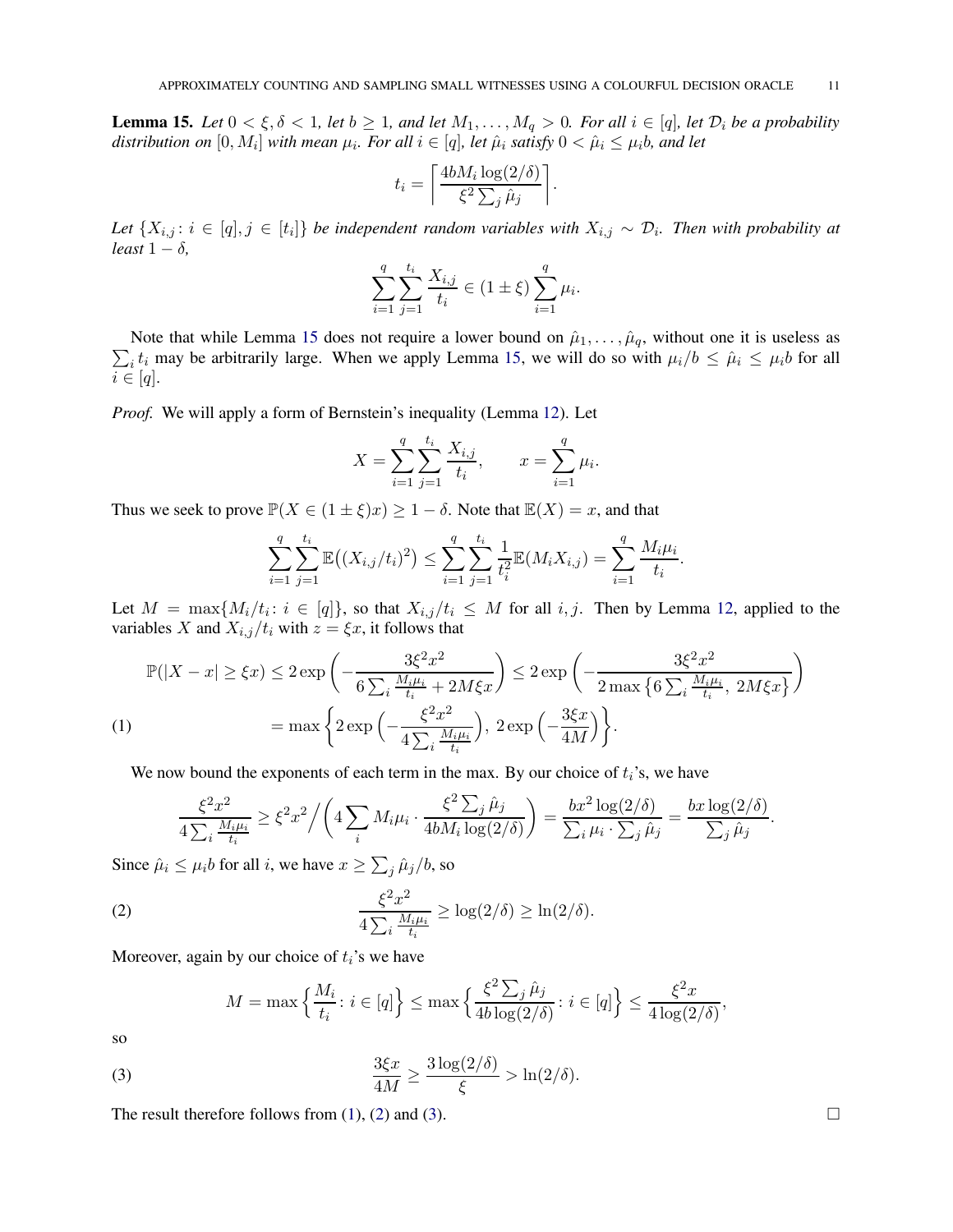Recall from our sketch proof in Section [3.1](#page-9-2) that our algorithm will maintain a weighted list L of induced subgraphs of steadily decreasing size. For convenience, we will also include coarse estimates of the edge count of each graph in L. Rather than set out the format of this list each time we use it, we define it formally now.

**Definition 16.** Let G be a hypergraph, let  $i > 0$  be an integer, and let  $b > 1$  be rational. Then a  $(G, b, y)$ -list *is a list of triples*  $(w, S, \hat{e})$  *such that*  $w$  *and*  $\hat{e}$  *are positive rational numbers,*  $S \subseteq V(G)$  *with*  $|S| = 2^y$ *, and*  $\hat{e}/b \leq e(G[S]) \leq \hat{e}b$ . For any  $(G, b, y)$ -list L, we define

$$
Z(L):=\sum_{(w,S,\hat{e})\in L}we(G[S]).
$$

Initially, we will take  $L = ((1, V(G), \hat{e}))$  where  $\hat{e}/b \leq e(G) \leq \hat{e}b$ , so that  $Z(L) = e(G)$ . As the algorithm progresses,  $Z(L)$  will remain a good approximation to  $e(G)$ , and eventually we will be able to compute it efficiently. We are now ready to set out our importance sampling algorithm,  $Trim$ , which we will use to keep the length of  $L$  low.

Algorithm  $Trim(G, b, y, L, \xi, \delta)$ .

**Input:** G is an *n*-vertex k-hypergraph, where *n* is a power of 2, to which  $Trim$  has (only) coloured oracle access. b is a rational number with  $b \ge 1$ , and y is a positive integer. L is a  $(G, b, y)$ -list with  $1/2 \leq Z(L) \leq 2n^k$  and  $|L| \leq n^{11k}$ .  $\delta$  is a rational number with  $0 < \delta < 1$ , and  $\xi$  is a rational number with  $n^{-2k} \leq \xi < 1$ .

**Behaviour:**  $Trim(G, b, y, L, \xi, \delta)$  outputs a  $(G, b, y)$ -list L' satisfying the following properties.

(a)  $|L'| \leq 33k \log(4nb) + 32b^2 \log(2/\delta)/\xi^2$ . (b) With probability at least  $1 - \delta$ ,  $Z(L') \in (1 \pm \xi)Z(L)$ .

(T1) Calculate  $a \leftarrow |15k \log(4nb)| + 1$  and

 $L_i \leftarrow \{(w, S, \hat{e}) \in L : 2^{i-1} \leq w\hat{e} < 2^i\}$  for each  $-a \leq i \leq a$ .

*(Every significant entry of L will be contained in exactly one*  $L_i$ *, and entries*  $(w, S, \hat{e}) \in L_i$  *satisfy*  $w\hat{e} \approx 2^i.$ 

(T2) For each  $-a \le i \le a$ , calculate

$$
t_i \leftarrow \Big\lceil \frac{16 b^2 2^i |L_i| \log(2/\delta)}{\xi^2 W} \Big\rceil, \text{ where } W := \sum_{(w,S,\hat{e}) \in L} w\hat{e}.
$$

(T3) For each  $-a \le i \le a$ , calculate a multiset  $L'_i$  as follows. If  $|L_i| \le t_i$ , let  $L'_i \leftarrow L_i$ . Otherwise, sample  $t_i$  entries  $(w_{i,1}, S_{i,1}, \hat{e}_{i,1}), \ldots, (w_{i,t_i}, S_{i,t_i}, \hat{e}_{i,t_i})$  from  $L_i$  independently and uniformly at random, let  $w'_{i,j} \leftarrow w_{i,j} |L_i| / t_i$ , and let  $L'_i \leftarrow \{(w'_{i,j}, S_{i,j}, \hat{e}_{i,j}) : j \in [t_i]\}.$ 

(T4) Form L' by concatenating the multisets  $\{L'_i: -a \le i \le a\}$  in arbitrary order, and return L'.

Note that Trim improves significantly on the importance sampling algorithm of [\[6,](#page-33-0) Lemma 2.5], which in this setting outputs a list of length  $\Omega(kb^4 \log(1/\delta) \log(n b)/\xi^2)$ .

<span id="page-11-0"></span>**Lemma 17.**  $Trim(G, b, y, L, \xi, \delta)$  *behaves as claimed above, has running time*  $\mathcal{O}(|L|k \log(nb/\delta))$ *, and does not invoke* cIND<sub>*G*</sub>.

*Proof. Running time.* It is clear that  $Trim(G, b, y, L, \xi, \delta)$  does not invoke cIND<sub>G</sub>. Recall that we work with the word-RAM model, so we can carry out elementary arithmetic operations on  $\mathcal{O}(\log n)$ -sized numbers in  $\mathcal{O}(1)$  time. Thus step (T1) takes time  $\mathcal{O}(a|L|)$ , and step (T2) takes time  $\mathcal{O}(a \log(1/\delta) + a|L|)$ . Since  $|L'_i| = \min\{|L_i|, t_i\}$ , steps (T3) and (T4) take time  $\mathcal{O}(a|L|)$ . The required bounds follow.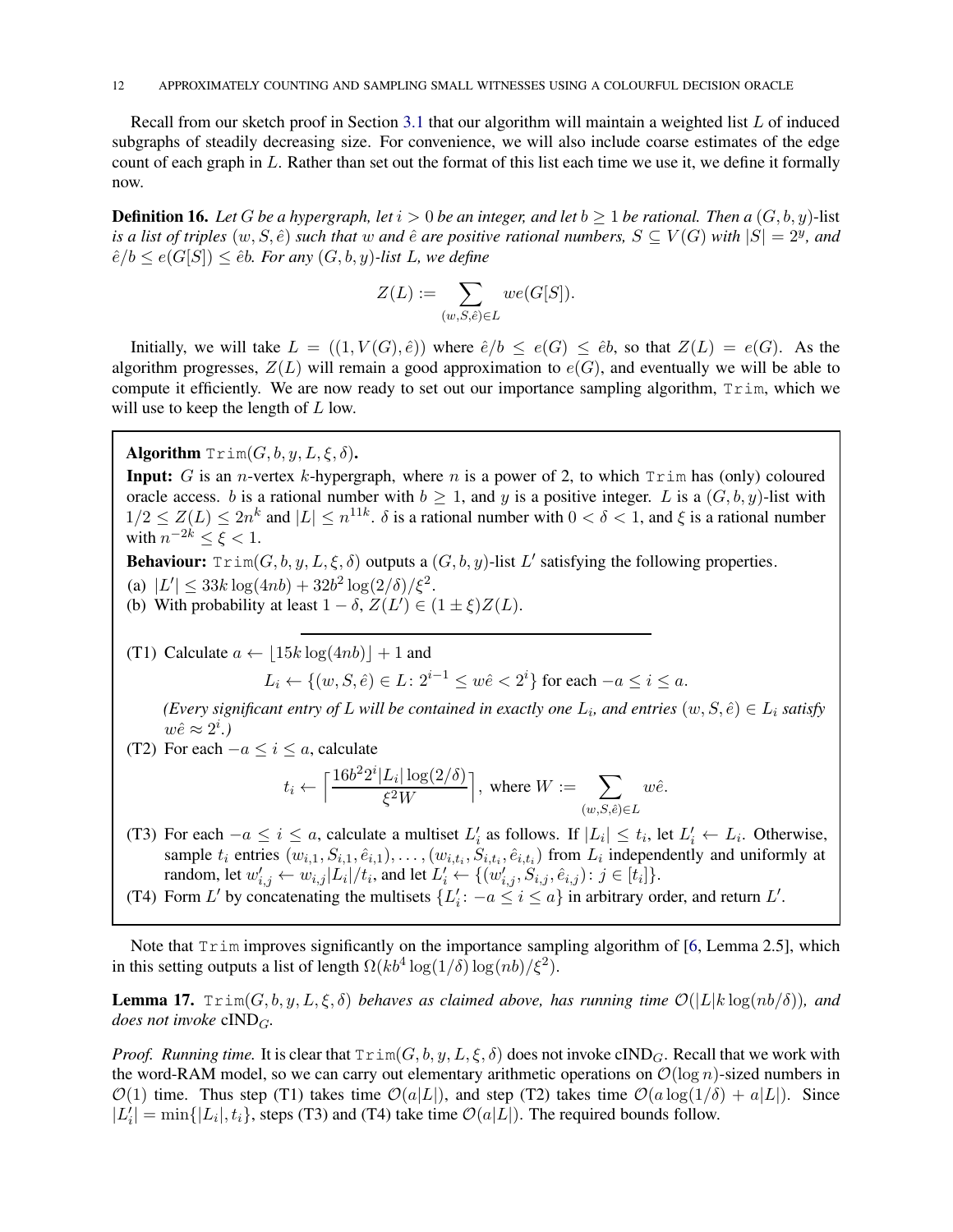*Correctness.* Since every entry of  $L'$  is an entry of  $L$  (perhaps with a different first element), and  $L$  is a  $(G, b, y)$ -list, L' is also a  $(G, b, y)$ -list. We next prove (a). We have

(4)  
\n
$$
|L'| = \sum_{|i| \le a} |L'_i| \le \sum_{|i| \le a} t_i \le \sum_{|i| \le a} \left( 1 + \frac{16b^2 2^i |L_i| \log(2/\delta)}{\xi^2 W} \right)
$$
\n
$$
= 2a + 1 + \frac{16b^2 \log(2/\delta)}{\xi^2 W} \sum_{|i| \le a} 2^i |L_i|.
$$

<span id="page-12-0"></span>Recall from the definition of  $L_i$  that, for all  $(w, S, \hat{e}) \in L_i$ , we have  $w\hat{e} \ge 2^{i-1}$ , so

$$
\sum_{|i| \le a} 2^i |L_i| \le \sum_{|i| \le a} \left( 2 \sum_{(w,S,\hat{e}) \in L_i} w\hat{e} \right) = 2W.
$$

It therefore follows from [\(4\)](#page-12-0) that  $|L'| \le 2a + 1 + 32b^2 \log(2/\delta)/\xi^2$ , so property (a) holds.

It remains to prove property (b). This will follow easily from Lemma [15.](#page-10-0) Before we can apply it, however, we must set our notation and prove the conditions of the lemma hold. Let

$$
\mathcal{I} := \{-a \le i \le a \colon |L_i| > t_i\}
$$

be the set of indices i such that we choose  $L'_i$  by sampling elements  $(w_{i,j}, S_{i,j}, \hat{e}_{i,j})$  of  $L_i$ . For each  $i \in \mathcal{I}$ and  $j \in [t_i]$ , let

$$
X_{i,j} := w_{i,j}e(G[S_{i,j}])|L_i|, \t M_i := 2^ib|L_i|, \n\mu_i := \sum_{(w,S,\hat{e}) \in L_i} we(G[S]), \t \hat{\mu}_i := \sum_{(w,S,\hat{e}) \in L_i} w\hat{e}.
$$

For all i and j, it is clear that  $X_{i,j} \geq 0$ . Moreover, since L is a  $(G, b, y)$ -list and  $(w_{i,j}, S_{i,j}, \hat{e}_{i,j}) \in L$ , we have  $e(G[S_{i,j}]) \leq b\hat{e}_{i,j}$ ; thus by the definitions of  $L_i$  and  $X_{i,j}$  we have

$$
X_{i,j} \le bw_{i,j}\hat{e}_{i,j}|L_i| \le 2^i b|L_i| = M_i.
$$

It is also true that  $\mathbb{E}(X_{i,j}) = \mu_i$ , that  $0 \leq \hat{\mu}_i \leq \mu_i b$ , that the  $X_{i,j}$ 's are independent, and that

<span id="page-12-1"></span>
$$
\left\lceil \frac{4bM_i \log(2/\delta)}{(\xi/2)^2 \sum_{\ell} \hat{\mu}_{\ell}} \right\rceil = \left\lceil \frac{16b^2 2^i |L_i| \log(2/\delta)}{\xi^2 W} \right\rceil = t_i.
$$

It therefore follows from Lemma [15](#page-10-0) that with probability at least  $1 - \delta$ ,

(5) 
$$
\sum_{i \in \mathcal{I}} \sum_{j=1}^{t_i} \frac{X_{i,j}}{t_i} \in (1 \pm \xi/2) \sum_{i \in \mathcal{I}} \mu_i.
$$

Suppose this event occurs; then we will show that  $Z(L') \in (1 \pm \xi)Z(L)$ , as in (c).

Plugging our definitions into [\(5\)](#page-12-1), we see that

$$
\sum_{i \in \mathcal{I}} \sum_{j=1}^{t_i} \frac{X_{i,j}}{t_i} = \sum_{i \in \mathcal{I}} \sum_{j=1}^{t_i} \frac{w_{i,j} |L_i|}{t_i} e(G[S_{i,j}]) = \sum_{i \in \mathcal{I}} \sum_{(w,S,\hat{e}) \in L'_i} we(G[S]),
$$

and

$$
\sum_{i\in\mathcal{I}}\mu_i=\sum_{i\in\mathcal{I}}\sum_{(w,S,\hat{e})\in L_i}we(G[S]),
$$

so

$$
\sum_{i \in \mathcal{I}} \sum_{(w,S,\hat{e}) \in L'_i} we(G[S]) \in (1 \pm \xi/2) \sum_{i \in \mathcal{I}} \sum_{(w,S,\hat{e}) \in L_i} we(G[S]).
$$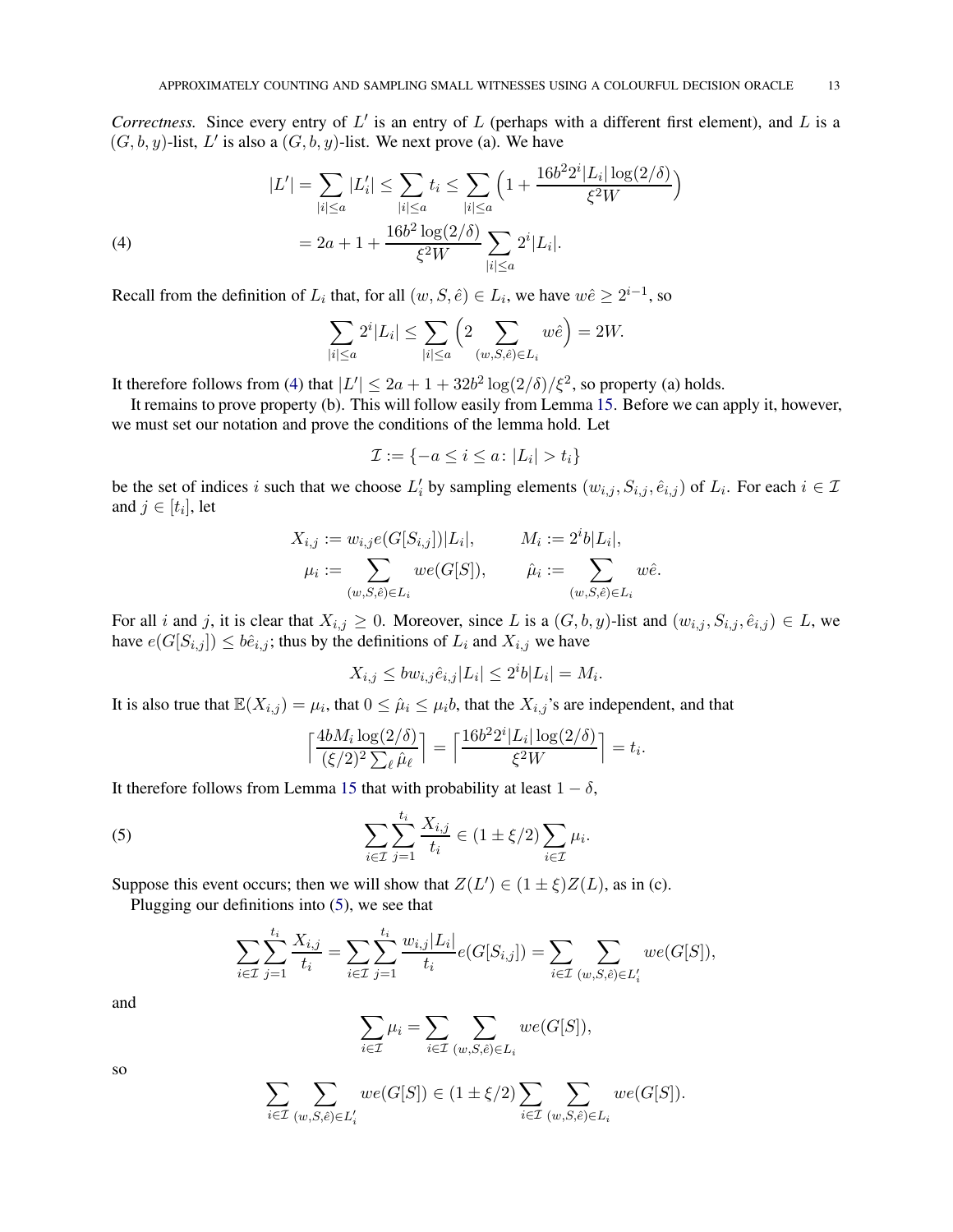We have  $L'_i = L_i$  for all  $i \in \{-a, \dots, a\} \setminus \mathcal{I}$ , so it follows that

(6) 
$$
\sum_{|i| \le a} \sum_{(w,S,\hat{e}) \in L'_i} we(G[S]) \in (1 \pm \xi/2) \sum_{|i| \le a} \sum_{(w,S,\hat{e}) \in L_i} we(G[S]).
$$

For all  $(w, S, \hat{e}) \in L$ , since L is a  $(G, b, y)$ -list with  $Z(L) \leq 2n^k$ , we have

<span id="page-13-1"></span>
$$
w\hat{e} \le bwe(S) \le bZ(L) \le 2bn^k < 2^a.
$$

Thus for all  $(w, S, \hat{e}) \in L \setminus \bigcup_{|i| \leq a} L_i$ , we have  $w\hat{e} \leq 2^{-a}$ . It follows from [\(6\)](#page-13-1) that

$$
Z(L') = \sum_{|i| \le a} \sum_{(w,S,\hat{e}) \in L'_i} we(G[S]) \in (1 \pm \xi/2)Z(L) \pm 2^{-a}|L|.
$$

Observe that by hypothesis,  $\xi Z(L)/2 \ge n^{-2k}/4$  and  $2^{-a}|L| \le n^{-2k}/4$ . Hence  $Z(L') \in (1 \pm \xi)Z(L)$ , as required.  $\Box$ 

We next state the behaviour of our coarse approximate counting algorithm; we will prove the following lemma in Section [4.](#page-18-0)

<span id="page-13-0"></span>**Lemma 18.** *There is a randomised algorithm*  $\text{Coarse}(G, \delta)$  *with the following behaviour. Suppose* G *is an* n*-vertex* k*-hypergraph to which* Coarse *has (only) coloured oracle access, where* n *is a power of two, and*  $suppose\ 0 < \delta < 1$ . Then in time  $\mathcal{O}(\log(1/\delta)k^{3k}n\log^{2k+2}n)$ , and using at most  $\mathcal{O}(\log(1/\delta)k^{3k}\log^{2k+2}n)$ *queries to* cIND<sub>*G*</sub>, Coarse(*G*,  $\delta$ ) *outputs a rational number*  $\hat{e}$ *. Moreover, with probability at least*  $1 - \delta$ *,* 

$$
\frac{e(G)}{2(4k\log n)^k} \le \hat{e} \le e(G) \cdot 2(4k\log n)^k.
$$

Using Coarse, we now set out our algorithm for decreasing the size of elements in our  $(G, b, y)$ -list L, that is, turning it into a  $(G, b, y - 1)$ -list  $L'$  with  $Z(L') \approx Z(L)$ .

Algorithm Halve $(G, b, y, L, \xi, \delta)$ .

**Input:** G is an *n*-vertex k-hypergraph, where *n* is a power of 2, to which  $H\nabla \times$  has (only) coloured oracle access. *b* is a rational number with  $b \ge 2(4k \log n)^k$ , and y is a positive integer with  $2^{y-1} \ge 2k^2$ . L is a  $(G, b, y)$ -list.  $\xi$  and  $\delta$  are rational numbers with  $0 < \xi$ ,  $\delta < 1$ .

**Behaviour:** Halve $(G, b, y, L, \xi, \delta)$  outputs a list L', which satisfies the following properties with probability at least  $1 - \delta$ .

(a)  $L'$  is a  $(G, b, y - 1)$ -list. (b)  $|L'| \leq |L| + 2^{k+3}b^2 \log(4/\delta)/\xi^2$ . (c)  $Z(L') \in (1 \pm \xi)Z(L)$ .

(H1) Write  $L =: \{(w_i, S_i, \hat{e}_i): 1 \le i \le |L|\}$ . Calculate

$$
p \leftarrow \binom{2^y - k}{2^{y-1} - k} / \binom{2^y}{2^{y-1}}, \qquad W \leftarrow \sum_{i=1}^{|L|} w_i \hat{e}_i,
$$
  
and  $t_i \leftarrow \left\lceil \frac{4b^2 w_i \hat{e}_i \log(4/\delta)}{p\xi^2 W} \right\rceil$  for all  $1 \le i \le |L|$ .

(H2) For all  $1 \le i \le |L|$ , sample subsets  $S_{i,1}, \ldots, S_{i,t_i} \subseteq S_i$  independently and uniformly at random subject to  $|S_{i,j}| = 2^{y-1}$ . Then calculate  $w'_i \leftarrow w_i / pt_i$  and

$$
L'_{i} \leftarrow \Big\{ \Big(w'_{i}, S_{i,j}, \text{Coarse}\big(G[S_{i,j}], \delta/2\sum_{i} t_{i}\big)\Big) : 1 \leq i \leq |L|, j \in [t_{i}]\Big\}.
$$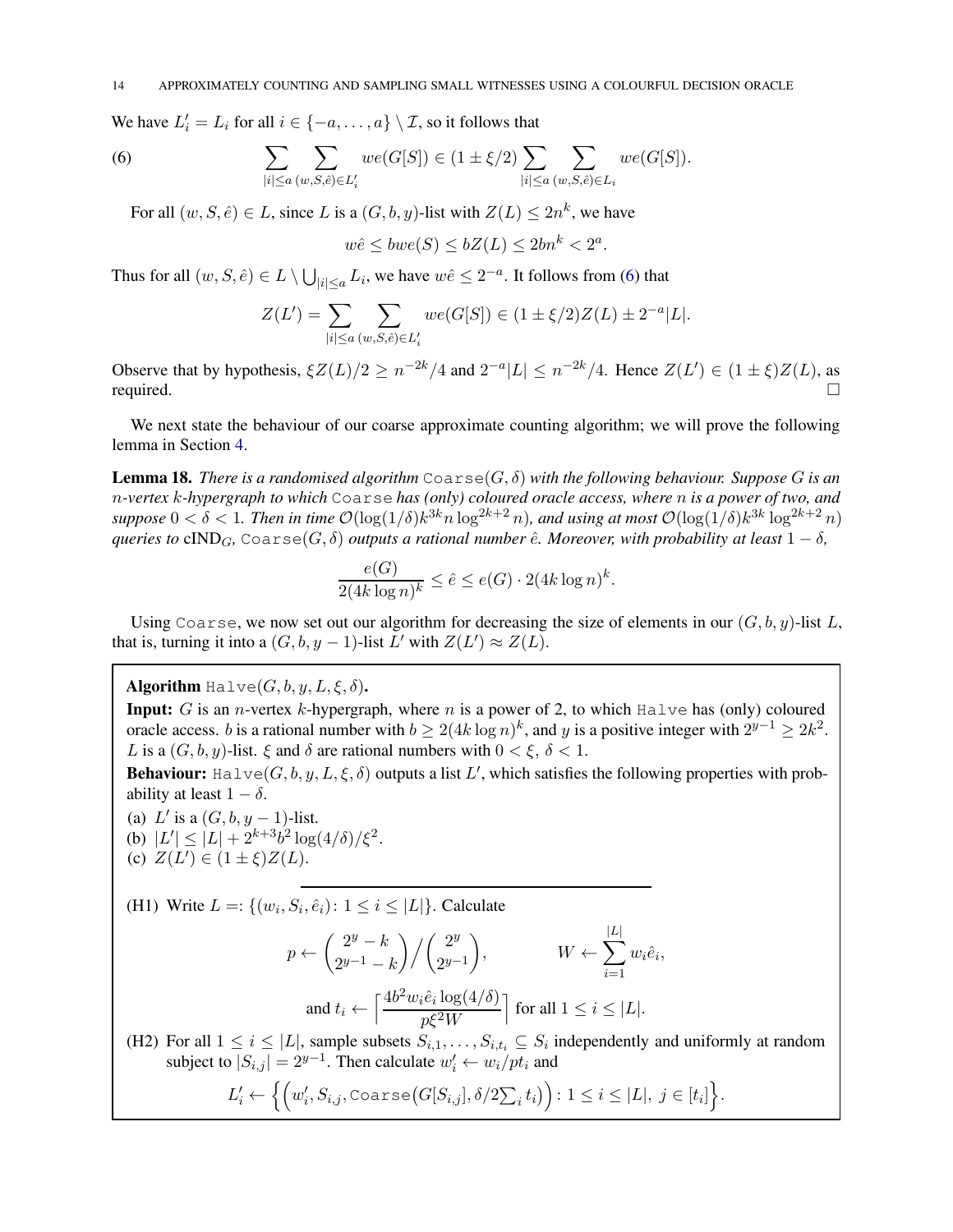(H3) Form L' by concatenating the multisets  $\{L'_i: 1 \leq i \leq |L|\}$  in arbitrary order and removing any entries  $(w, S, \hat{e})$  with  $\hat{e} = 0$ , and return  $L'$ .

<span id="page-14-4"></span>**Lemma 19.** Halve $(G, b, y, L, \xi, \delta)$  *behaves as claimed above. Moreover, writing* 

<span id="page-14-0"></span>
$$
\lambda = |L| + \frac{2^k b^2 \log(1/\delta)}{\xi^2}, \qquad T = \lambda \log(\lambda/\delta) k^{3k} \log^{2k+2} n,
$$

 $H\text{alve}(G, b, y, L, \xi, \delta)$  *has running time*  $\mathcal{O}(nT)$  *and invokes* cIND<sub>G</sub> *at most*  $\mathcal{O}(T)$  *times.* 

*Proof. Running time.* The running time and oracle usage are both dominated by the invocations of Coarse in step (H2). We first bound the number  $\sum_i t_i$  of such invocations. We have

(7) 
$$
\sum_{i=1}^{|L|} t_i \le |L| + \sum_{i=1}^{|L|} \frac{4b^2 w_i \hat{e}_i \log(4/\delta)}{p\xi^2 W} = |L| + \frac{4b^2 \log(4/\delta)}{p\xi^2}.
$$

Since  $2^{y-1} \ge 2k^2$ , by a standard binomial coefficient bound (Lemma [14\)](#page-8-0), we have  $p \ge 2^{-k-1}$ . Thus [\(7\)](#page-14-0) implies

<span id="page-14-1"></span>(8) 
$$
\sum_{i=1}^{|L|} t_i \le |L| + \frac{2^{k+3}b^2\log(4/\delta)}{\xi^2} = \Theta(\lambda).
$$

By Lemma [18,](#page-13-0) writing  $T' = \log(\lambda/\delta)k^{3k} \log^{2k+2} 2^{y-1}$ , Coarse has running time  $\mathcal{O}(2^{y-1}T')$  and invokes cIND<sub>G</sub>  $\mathcal{O}(T')$  times. Since L is a  $(G, b, y)$ -list, we have  $2^{y-1} \leq n$  and so the claimed bounds follow from [\(8\)](#page-14-1).

*Correctness.* Let  $\mathcal{E}_1$  be the event that  $Z(L') \in (1 \pm \xi)Z(L)$ , and let  $\mathcal{E}_2$  be the event that every invocation of Coarse in step (H2) succeeds. We will show that  $\mathbb{P}(\mathcal{E}_1 \cap \mathcal{E}_2) \geq 1 - \delta$ , and that properties (a)–(c) hold whenever  $\mathcal{E}_1 \cap \mathcal{E}_2$  occurs.

Bounding  $\mathbb{P}(\mathcal{E}_1 \cap \mathcal{E}_2)$ : To bound  $\mathbb{P}(\mathcal{E}_1)$  below, we will apply Lemma [15.](#page-10-0) We first set up our notation and show that the relevant assumptions hold. For all  $1 \leq i \leq |L|$  and all  $j \in [t_i]$ , let

$$
X_{i,j} := w_i e(G[S_{i,j}])/p, \qquad M_i := w_i \hat{e}_i b/p,
$$
  

$$
\mu_i := w_i e(G[S_i]), \qquad \hat{\mu}_i := w_i \hat{e}_i.
$$

For all i and j, it is clear that  $X_{i,j} \ge 0$ . Moreover, since  $(w_i, S_i, \hat{e}_i) \in L$ , we have  $e(G[S_{i,j}]) \le e(G[S_i]) \le$  $\hat{e}_i b$ , so  $X_{i,j} \leq M_i$ . Since L is a  $(G, b, y)$ -list, we have  $|S_i| = 2^y$ , so p is the probability that any given edge in  $G[S_i]$  survives in  $G[S_{i,j}]$ ; thus  $\mu_i = \mathbb{E}(X_{i,j})$ . The  $X_{i,j}$ 's are independent, we have  $0 \le \hat{\mu}_i \le \mu_i b$ , and we have

<span id="page-14-3"></span><span id="page-14-2"></span>
$$
\left\lceil \frac{4bM_i \log(4/\delta)}{\xi^2 \sum_{\ell} \hat{\mu}_{\ell}} \right\rceil = \left\lceil \frac{4b^2 w_i \hat{e}_i \log(4/\delta)}{p\xi^2 W} \right\rceil = t_i.
$$

It therefore follows from Lemma [15](#page-10-0) that with probability at least  $1 - \delta/2$ ,

(9) 
$$
\sum_{i=1}^{|L|} \sum_{j=1}^{t_i} \frac{X_{i,j}}{t_i} \in (1 \pm \xi) \sum_{i=1}^{|L|} \mu_i.
$$

Plugging our definitions in, we see [\(9\)](#page-14-2) implies that  $Z(L') \in (1 \pm \xi)Z(L)$ . Thus

$$
\mathbb{P}(\mathcal{E}_1) \geq 1 - \delta/2.
$$

By the correctness of Coarse (Lemma [18\)](#page-13-0) and a union bound over all  $1 \le i \le |L|$  and all  $j \in [t_i]$ , we have  $\mathbb{P}(\mathcal{E}_2) \geq 1 - \delta/2$ . By a union bound with [\(10\)](#page-14-3), we therefore have  $\mathbb{P}(\mathcal{E}_1 \cap \mathcal{E}_2) \geq 1 - \delta$  as claimed.

**Properties (a)–(c) hold:** Suppose  $\mathcal{E}_1 \cap \mathcal{E}_2$  occurs. For every entry  $(w, S, \hat{e})$  of  $L', w$  and  $\hat{e}$  are positive rational numbers and  $S \subseteq V(G)$  with  $|S| = 2^{y-1}$ . Since  $\mathcal{E}_2$  occurs and  $b \ge 2(4k \log n)^k$ , by the correctness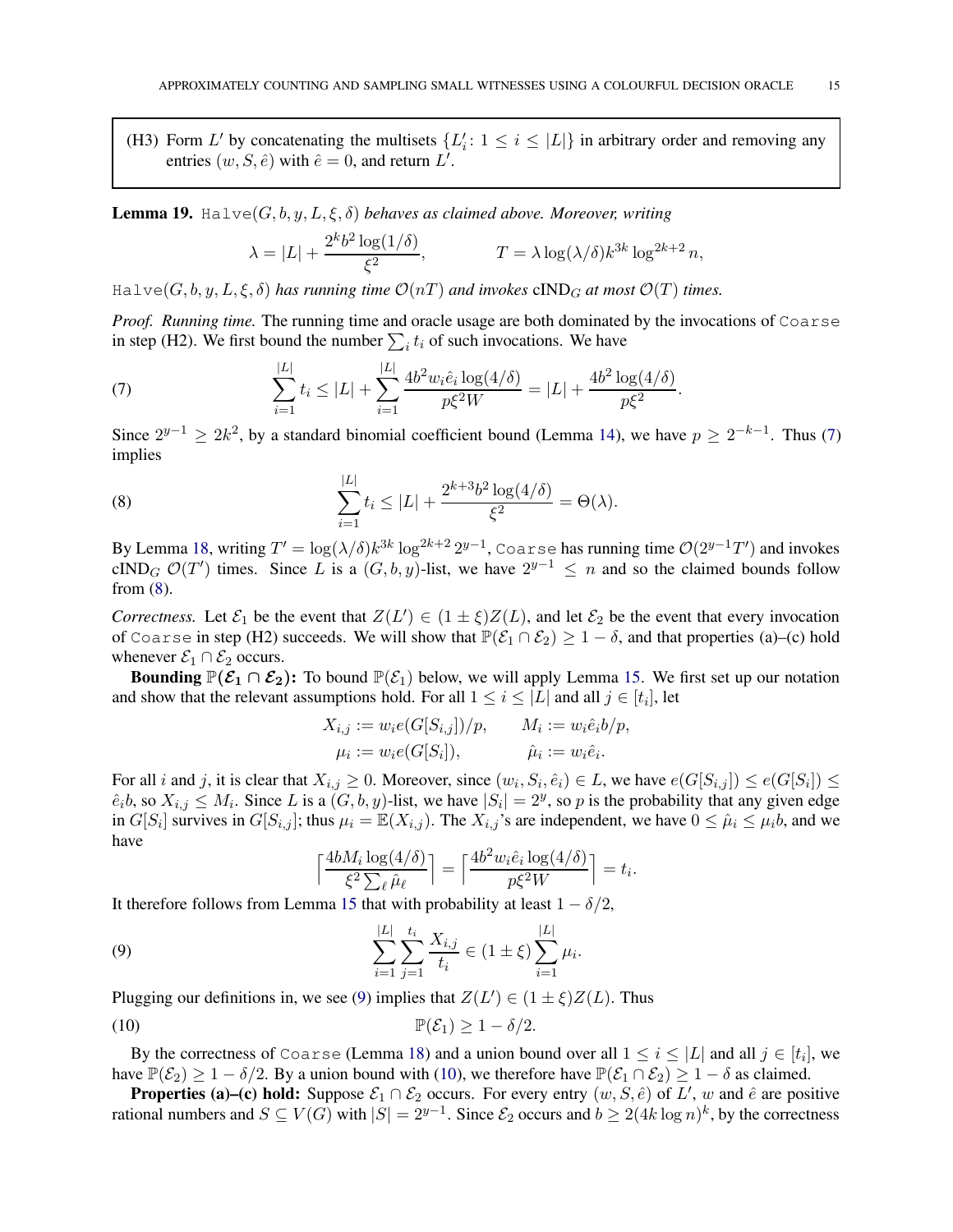of Coarse (Lemma [18\)](#page-13-0) we have  $\hat{e}/b \leq e(G[S]) \leq \hat{e}b$ . Thus L is a  $(G, b, y - 1)$ -list as required by property (a). We have  $|L'| = \sum_i t_i$ , so [\(8\)](#page-14-1) implies that property (b) holds. Finally, since  $\mathcal{E}_1$  occurs, property (c) holds. Thus properties (a)–(c) all hold whenever  $\mathcal{E}_1 \cap \mathcal{E}_2$  occurs, which we have already shown happens with probability at least  $1 - \delta$ . probability at least  $1 - \delta$ .

We now state our main algorithm.

**Algorithm** HelperCount $(G, \varepsilon)$ .

**Input:** G is an *n*-vertex k-hypergraph, where n is a power of 2. HelperCount has (only) coloured oracle access to G, and  $\varepsilon$  is a rational number with  $0 < \varepsilon < 1/2$ .

**Behaviour:** HelperCount $(G, \varepsilon)$  outputs a rational number  $\hat{e}$  such that with probability at least 2/3,  $\hat{e} \in (1 \pm \varepsilon)e(G).$ 

(A1) If  $\varepsilon < n^{-k}$ , or if  $n \le 500$ , then return  $\sum_{Y \subseteq V(G), |Y|=k} (1 - \text{cIND}_G(Y)).$ (A2) If Coarse $(G, \delta) = 0$ , return 0. Otherwise, let

$$
I \leftarrow \log n - \lceil \log(2k^2) \rceil, \qquad b \leftarrow 2(4k \log n)^k,
$$
  

$$
\xi \leftarrow \varepsilon/4I, \qquad \delta \leftarrow 1/3(2I + 1),
$$
  

$$
L \leftarrow \{(1, V(G), \text{Coarse}(G, \delta))\}.
$$

(A3) For  $i = 1$  to I:

*(We will maintain the invariant that* L *is a*  $(G, b, \log n - (i - 1))$ *-list with*  $Z(L) \in (1 \pm \xi)^{2i}e(G)$ *, and that* |L| *is suitably small (see proof of Lemma [20\)](#page-15-0). Note that this is trivially satisfied at the start of the loop.)*

- (A4) Update  $L \leftarrow$  Halve $(G, b, \log n (i 1), L, \xi, \delta)$ . *(This step turns L into a*  $(G, b, \log n - i)$ *-list.)*
- (A5) Update  $L \leftarrow \text{Trim}(G, b, \log n i, L, \xi, \delta).$ *(This step reduces the length of* L*.)*
- (A6) For each entry  $(w, S, \hat{e}) \in L$ , calculate

$$
e_S \leftarrow \sum_{\substack{Y \subseteq S \\ |Y| = k}} (1 - \text{cIND}_G(Y)).
$$

(A7) Output  $\sum_{(w,S,\hat{e}) \in L}$  wes.

<span id="page-15-0"></span>**Lemma 20.** With probability at least  $2/3$ , HelperCount( $G, \varepsilon$ ) *outputs a rational number*  $\hat{e} \in (1 \pm \varepsilon)e(G)$ as claimed above, has running time  $O(\varepsilon^{-2} k^{6k}n\log^{4k+7}n)$ , and invokes  ${\rm cIND}_G$  at most  $O(\varepsilon^{-2}k^{6k}\log^{4k+7}n)$ *times.*

*Proof. Correctness.* Lemma [18](#page-13-0) implies that correctness holds if HelperCount $(G, \varepsilon)$  outputs on step (A1) or (A2), so suppose that it does not. For all integers  $i \ge 0$ , let  $\pi(i)$  be the statement that L satisfies the following properties.

- (i) L is a  $(G, b, \log n i)$ -list.
- (ii)  $Z(L) \in (1 \pm \xi)^{2i} e(G)$ .
- (iii)  $|L| \leq 33k \log(4nb) + 32b^2 \log(2/\delta)/\xi^2$ .

We will prove that with probability at least  $2/3$ ,  $\pi(i)$  holds at the end of the *i*th iteration of loop (A3) for all  $i \in [I]$ . Suppose this is true: we will show that correctness follows. With probability at least  $2/3$ ,  $\pi(I)$ holds when we exit the loop. In this case, the final value of L satisfies  $Z(L) \in (1 \pm \xi)^{2I} e(G)$  by (ii). We have  $(1 - \xi)^{2I} \ge 1 - 2I\xi$ , and  $(1 + \xi)^{2I} \le e^{2I\xi} \le 1 + 4I\xi$  (since  $4I\xi = \varepsilon < 1$ ), so

$$
Z(L) \in (1 \pm 4I\xi)e(G) = (1 \pm \varepsilon)e(G).
$$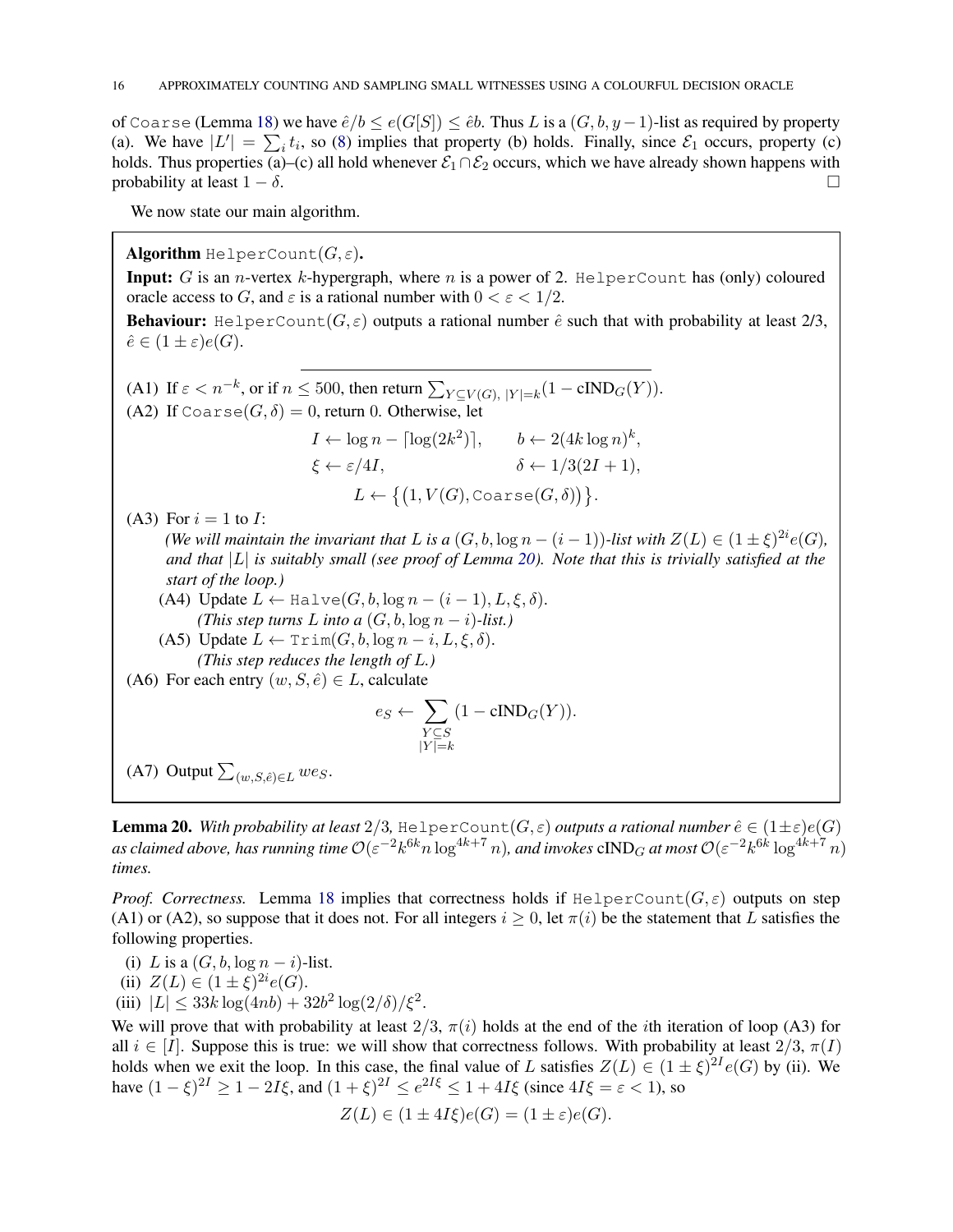Moreover, in step (A6) we have  $e_S = e(G[S])$  for all  $(w, S, \hat{e}) \in L$ , so  $Z(L)$  is the output.

It remains to prove that with probability at least  $2/3$ ,  $\pi(i)$  holds at the end of the *i*th iteration of loop (A3) for all  $i \in [I]$ . Let  $\mathcal{E}_0$  be the event that Coarse behaves correctly in step (A2); note that  $\mathbb{P}(\mathcal{E}_0) \geq 1 - \delta$  by the correctness of Coarse (Lemma [18\)](#page-13-0). For all  $i \in [I]$ , let  $\mathcal{E}_i$  be the event that Halve behaves correctly in the *i*th iteration of step (A4) and  $Trim$  behaves correctly in the *i*th iteration of step (A5). (If the input restrictions of Halve or Trim are violated on the *i*th iteration, then  $\mathcal{E}_i$  occurs automatically.) By correctness of Halve and Trim (Lemmas [19](#page-14-4) and [17\)](#page-11-0), we have  $\mathbb{P}(\mathcal{E}_i \mid \mathcal{E}_0, \dots, \mathcal{E}_{i-1}) \ge 1 - 2\delta$ . Thus by a union bound over all  $0 \le i \le I$ , we have

$$
\mathbb{P}\Big(\bigcap_{i=0}^{I} \mathcal{E}_i\Big) \ge 1 - (2I + 1)\delta = 2/3.
$$

It therefore suffices to show that when  $\bigcap_j \mathcal{E}_j$  occurs,  $\pi(i)$  holds at the end of the *i*th iteration of loop (A3) for all  $i \in [I]$ .

At the start of the first iteration of loop (A3), when  $i = 1, L$  is a  $(G, b, \log n)$ -list since  $\mathcal{E}_0$  occurs,  $Z(L) = e(G)$ , and  $|L| = 1$ . Thus  $\pi(0)$  holds. Let  $i \in [I]$ , and suppose that  $\pi(i-1)$  holds at the start of the *i*th iteration of loop (A3). Let  $L_i$  be the value of L at the start of the *i*th iteration, let  $L'_i$  be the value of L after executing step (A4), and let  $L_{i+1}$  be the value of L after executing step (A5).

By property (i),  $L_i$  is a  $(G, b, \log n - (i - 1))$ -list, where by our choice of I we have  $2^{\log n - i} \geq 2k^2$ . Since  $\mathcal{E}_i$  occurs, it follows by the correctness of Halve (Lemma [19\)](#page-14-4) that  $L'_i$  is a  $(G, b, \log n - i)$ -list with

$$
Z(L'_{i}) \in (1 \pm \xi)Z(L_{i}),
$$
  

$$
|L'_{i}| \leq |L_{i}| + 2^{k+3}b^{2}\log(4/\delta)/\xi^{2}.
$$

We next show that  $1/2 \leq Z(L'_i) \leq 2n^k$ , that  $|L'_i| \leq n^{11k}$ , and that  $\xi \geq n^{-2k}$ , as required by Trim. Since property (ii) holds for  $Z(L_i)$ , we have  $Z(L_i')\in (1\pm \xi)^{2i+1}e(G)\subseteq (1\pm \varepsilon)e(G)$ . Since HelperCount $(G,\varepsilon)$ did not halt at (A2), we have  $1 \le e(G) \le n^k$ ; since  $\varepsilon < 1/2$ , it follows that  $1/2 \le Z(L'_i) \le 2n^k$ . Since HelperCount( $G, \varepsilon$ ) did not halt at (A1), we have  $n \geq 500$  and hence  $n \geq 50 \log n$ . We also have  $\varepsilon \geq n^{-k}$  and  $k \leq n$ . Hence:

$$
b^2 \le n^{4k}
$$
;  $2^k \le n^k$ ;  $\log(4/\delta) \le \log(24 \log n) \le n$ ;  
 $\log(4nb) \le 6k \log n \le n^2$ ;  $1/\xi^2 \le 16(\log n)^2 n^{2k} \le n^{4k}$ .

Since property (iii) holds for  $L_i$ , it follows that

$$
|L'_i| \le 33k \log(4nb) + 40 \cdot 2^k b^2 \log(4/\delta) / \xi^2 \le 33n^3 + 40n^{9k+1} \le n^{10k}.
$$

We have therefore shown that  $L'_i$  and  $\xi$  satisfy the input restrictions of Trim. Since  $\mathcal{E}_i$  occurs, by the correctness of Trim (Lemma [17\)](#page-11-0) it follows that  $L_{i+1}$  is a  $(G, b, \log n - i)$ -list with

$$
Z(L_{i+1}) \in (1 \pm \xi)Z(L'_i) \subseteq (1 \pm \xi)^2 Z(L_i) \subseteq (1 \pm \xi)^{2(i+1)} e(G),
$$
  

$$
|L_{i+1}| \le 33k \log(4nb) + 32b^2 \log(2/\delta)/\xi^2.
$$

Thus properties (i)–(iii) hold for  $L_{i+1}$ , as required.

*Running time and oracle queries.* If step (A1) is executed, so that  $\varepsilon < n^{-k}$  or  $n \leq 500$ , then the algorithm runs in time  $\mathcal{O}(n^k) = \mathcal{O}(\varepsilon^{-1})$  and uses  $\mathcal{O}(n^k) = \mathcal{O}(\varepsilon^{-1})$  oracle queries, so our claimed bounds hold. Suppose instead step (A1) is not executed, so that  $\varepsilon \ge n^{-k}$ . Recall that  $\bigcap_i \mathcal{E}_i$  holds with probability at least 2/3. Suppose this occurs. The bottleneck in both running time and oracle invocations is then step (A4). For legibility, we give the time and oracle requirements of the other steps in the following table, giving justifications in the paragraph below. We write  $\Lambda = 33k \log(4nb) + 32b^2 \log(2/\delta)/\xi^2$  for the upper bound on |L| in property (iii) of our invariant  $\pi$ .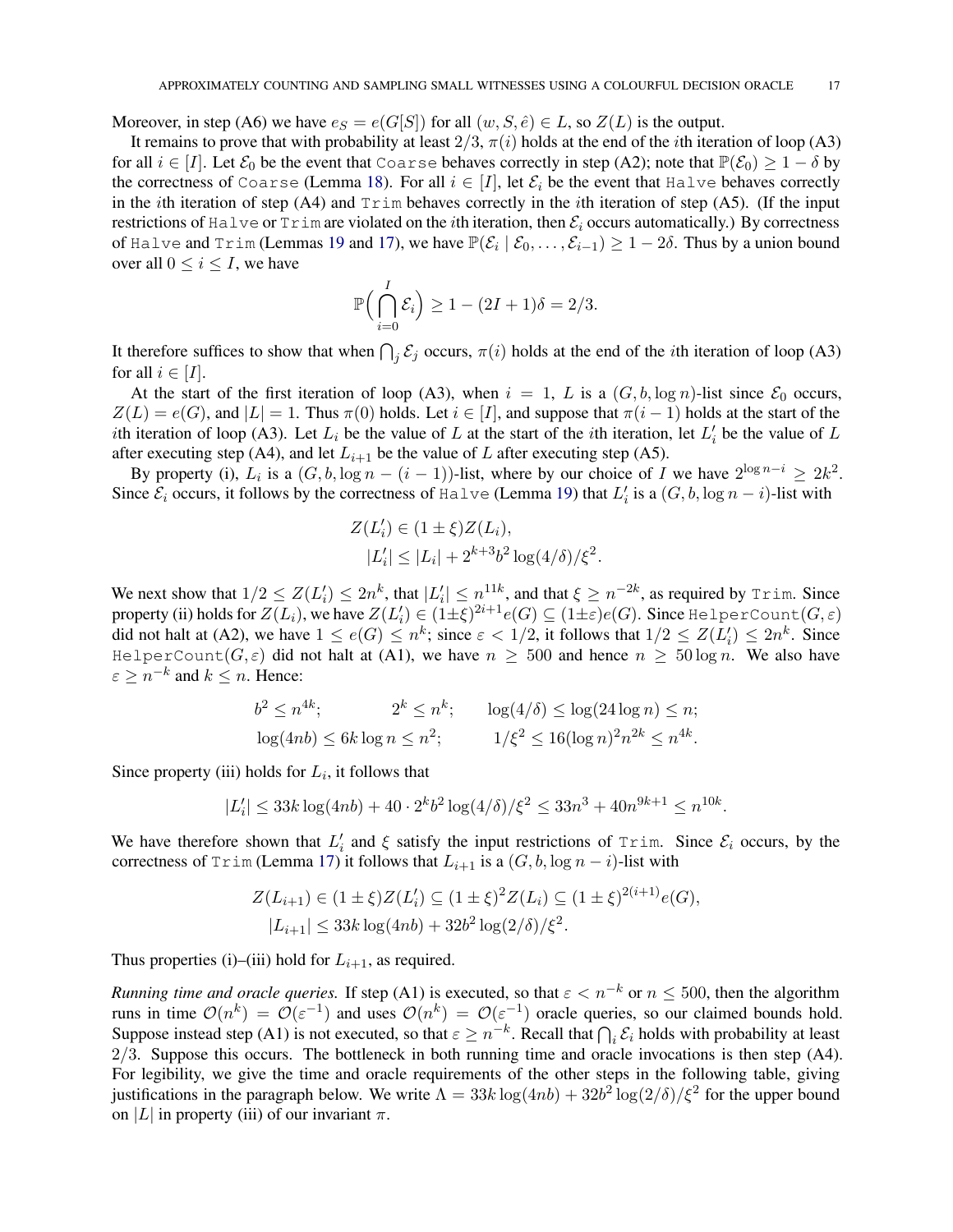| Step number | Running time                                                                          | Oracle calls                                       |
|-------------|---------------------------------------------------------------------------------------|----------------------------------------------------|
| (A1)        | $\mathcal{O}(1)$                                                                      | None                                               |
| (A2)        | $\mathcal{O}(k^{3k}n\log^{2k+2} n\log(1/\delta))$                                     | $\mathcal{O}(k^{3k} \log^{2k+2} n \log(1/\delta))$ |
| (A3)        | $\mathcal{O}(I)$                                                                      | None                                               |
| (A5)        | $\mathcal{O}\left(I\left(\Lambda+2^kb^2\xi^{-2}\log(1/\delta)\right)k^2\log n\right)$ | None                                               |
| (A6)        | $\mathcal{O}(\Lambda(4k^2)^k)$                                                        | $\mathcal{O}(\Lambda(4k^2)^k)$                     |
| (A7)        | $\mathcal{O}(\Lambda)$                                                                | None                                               |

For step (A1), we use the fact that  $\varepsilon \ge n^{-k}$  and so the conditional does not trigger. For step (A2), we use the fact that n is a power of 2 (so computing  $\log n$  is easy) and the time bounds on Coarse (Lemma [18\)](#page-13-0). For step (A5), we first observe that the step is executed I times. We then apply the time bounds on  $Trim$ (Lemma [17\)](#page-11-0), together with property (iii) and the fact that Halve adds at most  $2^{k+3}b^2\xi^{-2}\log(4/\delta)$  to the length of L (see Lemma [19\)](#page-14-4). (Note that  $k \log(n b/\delta) = O(k^2 \log n)$ .) For step (A6), we use the fact that after the loop of (A3), L is a  $(G, b, \log n - I)$ -list, so each entry  $(w, S, \hat{e})$  of L has  $|S| = 2^{\log n - I} \leq 4k^2$ .

We now consider step (A4), which is executed I times. From the time bounds of  $H\nu$ e (Lemma [19\)](#page-14-4), it follows that the total running time of step (A4) is  $\mathcal{O}(nT)$  and the total number of oracle accesses is  $\mathcal{O}(T)$ times, where

$$
T = \mathcal{O}(I\lambda \log(\lambda/\delta)k^{3k} \log^{2k+2} n), \qquad \lambda = \Lambda + 2^k b^2 \xi^{-2} \log(1/\delta).
$$

This clearly dominates everything in the table. Observe that  $\Lambda = \mathcal{O}(2^k b^2 \xi^{-2} \log(1/\delta))$ , so  $\lambda = \mathcal{O}(2^k b^2 \xi^{-2} \log(1/\delta))$ also. Since  $\varepsilon \geq n^{-k}$ ,

$$
\log(\lambda/\delta) = \mathcal{O}\Big(k + k\log(k\log n) + \log I + \log(1/\varepsilon) + \log(1/\delta)\Big) = \mathcal{O}(k\log n).
$$

Thus

$$
T = \mathcal{O}\left(I2^kb^2\xi^{-2}\log(1/\delta)k^{3k+1}\log^{2k+3}n\right)
$$
  
=  $\mathcal{O}\left(\log n \cdot 2^k \cdot (k\log n)^{2k} \cdot \varepsilon^{-2}\log^2 n \cdot \log\log n \cdot k^{3k+1}\log^{2k+3}n\right)$   
=  $\mathcal{O}\left(\varepsilon^{-2}k^{6k}\log^{4k+7}n\right),$ 

and the claimed bounds follow.

We now prove Theorem [1.](#page-2-1)

**Theorem [1](#page-2-1)** (restated). *There is a randomised algorithm*  $Count(G, \varepsilon, \delta)$  with the following behaviour. Sup*pose* G *is an* n*-vertex* k*-hypergraph, and that* Count *has coloured oracle access to* G*. Suppose* ε *and* δ *are rational with*  $0 < \varepsilon, \delta < 1$ . Then, writing  $T = \log(1/\delta) \varepsilon^{-2} k^{6k} \log^{4k+7} n$ : in time  $\mathcal{O}(nT)$ , and using at *most*  $\mathcal{O}(T)$  *queries to* cIND<sub>G</sub>, Count $(G, \varepsilon, \delta)$  *outputs a rational number*  $\hat{e}$ *. With probability at least*  $1 - \delta$ *, we have*  $\hat{e} \in (1 \pm \varepsilon)e(G)$ *.* 

*Proof.* To evaluate Count  $(G, \varepsilon, \delta)$ , we first make n into a power of two by adding at most n isolated vertices to G; note that this does not impede the evaluation of cIND<sub>G</sub>. We then run HelperCount(G, min{ $\varepsilon$ , 1/3}) a total of  $36[\ln(2/\delta)]$  times and return the median result  $\hat{e}$ . If some invocation of HelperCount(G, min{ $\hat{\epsilon}$ , 1/3}) takes more than  $\Theta(\varepsilon^{-2}k^{6k}n\log^{4k+7}n)$  time, or invokes cIND<sub>G</sub> more than  $\Theta(\varepsilon^{-2}k^{6k}\log^{4k+7}n)$  times, we halt execution and consider the output to be  $-1$ .

It is immediate that this algorithm satisfies our stated time bounds. Moreover,  $\hat{e} \in (1 \pm \varepsilon)e(G)$  unless at least half our invocations of HelperCount fail. The number of such failures is dominated above by a binomial variable N with mean  $12[\ln(2/\delta)]$ , so by a standard Chernoff bound (namely Lemma [13\(](#page-8-3)i)) we have

$$
\mathbb{P}\left(\hat{e} \notin (1 \pm \varepsilon)e(G)\right) \le \mathbb{P}\left(N \ge 18\lceil \ln(2/\delta) \rceil\right) \le \mathbb{P}\left(\left|N - \mathbb{E}(N)\right| \ge \frac{1}{2}\mathbb{E}(N)\right) \le 2e^{-\lceil \ln(2/\delta) \rceil} \le \delta,
$$
 as required.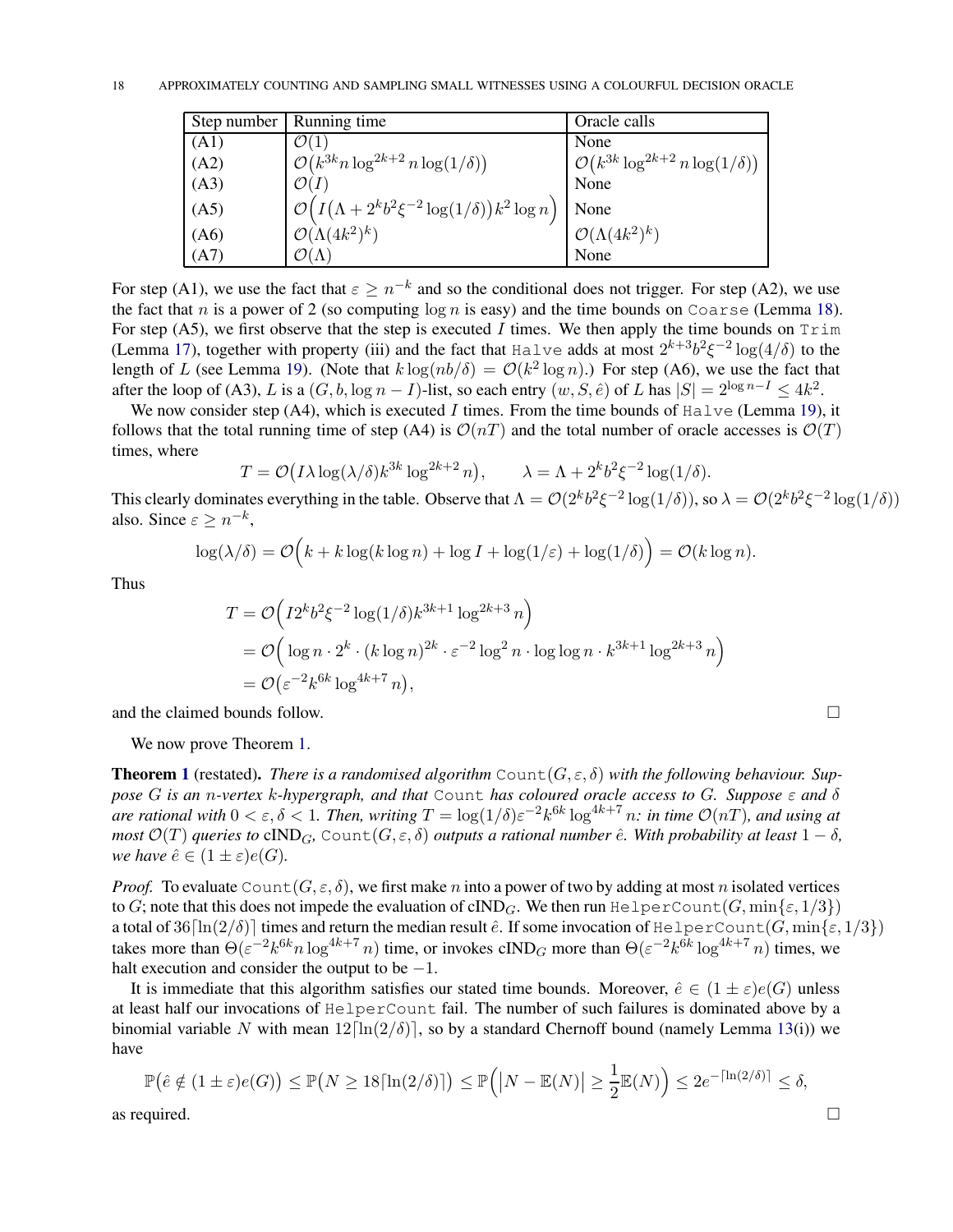#### 4. COARSE APPROXIMATE COUNTING

<span id="page-18-0"></span>In this section, we prove Lemma [18.](#page-13-0) Throughout, we fix the input graph  $G$  to be an *n*-vertex  $k$ -hypergraph to which we have (only) coloured oracle access, where  $n$  is a power of two.

4.1. Sketch proof. The heart of our algorithm will be a subroutine to solve the following simpler "gapversion" of the problem. Given a k-partite k-hypergraph G and a guess  $M > 0$ , we ask: Does G have more than M edges? We wish to answer correctly with high probability provided that either  $G$  has at least  $M$ edges, or G has significantly fewer than M edges, namely at most  $\gamma M$  edges with  $\gamma = 1/(2^{3k+1}k^{2k} \log^k n)$ . Suppose we can solve this problem probabilistically, perhaps outputting  $Y \text{ es with probability at least } 1/50$ if  $e(G) \geq M$  (which we call *completeness*) and outputting Yes with probability at most  $1/100$  if  $e(G) \leq$  $\gamma M$  (which we call *soundness*). We then apply probability amplification to substantially reduce the failure probability, and use binary search to find the least  $M$  such that our output is Yes— with high probability, this will approximate  $e(G)$  when our input k-hypergraph is k-partite. We then generalise our algorithm to arbitrary inputs using random colour-coding. These parts of the algorithm are fairly standard, so in this sketch proof we will only solve the gap-problem. (We implement this sketch below as the VerifyGuess algorithm.)

Let G be a k-partite k-hypergraph with vertex classes  $X_1, \ldots, X_k$ . The basic idea of the algorithm is to randomly remove vertices from  $G$  to form a new graph  $H$  in such a way that each edge survives with probability roughly  $1/M$ , and then query the coloured independence oracle and output Yes if and only if at least one edge remains. If G has at most  $\gamma M$  edges, then a union bound implies we are likely to output No (soundness); if G has at least  $M$  edges, then in expectation at least one edge survives the removal, so we hope to output Yes (completeness). Unfortunately, the number of edges remaining in  $H$  need not be concentrated around its expectation — for example, if every edge of G is incident to a single vertex  $v$  — so we must be very careful if this hope is to be realised.

Suppose for the moment that  $k = 2$ , so that G is a bipartite graph with vertex classes  $X_1$  and  $X_2$ . Then we will form  $X'_1 \subseteq X_1$  by including each vertex independently with probability  $p_1$ , and  $X'_2 \subseteq X_2$  by including each vertex independently with probability  $p_2$ . Each edge survives with probability  $p_1p_2$ , so we require  $p_1p_2 \le 1/M$  to ensure soundness. To ensure completeness, we would then like to choose  $p_1$  and  $p_2$ such that  $G[X'_1, X'_2]$  is likely to contain an edge whenever  $e(G) \geq M$ .

To see that such a pair  $(p_1, p_2)$  exists, we first partition the vertices in  $X_1$  according to their degree: For  $1 \leq d \leq \log n$ , let  $X_1^d$  be the set of vertices v with  $2^{d-1} \leq d(v) < 2^d$ . By the pigeonhole principle, there exists some D such that  $X_1^D$  is incident to at least  $e(G)/\log n$  edges. Then we take  $p_1 = 2^D/M$ and  $p_2 = 1/2^D$ . We certainly have  $p_1p_2 \le 1/M$ . Suppose  $e(G) \ge M$ . Since  $X_1^D$  is incident to at least  $e(G)/\log n$  edges, we have  $|X_1^D| \ge M/2^D \log n$ , so with reasonable probability  $X_1'$  contains a vertex  $v_1 \in X_1^D$ . Then  $v_1$  has degree roughly  $2^D$  in  $X_2$ , so again with reasonable probability  $X_2'$  contains a vertex adjacent to it.

There is one remaining obstacle: Since we only have coloured oracle access to  $G$ , we do not know what D is! Fortunately, since there are only  $\mathcal{O}(\log n)$  possibilities, we can simply try them all in turn, and output Yes if any one of them yields a pair  $X'_1$ ,  $X'_2$  such that  $G[X'_1, X'_2]$  contains an edge. (It is not hard to tune the parameters so that this doesn't affect soundness.) This is essentially the argument used by Beame et al. [\[6\]](#page-33-0).

When we try to generalise this approach to k-hypergraphs, we hit a problem. For illustration, take  $k = 3$ and suppose  $e(G) \geq M$ . Then we wish to guess a vector  $(p_1, p_2, p_3)$  such that  $p_1p_2p_3 \leq 1/M$  and, with reasonable probability,  $G[X'_1, X'_2, X'_3]$  contains an edge. As in the  $k = 2$  case, we can guess an integer  $0 \le D \le 2 \log n$  such that a large proportion of G's edges are incident to a vertex in  $X_1$  of degree roughly  $2^D$ . Also as in the  $k = 2$  case, if we take  $p_1 = 2^D/M$  then it is reasonably likely that  $X'_1$  will contain a vertex of degree roughly  $2^D$ , say  $v_1$ . But we cannot iterate this process — the structure of  $G[v_1, X_2, X_3]$ , and hence the "correct" value of  $p_2$ , depends very heavily on  $v_1$ . So for example, when we test the two guesses  $(2^D/M, 1/2^D, 1)$  and  $(2^D/M, 1, 1/2^D)$ , we wish to ensure that the value of  $v_1$  is the same in each test. This is the reason for step (C1) in the following algorithm; it is important that we do not choose new random subsets of  $X_1, \ldots, X_k$  independently with each iteration of step (C2).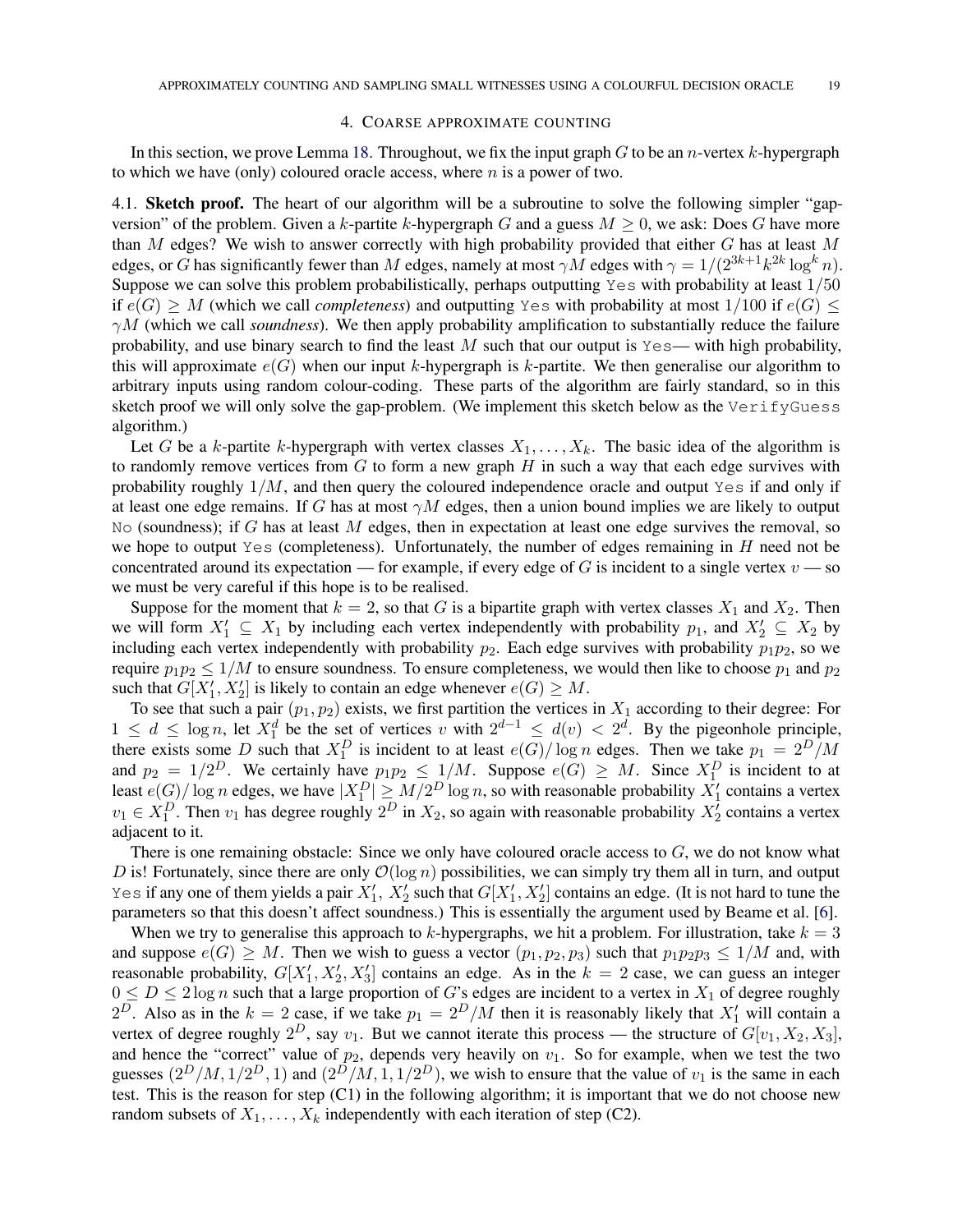**Algorithm** VerifyGuess $(G, M, X_1, \ldots, X_k)$ .

Input: G is an *n*-vertex k-hypergraph to which  $\text{VerifyGuess}$  has (only) coloured oracle access. *n* and M are positive powers of two, and  $X_1, \ldots, X_k \subseteq V(G)$  are disjoint.

**Behaviour:** Let  $p_{\text{out}} = (8k \log n)^{-k}$ .

*Completeness:* If  $e(G[X_1, \ldots, X_k]) \geq M$ , then VerifyGuess outputs Yes with probability at least  $p_{\text{out}}$ .

 $\textit{Soundness:} \;\; \text{If} \;\, e(G[X_1, \dots, X_k]) \; <\; M \cdot p_\mathsf{out}/2 (k \log n)^k, \text{ then } \text{VerifyGuess outputs Yes with}$ probability at most  $p_{\text{out}}/2$ .

- (C1) For each  $i \in [k]$  and each  $0 \le j \le k \log n$ , construct a subset  $Y_{i,j}$  of  $X_i$  by including each vertex independently with probability  $1/2^j$ . Construct the finite set A of all tuples  $(a_1, \ldots, a_k)$  with  $0 \le a_1, \ldots, a_k \le k \log n$  and  $a_1 + \cdots + a_k \ge \log M$ .
- (C2) For each tuple  $(a_1, \ldots, a_k) \in A$ : If  $\text{cIND}_G(Y_{1,a_1}, \ldots, Y_{k,a_k}) = 0$ , then halt and output Yes.
- (C3) We have not halted yet, but do so now and output No.

#### 4.2. Solving the gap problem.

<span id="page-19-0"></span> ${\bf Lenna~21.}$  VerifyGuess*behaves as stated, runs in time*  $\mathcal{O}(nk^k\log^kn)$ *, and makes at most*  $\mathcal{O}(k^k\log^kn)$ *oracle queries.*

*Proof.* Let  $G, M, X_1, \ldots, X_k$  be the input for  $\forall$ erifyGuess, and let  $H = G[X_1, \ldots, X_k]$ . For notational convenience, we denote the gap in the soundness case by  $\gamma$ , that is, we set  $\gamma := p_{\text{out}}/2(k \log n)^k =$  $1/2^{3k+1}k^{2k}\log^{2k} n$ .

*Running time and oracle queries.* Step (C1) takes  $\mathcal{O}(nk \log n + k^k \log^k n)$  time and no oracle queries; step (C2) takes  $\mathcal{O}(k^k \log^k n)$  time and  $\mathcal{O}(k^k \log^k n)$  oracle queries; and step (C3) takes  $\mathcal{O}(1)$  time and no oracle queries. The claimed bounds follow, and it remains to prove that the soundness and completeness properties hold.

*Soundness.* We next prove soundness, as this is the easier part of proving correctness. So suppose  $e(H) \leq$  $\gamma M$ . Let  $(a_1, \ldots, a_k) \in A$ , and let  $H' \subseteq H$  denote the random induced subgraph  $G[Y_{1,a_1}, \ldots, Y_{k,a_k}]$ . Then for all  $e \in E(H)$ , we have

$$
\mathbb{P}(e \in E(H')) = \prod_{j=1}^k 2^{-a_j} \le \frac{1}{M} \le \frac{\gamma}{e(H)} \le \frac{p_{\text{out}}}{2|A|e(H)}.
$$

By a union bound over all  $e \in E(H)$  and all  $(a_1, \ldots, a_k) \in A$ , it follows that the probability that VerifyGuess outputs Yes is at most  $p_{\text{out}}/2$ . This establishes the soundness of the algorithm, so it remains to prove completeness.

*Completeness.* Suppose now that  $e(H) \geq M$  holds. We must prove that VerifyGuess outputs Yes with probability at least  $p_{\text{out}}$ . It suffices to show that with probability at least  $p_{\text{out}}$ , there is at least one setting of the vector  $(a_1, \ldots, a_k) \in A$  such that  $G[Y_{1,a_1}, \ldots, Y_{k,a_k}]$  contains at least one edge.

We will define this setting iteratively. First, with reasonable probability, we will find an integer  $a_1$  and a vertex  $v_1 \in Y_{1,a_1}$  such that  $G[v_1, X_2, \ldots, X_k]$  contains roughly  $2^{-a_1}e(H)$  edges. In the process, we expose  $Y_{1,a_1}$ . We then, again with reasonable probability, find an integer  $a_2$  and a vertex  $v_2 \in Y_{2,a_2}$  such that  $G[v_1, v_2, X_3, \ldots, X_k]$  contains roughly  $2^{-a_1-a_2}e(H)$  edges. Continuing in this vein, we eventually find  $(a_1, \ldots, a_k) \in A$  and vertices  $v_i \in Y_{i,a_i}$  such that  $\{v_1, \ldots, v_k\}$  is an edge in  $G[Y_{1,a_1}, \ldots, Y_{k,a_k}]$ , proving the result.

More formally, for all  $i \in [k]$ , let  $\mathcal{E}_i$  be the event that there exist  $0 \leq a_1, \ldots, a_i \leq k \log n$  and  $v_1, \ldots, v_i \in$  $V(H)$  such that: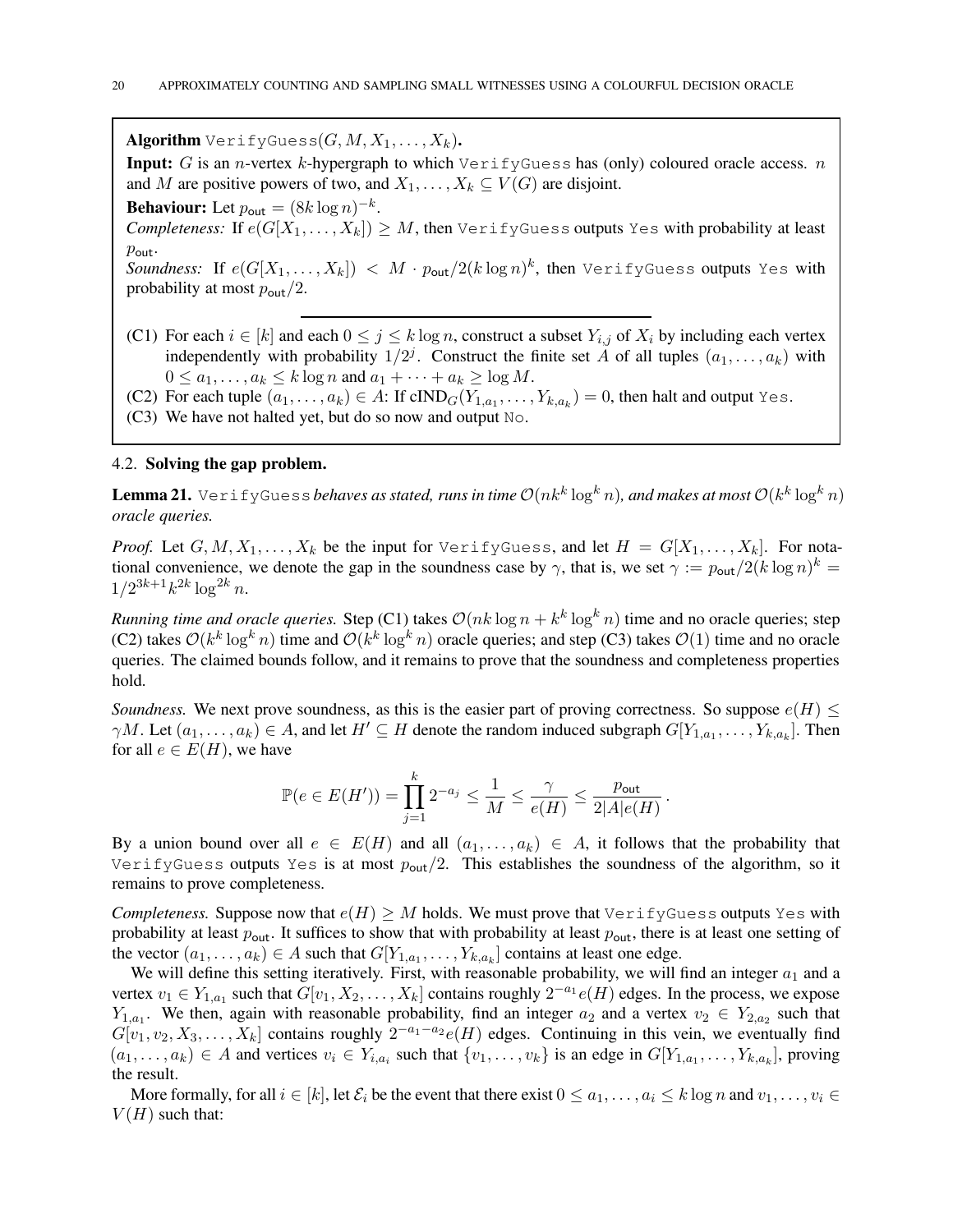- (a) for all  $j \in [i], v_j \in Y_{j, a_j}$ ;
- (b) we have  $d_H(v_1, ..., v_i) \ge e(H) / \prod_{j=1}^i 2^{a_j}$ .

We make the following Claim:  $\mathbb{P}(\mathcal{E}_1) \geq 1/(8k \log n)$  and, for all  $2 \leq i \leq k$ ,  $\mathbb{P}(\mathcal{E}_i \mid \mathcal{E}_{i-1}) \geq 1/(8k \log n)$ .

**Proof of Lemma [21](#page-19-0) from Claim:** Suppose  $\mathcal{E}_k$  occurs, and let  $a_1, \ldots, a_k$  and  $v_1, \ldots, v_k$  be as in the definition of  $\mathcal{E}_k$ . By (b),  $d_H(v_1, \ldots, v_k) > 0$ , so  $\{v_1, \ldots, v_k\}$  is an edge in H; it follows by (a) that it is also an edge in  $G[Y_{1,a_1},\ldots,Y_{k,a_k}]$ . Also by (b), since  $d_H(v_1,\ldots,v_k)=1$ , we have  $\prod_{j=1}^k 2^{a_j} \ge e(H) \ge M$ , so  $a_1 + \cdots + a_k \ge \log M$ . Thus  $(a_1, \ldots, a_k) \in A$ , so whenever  $\mathcal{E}_k$  occurs, VerifyGuess outputs Yes on reaching  $(a_1, \ldots, a_k)$  in step (C2). By the Claim, we have

$$
\mathbb{P}(\mathcal{E}_k)=\mathbb{P}(\mathcal{E}_1)\prod_{j=2}^k \mathbb{P}(\mathcal{E}_j \mid \mathcal{E}_1,\ldots,\mathcal{E}_{j-1})=\mathbb{P}(\mathcal{E}_1)\prod_{j=2}^k \mathbb{P}(\mathcal{E}_j \mid \mathcal{E}_{j-1})\geq 1/(8k\log n)^k=p_{\text{out}},
$$

so completeness follows and hence so does the lemma statement.

**Proof of Claim:** We first prove the claim for  $\mathcal{E}_1$ . We will choose  $a_1$  depending on the degree distribution of vertices in  $X_1$ . For all integers  $1 \le d \le k \log n$ , let

$$
X_1^d := \{ v \in X_1 \colon 2^{d-1} \le d_H(v) < 2^d \}
$$

be the set of vertices in  $X_1$  with degree roughly  $2^d$ . Every edge in H is incident to exactly one vertex in exactly one set  $X_1^d$ , so there exists D such that  $X_1^D$  is incident to at least  $e(H)/k \log n$  edges of H. We take  $a_1 := \lceil \log e(H) \rceil - D + 1$ . Note that  $0 \le a_1 \le k \log n$ , since  $X_1^D \ne \emptyset$  and so  $e(H) \ge 2^{D-1}$ .

We would like to take  $v_1 \in Y_{1,a_1} \cap X_1^D$ , so we next bound the probability that this set is non-empty. We have

$$
\mathbb{P}(X_1^D \cap Y_{1,a_1} \neq \emptyset) = 1 - (1 - 2^{-a_1})^{|X_1^D|} \geq 1 - \exp(-2^{-a_1} |X_1^D|).
$$

Since every vertex in  $X_1^D$  has degree at most  $2^D$ , by the definition of D we have  $2^D |X_1^D| \ge e(H)/(k \log n)$ . Moreover, we have  $a_1 \leq \log e(H) - D + 2$ . It follows that

$$
\mathbb{P}(X_1^D \cap Y_{1,a_1} \neq \emptyset) \ge 1 - \exp\left(-\frac{2^{D-2}}{e(H)} \cdot \frac{e(H)}{k2^D \log n}\right) = 1 - \exp\left(-\frac{1}{4k \log n}\right) \ge \frac{1}{8k \log n}.
$$

Suppose  $X_1^D \cap Y_{1,a_1} \neq \emptyset$ , and take  $v_1 \in X_1^D \cap Y_{1,a_1}$ . Then  $v_1$  certainly satisfies (a), and by the definitions of  $a_1$  and  $X_1^D$  we have  $e(H)/2^{a_1} \leq 2^{D-1} \leq d_H(v_1)$ , so  $v_1$  also satisfies (b). We have therefore shown  $\mathbb{P}(\mathcal{E}_1) \ge 1/(8k \log n)$  as required.

Now let  $2 \le i \le k$ . The argument is similar, but we include it explicitly for the benefit of the reader. We first expose  $Y_{1,a_1}, \ldots, Y_{i-1,a_{i-1}}$ : Let F be a possible filtration of these variables consistent with  $\mathcal{E}_{i-1}$ , and let  $a_1, \ldots, a_{i-1}$  and  $v_1, \ldots, v_{i-1}$  be as in the definition of  $\mathcal{E}_{i-1}$ . It then suffices to show that  $\mathbb{P}(\mathcal{E}_i | \mathcal{F}) \ge$  $1/(8k \log n)$ .

Similarly to the  $i = 1$  case, for all integers  $1 \leq d \leq k \log n$ , let

$$
X_i^d := \{ v \in X_i \colon 2^{d-1} \le d_H(v_1, \dots, v_{i-1}, v) < 2^d \}.
$$

Every edge in  $H[v_1, \ldots, v_{i-1}, X_i, \ldots, X_k]$  is incident to exactly one vertex in exactly one set  $X_i^d$ , so there exists  $D_i$  such that  $X_i^{D_i}$  is incident to at least  $d_H(v_1, \ldots, v_{i-1})/k \log n$  edges of  $H[v_1, \ldots, v_{i-1}, X_i, \ldots, X_k]$ . We take  $a_i := \lceil \log d_H(v_1, \ldots, v_{i-1}) \rceil - D_i + 1$ ; note that  $0 \le a_i \le k \log n$ .

As in the  $i = 1$  case, we would like to take  $v_i \in Y_{i,a_i} \cap X_i^{D_i}$ , so we next bound the probability that this set is non-empty. Since every vertex  $v \in X_i^{D_i}$  satisfies  $d_H(v_1, \ldots, v_{i-1}, v) \leq 2^{D_i}$ , we have  $2^{D_i} |X_i^{D_i}| \geq$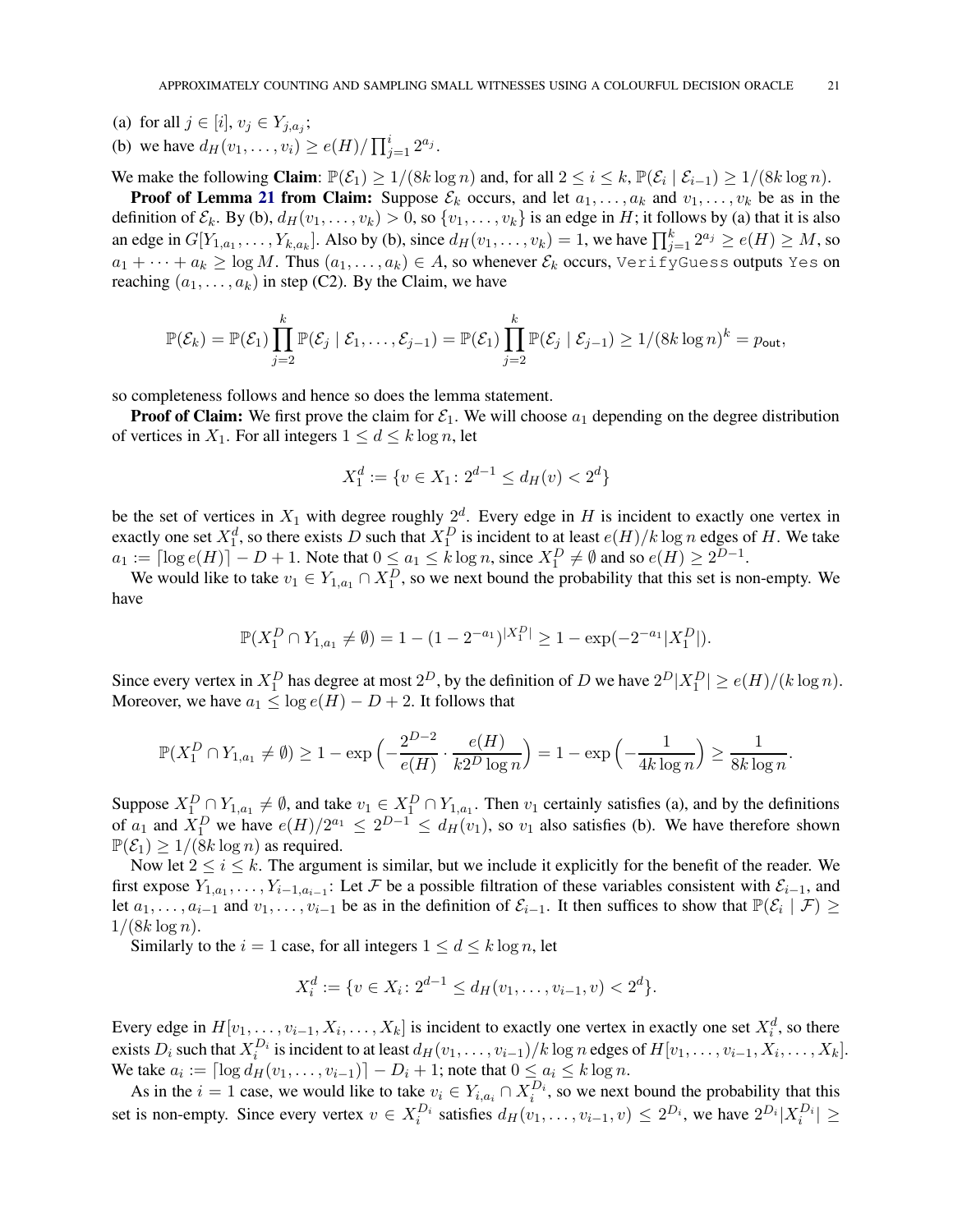$d_H(v_1, \ldots, v_{i-1})/k \log n$ . It follows that

$$
\mathbb{P}(X_i^{D_i} \cap Y_{i,a_i} \neq \emptyset \mid \mathcal{F}) = 1 - (1 - 2^{-a_i})^{|X_i^{D_i}|} \geq 1 - \exp(-2^{-a_i}|X_i^{D_i}|)
$$
  
\n
$$
\geq 1 - \exp\left(-\frac{2^{D_i - 2}}{d_H(v_1, \dots, v_{i-1})} \cdot \frac{d_H(v_1, \dots, v_{i-1})}{k2^{D_i} \log n}\right)
$$
  
\n
$$
= 1 - \exp\left(-\frac{1}{4k \log n}\right) \geq \frac{1}{8k \log n}.
$$

Suppose  $X_i^{D_i} \cap Y_{i,a_i} \neq \emptyset$ , and take  $v_i \in X_i^{D_i} \cap Y_{i,a_i}$ . Then  $v_i$  certainly satisfies (a). By the definitions of  $a_i$ and  $X_i^{D_i}$ , and the fact that  $v_1, \ldots, v_{i-1}$  satisfy (b), we have

$$
e(H)/\prod_{j=1}^i 2^{a_j} \leq d_H(v_1,\ldots,v_{i-1})/2^{a_i} \leq 2^{D_i-1} \leq d_H(v_1,\ldots,v_i).
$$

Thus (b) is satisfied, and we have shown  $\mathbb{P}(\mathcal{E}_i | \mathcal{F}) \ge 1/(8k \log n)$  as required.

4.3. Proving Lemma [18.](#page-13-0) We next turn  $\text{VerifyGues}$  into a crude approximation algorithm for k-partite k-hypergraphs in the natural way.

**Algorithm** ColourCoarse $(G, X_1, \ldots, X_k)$ .

**Input:** G is an *n*-vertex k-hypergraph, where n is a power of two, to which ColourCoarse has coloured oracle access (only).  $X_1, \ldots, X_k$  form a partition of  $V(G)$ .

**Behaviour:** Let  $b := (4k \log n)^k$ . Then ColourCoarse (G) outputs a non-negative integer m such that, with probability at least  $2/3$ ,  $m/b \le e(G[X_1, \ldots, X_k]) \le mb$ .

- (D1) Set  $p_{\text{out}} := (8k \log n)^{-k}$  and  $N := \lceil 48 \ln(6k \log n) / p_{\text{out}} \rceil$ .
- (D2) For each M in  $\{1, 2, 4, 8, \ldots, n^k\}$ : Execute VerifyGuess  $(G, M, X_1, \ldots, X_k)$  a total of N times, and let  $S_M \in \{0, \ldots, N\}$  be the number of executions that returned Yes. (Naturally we use independent randomness for each value of M.)
- (D3) If  $\text{cIND}_G(X_1,\ldots,X_k) = 1$ , let  $m = 0$ . Otherwise, if there exists M such that  $S_M \geq \frac{3}{4}p_{\text{out}}N$ , let m be the least such M. Otherwise, let  $m = n^k$ . Output  $m (p_{\text{out}}/2k^k \log^k n)^{1/2}$ .

<span id="page-21-1"></span>**Lemma 22.** ColourCoarse behaves as stated, runs in time  $\mathcal{O}((8k \log n)^{2k+2}n)$ , and requires  $\mathcal{O}((8k \log n)^{2k+2})$ *oracle queries.*

*Proof.* Let G and  $X_1, \ldots, X_k$  be the inputs, so that G is an *n*-vertex k-hypergraph and  $X_1, \ldots, X_k$  partition  $V(G).$ 

*Running time and oracle queries.* Observe  $N = \mathcal{O}((8k \log n)^{k+1})$ . ColourCoarse just executes VerifyGuess at most  $\mathcal{O}(\log(n^k)N)$  times. By Lemma [21,](#page-19-0) each execution takes  $\mathcal{O}(nk^k\log^kn)$  time and makes  $\mathcal{O}(k^k \log^k n)$  oracle queries. Thus the claimed bounds on the running time and number of oracle queries of ColourCoarse follow.

*Correctness.* Let  $M \in \{1, 2, 4, 8, \ldots, n^k\}$ , and let  $H = G[X_1, \ldots, X_k]$ . For this fixed M, the algorithm invokes VerifyGuess N times, so the random variable  $S_M$  is the sum of N independent indicator variables. By a standard Chernoff bound (Lemma [13\(](#page-8-3)i) taking  $\varepsilon = 1/4$ ),

<span id="page-21-0"></span>(11) 
$$
\mathbb{P}(|S_M - \mathbb{E}(S_M)| \geq \mathbb{E}(S_M)/4) \leq 2 \exp\left(-\frac{1}{48}\mathbb{E}(S_M)\right)
$$

If  $e(H) \geq M$ , then the completeness of VerifyGuess implies  $\mathbb{E}(S_M) \geq N_{\text{Pout}}$ . Thus [\(11\)](#page-21-0) and our choice of  $N$  imply that

$$
\mathbb{P}(S_M < \frac{3}{4}Np_{\text{out}}) \le 2\exp\left(-\frac{1}{48}Np_{\text{out}}\right) \le 1/(3k\log n).
$$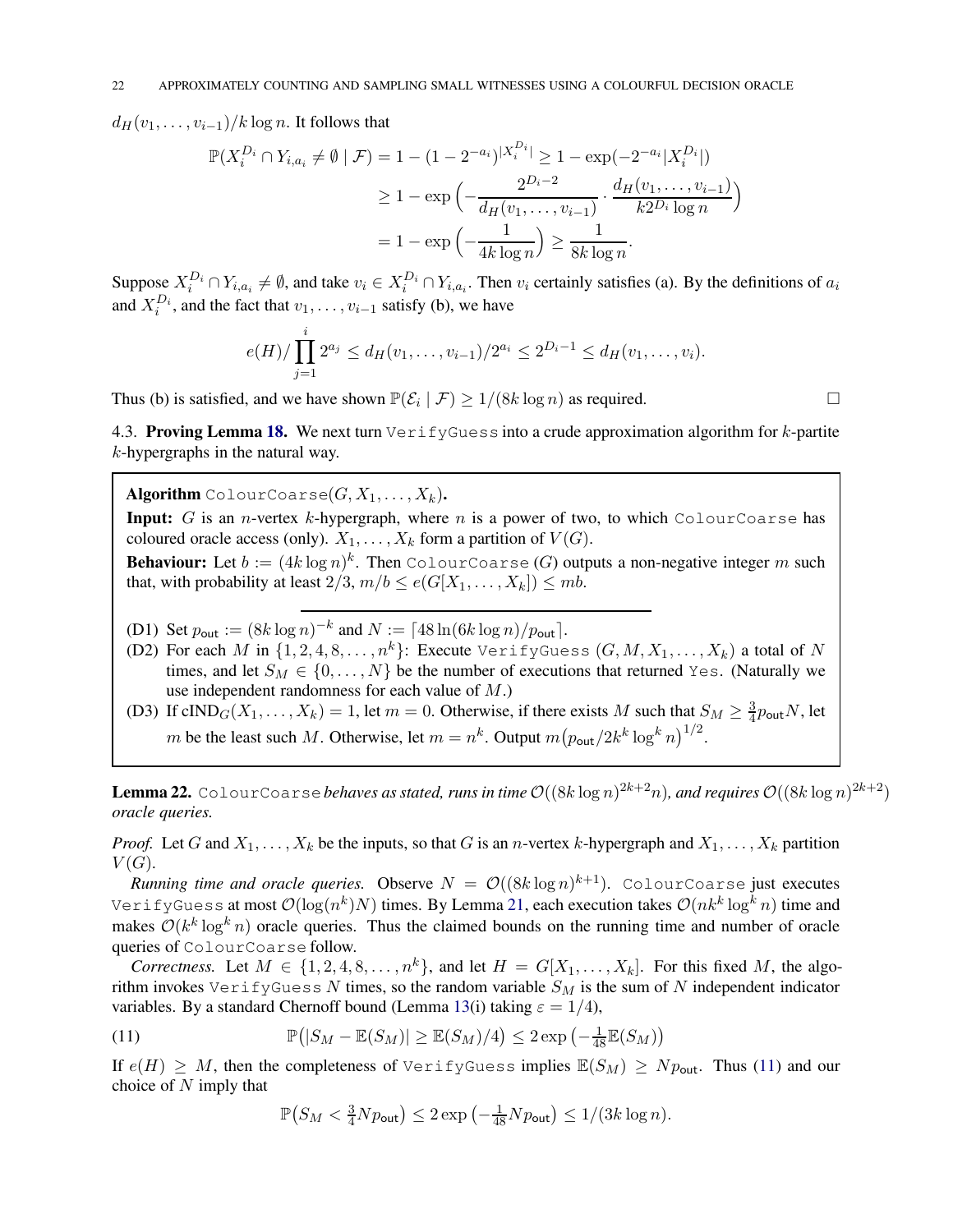Similarly, if  $M > 2(k \log n)^k \cdot e(H)/p_{\sf out}$ , then the soundness of <code>VerifyGuess</code> implies  $\mathbb{E}(S_M) \leq$  $N p_{\text{out}}/2$ . But then [\(11\)](#page-21-0) implies that

$$
\mathbb{P}(S_M > \frac{3}{4}Np_{\text{out}}) \le \mathbb{P}(S_M > \frac{5}{4}\mathbb{E}(S_M)) \le 2\exp\left(-\frac{1}{48}Np_{\text{out}}\right) \le 1/(3k\log n).
$$

Finally, we perform a union bound over all  $M \in \{1, 2, 4, 8, \ldots, n^k\}$  that satisfy either  $M \leq e(H)$  or  $M \ge 2k^k \log^k n \cdot e(H)/p_{\text{out}}$ . (Note that no value of M satisfies both inequalities.) There are at most k log n such M's, so with probability at least 2/3, we see  $S_M < 3N p_{\text{out}}/4$  for all  $M \le e(H)$  and  $S_M > 3N p_{\text{out}}/4$ for all  $M \geq 2k^k \log^k n \cdot e(H)/p_{\text{out}}$ . By the definition of m, it follows that in this case

$$
\frac{p_{\text{out}}}{2k^k \log^k n} m \le e(H) \le m.
$$

Hence, writing  $x = m (p_\mathsf{out}/2k^k \log^k n)^{1/2}$  for the output of <code>ColourCoarse,</code>

$$
x\sqrt{\frac{p_\mathsf{out}}{2k^k\log^kn}}\leq e(H)\leq x\Big/\sqrt{\frac{p_\mathsf{out}}{2k^k\log^kn}}.
$$

Since  $p_\mathsf{out}=1/(8k\log n)^k,$  the output of <code>ColourCoarse</code> approximates  $e(H)$  up to a factor of  $(4k\log n)^k$ as required.  $\Box$ 

We now combine our algorithm for coarsely approximately counting edges in  $k$ -partite  $k$ -hypergraphs with colour-coding to obtain an algorithm for general k-hypergraphs.

Algorithm HelperCoarse $(G)$ .

**Input:** G is an *n*-vertex k-hypergraph, where n is a power of two, to which  $He1perCoarse$  has coloured oracle access (only).

**Behaviour:** HelperCoarse(G) outputs a non-negative integer  $\hat{e}$  which, with probability at least  $2/3$ , satisfies  $\hat{e}/2(4k \log n)^k \le e(G) \le \hat{e} \cdot 2(4k \log n)^k$ .

(E1) Let  $t = 3e^{2k}$ , and let  $T = \lceil 72 \ln t \rceil + 3$ .

(E2) For each  $i \in [t]$ :

- (E3) Sample a uniformly random function  $c_i: V(G) \to [k]$ , which yields a random k-partition  $X_1, \ldots, X_k$  of  $V(G)$ .
	- (E4) Execute ColourCoarse $(G, X_1, \ldots, X_k)$  exactly T times and let  $M_i$  be the median output produced by these executions.
- (E3) Output  $\frac{k^k}{t^{k}}$  $\frac{k^k}{tk!}\sum_{i=1}^t M_i$ .

<span id="page-22-0"></span>**Lemma 23.** HelperCoarse *behaves as stated, runs in time*  $\mathcal{O}(k^{3k}n\log^{2k+2}n)$ *, and requires*  $\mathcal{O}(k^{3k} \log^{2k+2} n)$  *oracle queries.* 

*Proof.* Let  $G$  be an *n*-vertex  $k$ -hypergraph input for  $\text{He1perCoarse.}$ 

*Running time and oracle queries.* It is clear that the bottleneck in both the running time and the number of oracle queries is the  $Tt$  total invocations of ColourCoarse. Recall from Lemma [22](#page-21-1) that each such invocation runs in time  $\mathcal{O}(n(8k \log n)^{2k+2})$  and requires  $\mathcal{O}((8k \log n)^{2k+2})$  oracle queries. Since  $t =$  $\mathcal{O}(e^{2k})$  and  $T = \mathcal{O}(k)$ , the claimed bounds follow.

*Correctness.* Let  $b := (4k \log n)^k$  be the approximation ratio of ColourCoarse. For all  $i \in [t]$ , let  $G_i = G[c_i^{-1}(1), \ldots, c_i^{-1}(k)]$  be the *i*th hypergraph we consider, and let  $m_i = e(G_i)$ . Let  $x_{i,j}$  be the output of the jth call to ColourCoarse in evaluating  $M_i$ , and let  $\mathcal{E}_{i,j}$  be the event that  $x_{i,j}/b \leq m_i \leq x_{i,j}b$ .

Note that the  $\mathcal{E}_{i,j}$ 's are independent conditioned on  $c_i$ , and that the correctness of ColourCoarse (Lemma [22\)](#page-21-1) implies that  $\mathbb{P}(\mathcal{E}_{i,j}) \geq 2/3$  for all  $j \in [T]$ . Moreover, for all  $i \in [t]$ , if at least half the  $\mathcal{E}_{i,j}$ 's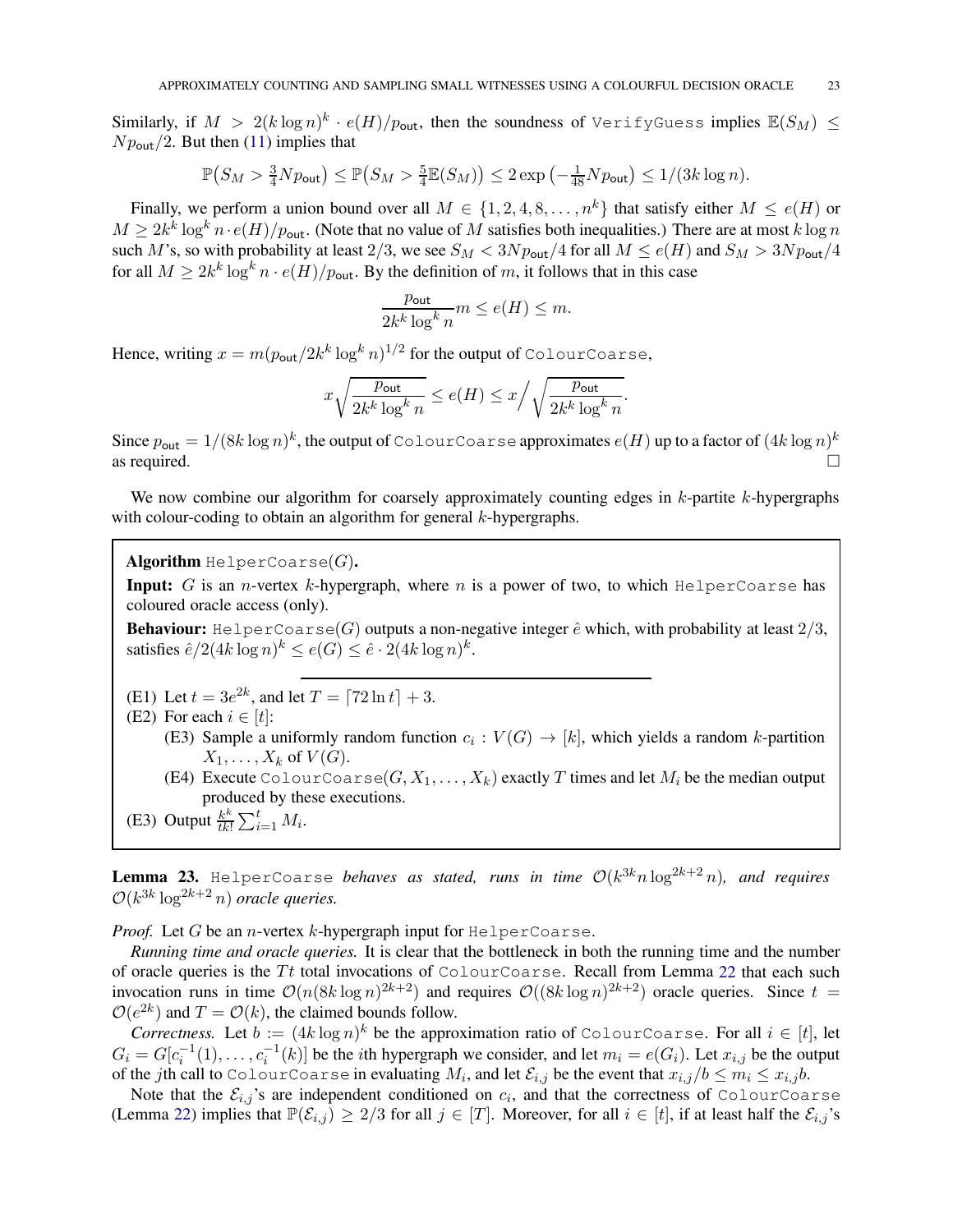occur, then  $M_i/b \le m_i \le bM_i$ . Thus by a Chernoff bound (Lemma [13\(](#page-8-3)i) applied with  $\varepsilon = 1/4$  and  $\mu = 2T/3$ , we have

$$
\mathbb{P}(\frac{1}{b}M_i \le m_i \le bM_i \mid c_i) \ge 1 - 2e^{-T/72} \ge 1 - 2e^{-\ln t - 3} > 1 - 1/(6t).
$$

It follows by a union bound that, with probability at least  $5/6$ ,  $M_i/b \le m_i \le bM_i$  for all  $i \in [t]$ .

Now observe that  $\mathbb{E}(\sum_i m_i) = t(k!/k^k)e(G)$ , and that each  $m_i$  lies in  $[0, e(G)]$ . It follows by Hoeffding's inequality (Lemma [11\)](#page-8-1) that

$$
\mathbb{P}\Big(\Big|\frac{k^k}{tk!}\sum_i m_i - e(G)\Big| > \frac{1}{2}e(G)\Big) = \mathbb{P}\Big(\Big|\sum_i m_i - \frac{tk! \cdot e(G)}{k^k}\Big| > \frac{tk!}{2k^k}e(G)\Big)
$$
  

$$
\leq 2\exp\left(-2\Big(\frac{tk!}{k^k}e(G)\Big)^2/te(G)^2\right) = 2\exp\left(-2t(k!/k^k)^2\right).
$$

By Stirling's formula and our definition of  $t$ , it follows that

$$
\mathbb{P}\Big(\Big|\frac{k^k}{tk!}\sum_i m_i - e(G)\Big| > \frac{1}{2}e(G)\Big) \le 2\exp\left(-te^{-2k}\right) \le 1/6.
$$

Thus with probability at least 5/6, we have  $e(G)/2 \leq \frac{k^k}{tk!}$  $\frac{k^k}{tk!}\sum_i m_i \leq 2e(G).$ 

It now follows by a union bound that with probability at least  $2/3$ ,  $\frac{1}{2}$  $\frac{1}{2b} \cdot e(G) \leq \frac{k^k}{tk!}$  $\frac{k^k}{t k!} \sum_i M_i \leq 2b \cdot e(G)$  as required.

Lemma [18](#page-13-0) now follows via the usual probability amplification argument.

**Lemma [18](#page-13-0)** (restated). *There is a randomised algorithm*  $\text{Coarse}(G, \delta)$  with the following behaviour. Sup*pose* G *is an* n*-vertex* k*-hypergraph to which* Coarse *has (only) coloured oracle access, where* n *is a power of two, and suppose*  $0 < \delta < 1$ . Then in time  $\mathcal{O}(\log(1/\delta)k^{3k}n \log^{2k+2} n)$ , and using at most  $\mathcal{O}(\log(1/\delta)k^{3k}\log^{2k+2}n)$  *queries to* cIND<sub>G</sub>, Coarse $(G,\delta)$  *outputs a rational number*  $\hat{e}$ *. Moreover, with probability at least*  $1 - \delta$ *,* 

$$
\frac{e(G)}{2(4k\log n)^k} \le \hat{e} \le e(G) \cdot 2(4k\log n)^k.
$$

*Proof.* Given G and  $\delta > 0$ , we simply invoke HelperCoarse(G) a total of  $T := \lceil 36 \ln(2/\delta) \rceil$  times and return the median output. By the correctness of HelperCoarse (Lemma [23\)](#page-22-0), each invocation returns a valid approximation of  $e(G)$  with probability at least  $2/3$ , and if at least  $T/2$  invocations return valid approximations then the median is also a valid approximation. It follows by Chernoff bounds (Lemma [13\(](#page-8-3)i) with  $\varepsilon = 1/2$  and  $\mu = T/3$ ) that we output a valid approximation with probability at least  $1 - 2e^{-T/36} \ge$  $1 - \delta$ , as required, and our bounds on running time and oracle usage are immediate from Lemma [23.](#page-22-0)  $\Box$ 

# 5. APPROXIMATELY UNIFORM SAMPLING

<span id="page-23-0"></span>In this section we demonstrate that we can use our approximate counting algorithm to sample an edge almost uniformly at random, proving Theorem [2.](#page-2-2) The core of our algorithm is the following subroutine.

**Algorithm** HelperSample $(G, \varepsilon)$ .

**Input:** G is an *n*-vertex  $k$ -hypergraph containing at least one edge, where  $n$  is a power of two, to which HelperCoarse has coloured oracle access (only).  $0 < \varepsilon < 1/2$  is a rational number.

**Behaviour:** With probability at least  $1 - \varepsilon/n^k$ ,  $\text{H}e1 \text{perSample}(G, \varepsilon)$  outputs a sample from a distribution  $\hat{U}$  on  $E(G)$  such that, for all  $e \in E(G)$ ,  $\hat{U}(e) \in (1 \pm \varepsilon)/e(G)$ .

(S1) If  $\varepsilon \le n^{-k}$ , then enumerate the edges of G using  $\binom{n}{k}$  $\binom{n}{k}$  invocations of cIND<sub>G</sub> and return a uniformlysampled edge.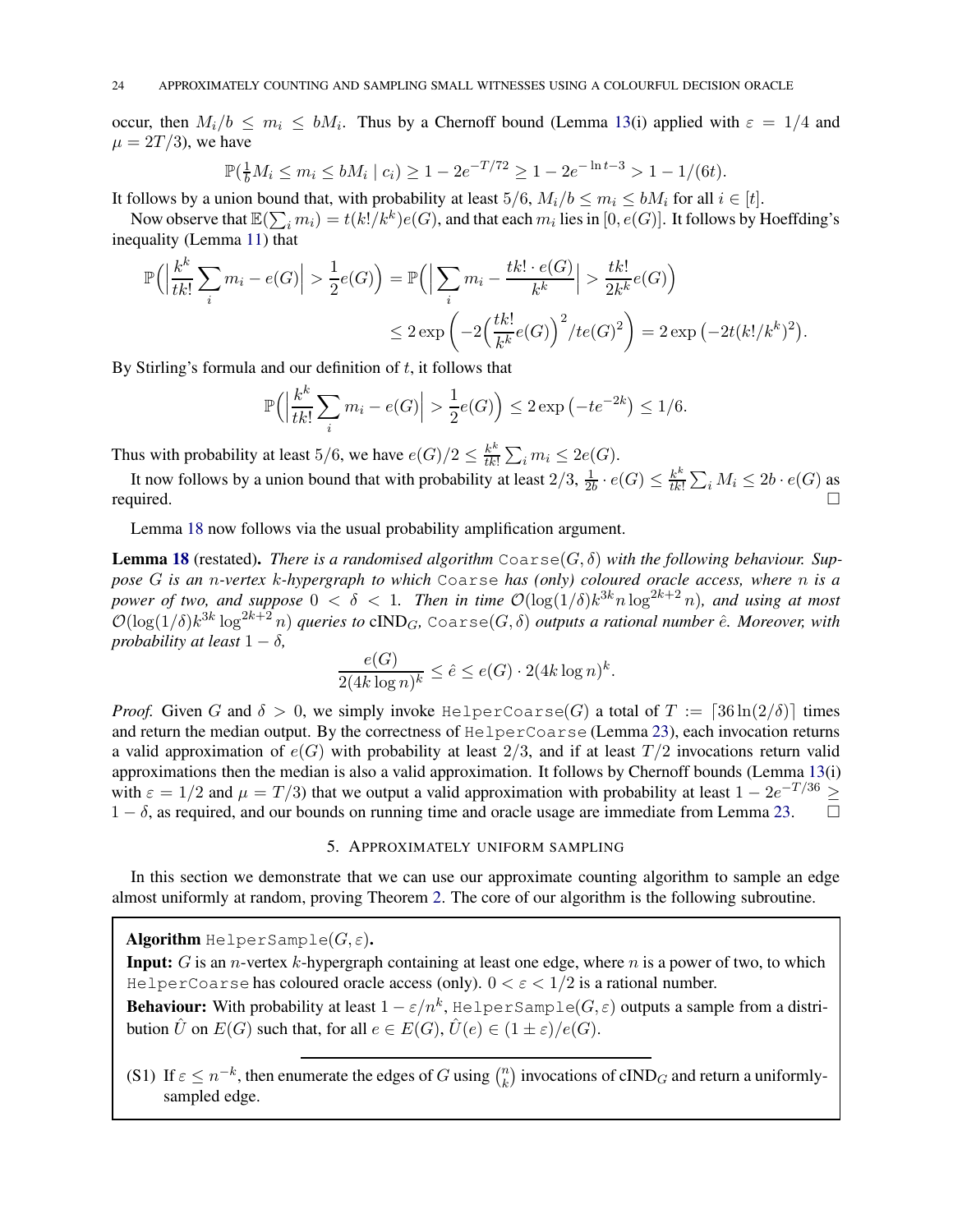- (S2) Let  $I = \log n \lceil \log(8k^2) \rceil$ ,  $\xi = \varepsilon/(100 \log n)$ , and  $\delta = \xi/2^{k+8} n^{2k}$ . If  $I \le 1$ , enumerate the edges of  $e(G)$  using cIND<sub>G</sub> and return a uniformly random sample.
- (S3) Let  $X_1 \leftarrow V(G)$ ,  $M_1 \leftarrow \text{Count}(X_1, \xi, \delta)$ , and  $i \leftarrow 2$ . While  $i \leq I$ :
	- (a) Choose a size- $(|X_{i-1}|/2)$  set  $X \subseteq X_{i-1}$  uniformly at random, and let  $M \leftarrow$ Count $(G[X], \xi, \delta)$ .
		- (b) If  $M_{i-1} = 0$ , output Fail. Otherwise, with probability max $\{0, 1 M/M_{i-1}\}\$ , go to (a) (i.e. reject  $X$  and resample).
	- (c) Accept X by setting  $X_i \leftarrow X$ ,  $M_i \leftarrow M$  and  $i \leftarrow i + 1$ .
- (S4) Enumerate the edges of  $G[X_I]$  using cIND<sub>G</sub> and return a uniformly random sample.

<span id="page-24-4"></span>**Lemma 24.** HelperSample( $G, \varepsilon$ ) *behaves as claimed. With probability at least*  $1 - \varepsilon/n^k$ , writing  $T =$  $\varepsilon^{-2} k^{7k} \log^{4k+11} n$ , its running time is  $\mathcal{O}(nT)$ , and it invokes  $\text{cIND}_G$  at most  $\mathcal{O}(T)$  times.

*Proof.* If  $\varepsilon \le n^{-k}$  or  $I \le 1$ , then both correctness and the stated time bounds are clear, so suppose  $\varepsilon > n^{-k}$ and  $I \ge 2$  (which implies  $n \ge 32k^2$ ). We first carefully bound the probability that something goes wrong over the course of the algorithm's execution.

For all  $r \in [I]$ , let  $\mathcal{E}_r$  be the event that Count is called at most  $2^{k+2} \ln(8In^k/\varepsilon)$  times in calculating  $M_r$ , that each time it is called it returns M satisfying  $M \in (1 \pm \xi)e(G[X])$ , and that  $M_r > 0$ . (Intuitively,  $\mathcal{E}_r$  is the event that the algorithm behaves as we expect in determining  $X_r$ .) We will bound  $\mathbb{P}(\mathcal{E}_r | \mathcal{E}_1, \ldots, \mathcal{E}_{r-1})$ below for all  $r \in [I]$ , and hence bound  $\mathbb{P}(\mathcal{E}_1,\ldots,\mathcal{E}_r)$  $\mathbb{P}(\mathcal{E}_1,\ldots,\mathcal{E}_r)$  $\mathbb{P}(\mathcal{E}_1,\ldots,\mathcal{E}_r)$  below. When  $r = 1$ , it follows from Theorem 1 and the fact that  $e(G) > 0$  that  $\mathbb{P}(\mathcal{E}_1) \geq 1 - \delta$ .

Let  $2 \le r \le I$ , let F be a possible filtration of  $X_1, \ldots, X_{r-1}$  and  $M_1, \ldots, M_{r-1}$  compatible with  $\mathcal{E}_1, \ldots, \mathcal{E}_{r-1}$ , and let Y be the value of  $X_{r-1}$  determined by F. Let  $\mathcal{E}_{r,1}$  be the event that when  $i = r$ , we accept a set  $X_r$  within  $2^{k+2} \ln(8In^k/\varepsilon)$  iterations of (S3a)–(S3c). Let  $\mathcal{E}_{r,2}$  be the event that when  $i = r$ , we accept a set  $X_r$  without Count ever returning an inaccurate estimate  $M \notin (1 \pm \xi)e(G[X])$ . Note that if  $\mathcal{E}_{r,2} \cap \mathcal{F}$  occurs, then  $M_r \in (1 \pm \xi)e(G[X_r])$ ; moreover, since we accepted  $X_r$  with probability at most  $M_r/M_{r-1}$ , we must have  $M_r > 0$ . Thus

<span id="page-24-3"></span>(12) 
$$
\mathbb{P}(\mathcal{E}_r | \mathcal{F}) \geq \mathbb{P}(\mathcal{E}_{r,1} \cap \mathcal{E}_{r,2} | \mathcal{F}).
$$

To bound  $\mathbb{P}(\mathcal{E}_{r,1} \cap \mathcal{E}_{r,2} | \mathcal{F})$  below, consider the first iteration of (S3a)–(S3c) with  $i = r$ . Let  $\mathcal{A}_1$  be the event that Count returns an inaccurate estimate  $M$ , and let  $A_2$  be the event that Count returns an accurate estimate  $M$  and we subsequently accept  $X$ . Each of these events is independent of past samples, so

<span id="page-24-1"></span>(13) 
$$
\mathbb{P}(\mathcal{E}_{r,1} \mid \mathcal{F}) \geq 1 - \left(1 - \mathbb{P}(\mathcal{A}_2 \mid \mathcal{F})\right)^{2^{k+2}\ln(8In^k/\varepsilon)},
$$

<span id="page-24-0"></span>(14) 
$$
\mathbb{P}(\mathcal{E}_{r,2} | \mathcal{F}) = \frac{\mathbb{P}(\mathcal{A}_2 | \mathcal{F})}{\mathbb{P}(\mathcal{A}_2 | \mathcal{F}) + \mathbb{P}(\mathcal{A}_1 | \mathcal{F})}.
$$

(Here [\(14\)](#page-24-0) follows on exposing the number T of iterations of  $(S3a)$ – $(S3c)$  before either Count returns an inaccurate estimate or we accept an accurate estimate; by Bayes' theorem we have  $\mathbb{P}(\mathcal{E}_{r,2} | \mathcal{F} \text{ and } T = t)$  $\mathbb{P}(\mathcal{A}_2 \mid \mathcal{F})/(\mathbb{P}(\mathcal{A}_2 \mid \mathcal{F}) + \mathbb{P}(\mathcal{A}_1 \mid \mathcal{F}))$  for all  $t \geq 0$ .)

We now bound  $\mathbb{P}(\mathcal{A}_1 | \mathcal{F})$  $\mathbb{P}(\mathcal{A}_1 | \mathcal{F})$  $\mathbb{P}(\mathcal{A}_1 | \mathcal{F})$  above and  $\mathbb{P}(\mathcal{A}_2 | \mathcal{F})$  below. Theorem 1 implies that

$$
\mathbb{P}(\mathcal{A}_1 \mid \mathcal{F}) \leq \delta.
$$

Moreover, for all  $S \subset Y$  with  $|S| = |Y|/2$ , Theorem [1](#page-2-1) implies that

$$
\mathbb{P}(\mathcal{A}_2 \text{ occurs and } X = S \mid \mathcal{F}) \ge \binom{|Y|}{|Y|/2}^{-1} \cdot (1 - \delta) \cdot \frac{(1 - \xi)e(G[S])}{M_{r-1}}
$$

.

By the definition of F we have  $M_{r-1} \in (1 \pm \xi) e(G[Y])$ , so it follows that

<span id="page-24-2"></span>
$$
\mathbb{P}(\mathcal{A}_2 \text{ occurs and } X = S \mid \mathcal{F}) \ge \frac{1}{2} {\binom{|Y|}{|Y|/2}}^{-1} \frac{e(G[S])}{e(G[Y])}.
$$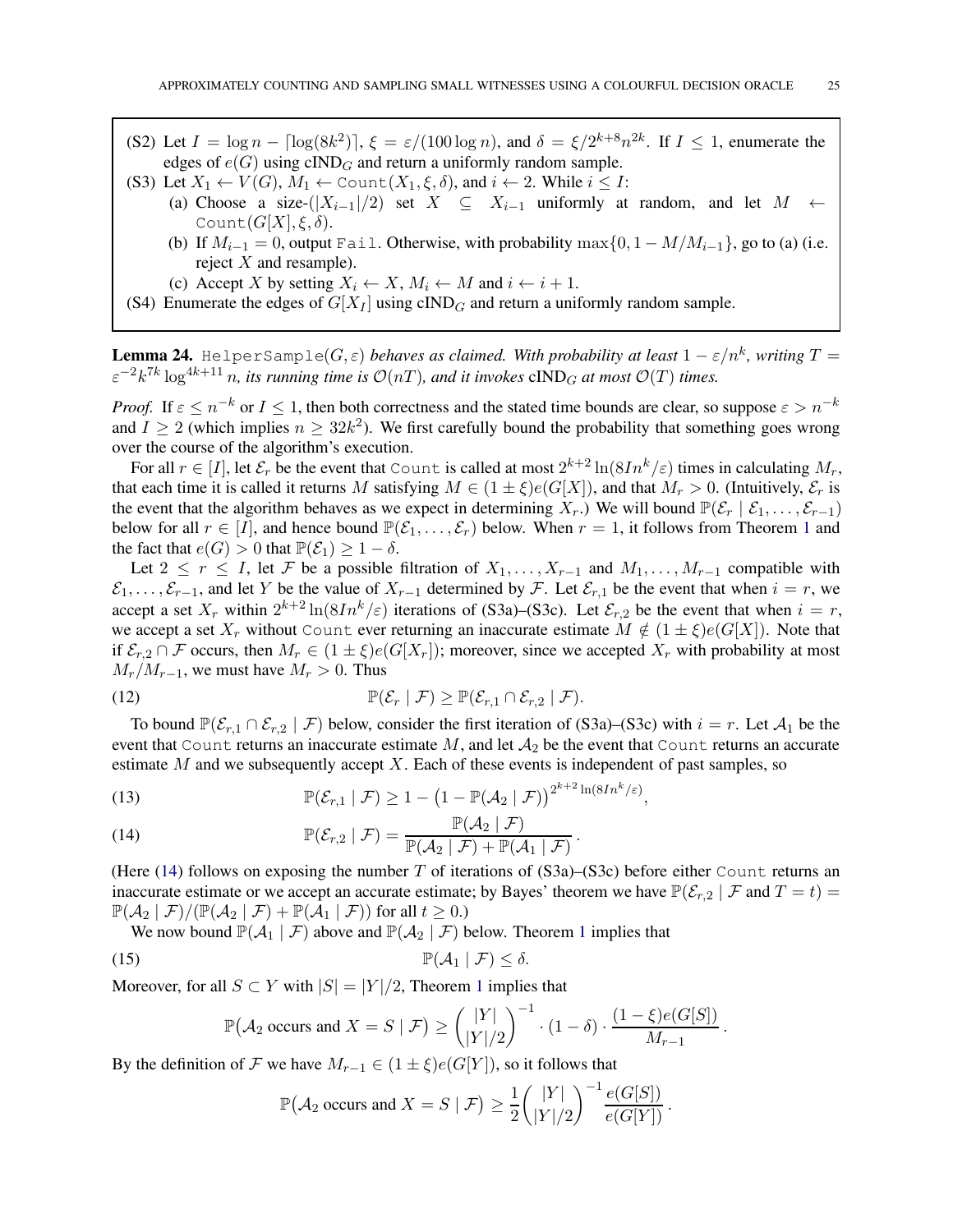On summing both sides over S, since each edge of  $G[Y]$  appears in exactly  $\binom{|Y|-k}{|Y|/2-k}$ ) sets  $S \subset Y$  with  $|S| = |Y|/2$ , we obtain

$$
\mathbb{P}(\mathcal{A}_2 \mid \mathcal{F}) \ge \frac{1}{2} \binom{|Y|}{|Y|/2}^{-1} \binom{|Y| - k}{|Y|/2 - k}.
$$

Since  $r \leq I$ , we have  $|Y| \geq n/2^{I-1} \geq 4k^2$ , so by Lemma [14](#page-8-0) it follows that  $\mathbb{P}(\mathcal{A}_2 | \mathcal{F}) \geq 2^{-k-2}$ . It therefore follows from [\(13\)](#page-24-1), [\(14\)](#page-24-0) and [\(15\)](#page-24-2) that

<span id="page-25-0"></span>
$$
\mathbb{P}(\mathcal{E}_{r,1} \mid \mathcal{F}) \ge 1 - (1 - 2^{-k-2})^{2^{k+2}\ln(8In^k/\varepsilon)} \ge 1 - e^{-\ln(8In^k/\varepsilon)} = 1 - \varepsilon/8In^k,
$$
  

$$
\mathbb{P}(\mathcal{E}_{r,2} \mid \mathcal{F}) \ge 2^{-k-2}/(2^{-k-2} + \delta) \ge 1 - 2^{k+2}\delta \ge 1 - \varepsilon/8In^k.
$$

By [\(12\)](#page-24-3), it follows that  $\mathbb{P}(\mathcal{E}_r | \mathcal{F}) \ge 1 - \varepsilon/4In^k$  for all  $r \in [I]$ . Thus

(16) 
$$
\mathbb{P}(\mathcal{E}_1,\ldots,\mathcal{E}_I) \geq 1 - \varepsilon/4n^k.
$$

With [\(16\)](#page-25-0) in hand, we are now ready to proceed with the main proof.

*Running time and oracle queries.* Since  $|X_I| = n/2^{I-1} \leq 32k^2$  by our choice of *I*, the bottleneck in the running time is the invocations of Count in (S3b). By Theorem [1,](#page-2-1) each invocation takes time  $\mathcal{O}(\log(1/\delta)\xi^{-2}k^{6k}n\log^{4k+7}n)$  and requires  $\mathcal{O}(\log(1/\delta)\xi^{-2}k^{6k}\log^{4k+7}n)$  invocations of the oracle. Since  $1/\xi = \mathcal{O}(\log n/\varepsilon)$ ,  $\log(1/\delta) = \mathcal{O}(k \log n + \log(1/\varepsilon))$  and  $1/\varepsilon = \mathcal{O}(n^k)$ , each invocation takes time  $\mathcal{O}(\varepsilon^{-2}k^{6k+1}n\log^{4k+10}n)$  and requires  $\mathcal{O}(\varepsilon^{-2}k^{6k+1}\log^{4k+10}n)$  oracle invocations. By [\(16\)](#page-25-0), with probability at least  $1 - \varepsilon/n^k$ , there are at most  $2^{k+2} \ln(81n^k/\varepsilon) = O(k2^k \log n)$  such invocations, so the claimed bounds follow.

*Correctness.* Let F be the output of HelperSample( $G, \varepsilon$ ), or Fail if HelperSample( $G, \varepsilon$ ) does not halt. Since  $e(G) > 0$ , by [\(16\)](#page-25-0), HelperSample( $G, \varepsilon$ ) outputs a sample from  $E(G)$  with probability at least  $1 - \varepsilon/n^k$ ; thus to prove Lemma [24,](#page-24-4) it suffices to show that for all  $f \in E(G)$  we have  $\mathbb{P}(F = f) \in$  $(1 \pm \varepsilon)/e(G)$ .

Let  $S_1 = V(G)$  and, for all  $S_1 \supset S_2 \supset \cdots \supset S_I \supset f$  with  $|S_r| = n/2^{r-1}$  for all  $r \in [I]$ , let

$$
p(S_1, ..., S_I, f) = \mathbb{P}(X_r = S_r \text{ for all } r \in [I], F = f, \text{ and } \mathcal{E}_1, ..., \mathcal{E}_I \text{ occur}).
$$

Thus for all  $f \in E(G)$ , we have

$$
\mathbb{P}(F = f) \geq \sum_{\substack{S_1 \supset \cdots \supset S_I \supset f \\ |S_r| = n/2^{r-1} \\ S_1 \supset \cdots \supset S_I \supset f \\ |S_r| = n/2^{r-1}}} p(S_1, \ldots, S_I, f) + \left(1 - \mathbb{P}(\mathcal{E}_1 \cap \cdots \cap \mathcal{E}_I)\right).
$$

By [\(16\)](#page-25-0), it follows that

<span id="page-25-2"></span>(17) 
$$
\sum_{\substack{S_1 \supset \cdots \supset S_I \supset f \\ |S_r| = n/2^{r-1}}} p(S_1, \ldots, S_I, f) \leq \mathbb{P}(F = f) \leq \sum_{\substack{S_1 \supset \cdots \supset S_I \supset f \\ |S_r| = n/2^{r-1}}} p(S_1, \ldots, S_I, f) + \frac{\varepsilon}{4n^k}.
$$

To bound each term  $p(S_1, \ldots, S_I, f)$ , we first derive estimates for the probability that  $X_r = S_r$ , conditioned on  $X_t = S_t$  for all  $t \in [r-1]$  and on  $\mathcal{E}_1, \ldots, \mathcal{E}_{r-1}$ . Let  $\mathcal{F}_r$  be an arbitrary filtration of  $X_1, \ldots, X_{r-1}$ and  $M_1, \ldots, M_{r-1}$  compatible with these events. For all  $S \subset S_{r-1}$  with  $|S| = |S_{r-1}|/2$ , let  $q(S)$  be the probability that we accept S on a given iteration of (S3a)–(S3c) conditioned on  $X = S$  and  $\mathcal{F}_r$ . Then by Theorem [1](#page-2-1) and the definition of  $\mathcal{F}_r$ ,

<span id="page-25-1"></span>(18) 
$$
q(S) \ge (1 - \delta) \frac{(1 - \xi)e(G[S])}{(1 + \xi)e(G[S_{r-1}])} \text{ and } q(S) \le \frac{(1 + \xi)e(G[S])}{(1 - \xi)e(G[S_{r-1}])} + \delta.
$$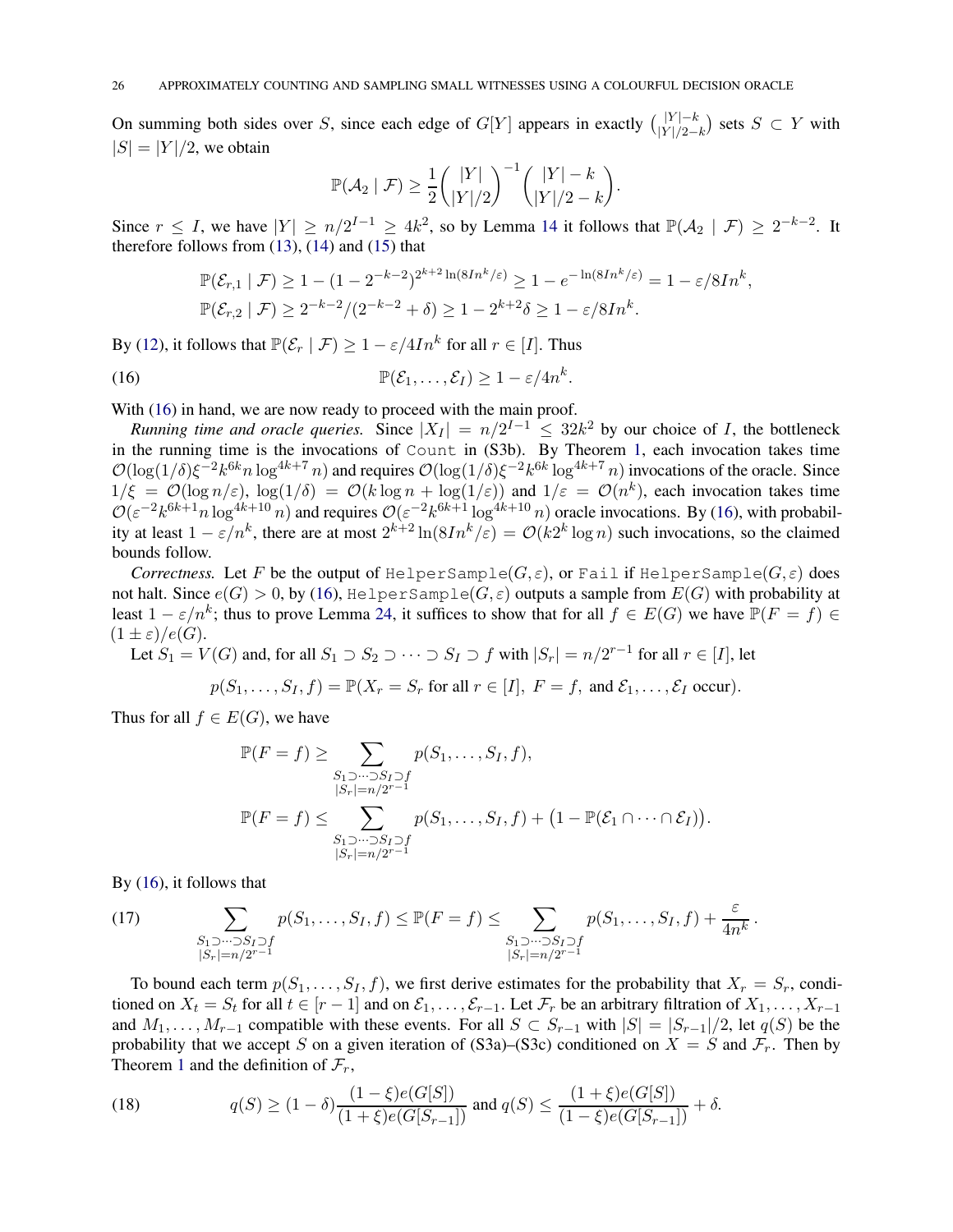Moreover, by a standard rejection sampling argument (see e.g. Florescu [\[20,](#page-34-21) Proposition 3.3]), we have

(19) 
$$
\mathbb{P}(X_r = S_r | \mathcal{F}_r) = \frac{q(S_r)}{\sum_{\substack{T \subset S_{r-1} \\ |T| = |S_{r-1}|/2}} q(T)}.
$$

<span id="page-26-0"></span>By [\(18\)](#page-25-1) and [\(19\)](#page-26-0), and using the fact that  $e(G[S_r]) \geq 1$ , we have

$$
\mathbb{P}(X_r = S_r \mid \mathcal{F}_r) \le \frac{(1+\xi)^2}{(1-\xi)^2(1-\delta)} \cdot \frac{e(G[S_r]) + \delta e(G[S_{r-1}])}{\sum_{|T|=|S_{r-1}|/2} e(G[T])} \le \frac{(1+\xi)^3}{(1-\xi)^3} \cdot \frac{e(G[S_r])}{\sum_{|T|=|S_{r-1}|/2} e(G[T])}.
$$

Since each edge of  $G[S_{r-1}]$  appears exactly  $\binom{|S_{r-1}| - k}{|S_{r-1}|/2 - k}$ ) times in this sum, it follows that

<span id="page-26-1"></span>
$$
(20) \qquad \mathbb{P}(X_r = S_r \mid \mathcal{F}_r) \leq \frac{(1+\xi)^3}{(1-\xi)^3} \cdot \frac{e(G[S_r])}{\binom{|S_{r-1}|-k}{|S_{r-1}|/2-k}e(G[S_{r-1}])} \leq (1+8\xi) \frac{e(G[S_r])}{\binom{|S_{r-1}|-k}{|S_{r-1}|/2-k}e(G[S_{r-1}])}.
$$

(Here the last inequality follows since  $\xi < 1/20$ .)

Also by  $(18)$  and  $(19)$ , we have

$$
\mathbb{P}(X_r = S_r | \mathcal{F}_r) \ge \frac{(1 - \delta)(1 - \xi)^2}{(1 + \xi)^2} \cdot \frac{e(G[S_r])}{\sum_{\substack{T \subset S_{r-1} \\ |T| = |S_{r-1}|/2}} \left(e(G[T]) + \delta e(G[S_{r-1}])\right)} \\
\ge \frac{(1 - \xi)^3}{(1 + \xi)^2} \cdot \frac{e(G[S_r])}{\binom{|S_{r-1}| - k}{|S_{r-1}|/2 - k} e(G[S_{r-1}]) + \binom{|S_{r-1}|}{|S_{r-1}|/2} \delta e(G[S_{r-1}])}.
$$

Since  $|S_{r-1}| = n/2^{r-1} \ge 4k^2$ , by Lemma [14](#page-8-0) we have

$$
\binom{|S_{r-1}|}{|S_{r-1}|/2} \le 2^{k+1} \binom{|S_{r-1}| - k}{|S_{r-1}|/2 - k}.
$$

It follows that

$$
\mathbb{P}(X_r = S_r | \mathcal{F}_r) \ge \frac{(1-\xi)^3}{(1+\xi)^2} \cdot \frac{e(G[S_r])}{(1+2^{k+1}\delta)\binom{|S_{r-1}|-k}{|S_{r-1}|/2-k}e(G[S_{r-1}])}
$$
\n
$$
\ge (1-6\xi) \frac{e(G[S_r])}{\binom{|S_{r-1}|-k}{|S_{r-1}|/2-k}e(G[S_{r-1}])}.
$$

<span id="page-26-2"></span>With upper and lower bounds on  $\mathbb{P}(X_r = S_r | \mathcal{F}_r)$  now in place, we return to the task of bounding  $p(S_1, \ldots, S_I, f)$ . Observe that for all  $f \in E(G)$ ,

$$
\sum_{\substack{S_1 \supset \cdots \supset S_I \supset f \\ |S_r| = n/2^{r-1}}} p(S_1, \ldots, S_I, f) = \sum_{\substack{S_1 \supset \cdots \supset S_I \supset f \\ |S_r| = n/2^{r-1}}} \frac{1}{e(G[S_I])} \prod_{r=1}^I \mathbb{P}(X_r = S_r \text{ and } \mathcal{E}_r \text{ occurs } | \mathcal{F}_r).
$$

It therefore follows from [\(20\)](#page-26-1) that

$$
\sum_{\substack{S_1 \supset \cdots \supset S_I \supset f \\ |S_r| = n/2^{r-1}}} p(S_1, \ldots, S_I, f) \le \sum_{\substack{S_1 \supset \cdots \supset S_I \supset f \\ |S_r| = n/2^{r-1}}} \frac{1}{e(G[S_I])} \prod_{r=2}^I \frac{(1 + 8\xi)e(G[S_r])}{\binom{|S_{r-1}| - k}{|S_{r-1}|/2 - k}} e(G[S_{r-1}])}.
$$

We have  $(1 + 8\xi)^{\mathsf{I}} \le e^{8\mathsf{I}\xi} \le 1 + 16\mathsf{I}\xi$ , so on collapsing the telescoping product we obtain

$$
\sum_{\substack{S_1 \supset \cdots \supset S_I \supset f \\ |S_r| = n/2^{r-1}}} p(S_1, \ldots, S_I, f) \le \sum_{\substack{S_1 \supset \cdots \supset S_I \supset f \\ |S_r| = n/2^{r-1}}} \frac{1 + 16I\xi}{e(G)} \prod_{r=2}^I \binom{n/2^{r-2} - k}{n/2^{r-1} - k}^{-1}.
$$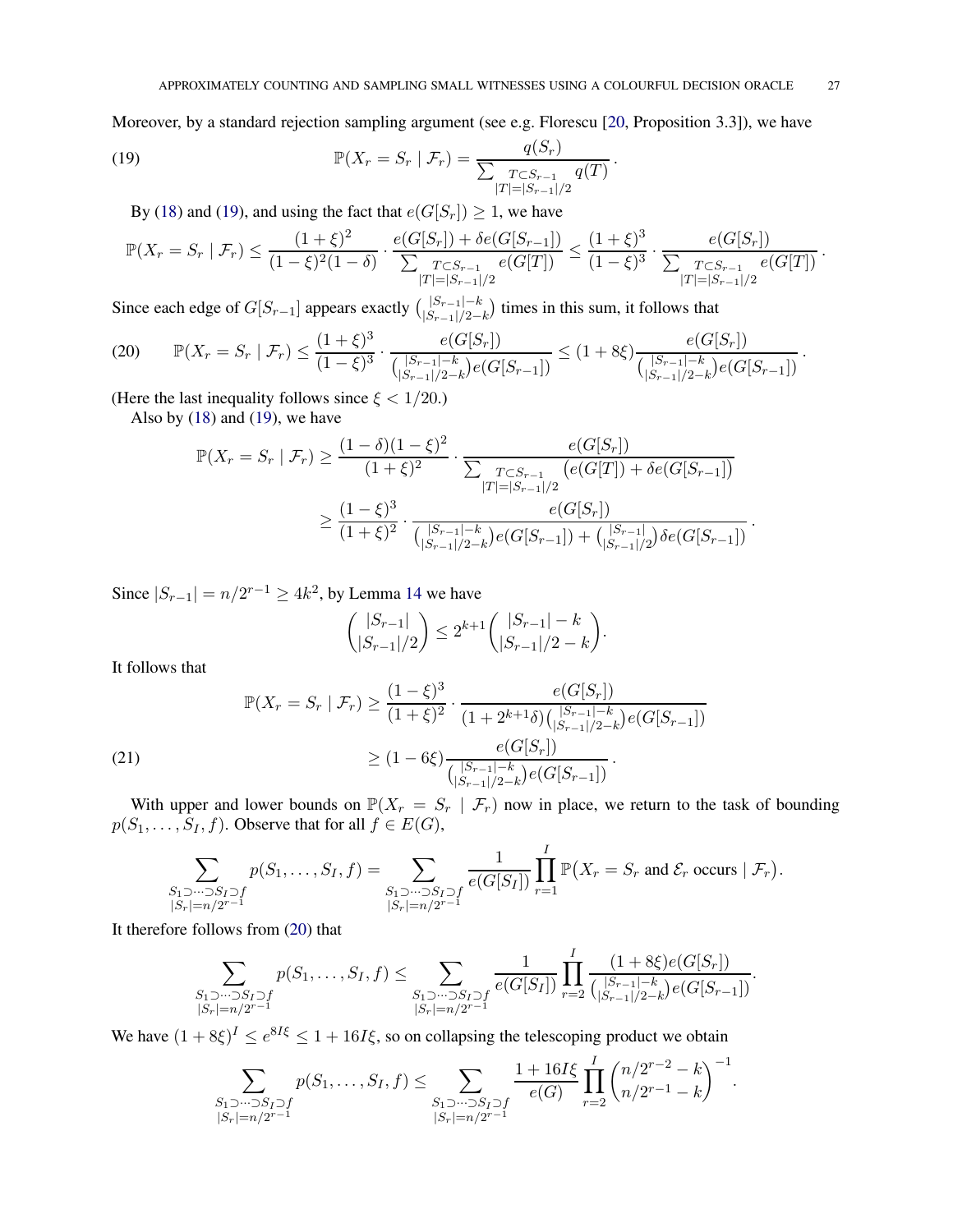All terms of this sum are equal, and there are precisely  $\prod_{r=0}^{I-2} \binom{n/2^r-k}{n/2^{r+1}-k}$ ) terms, so

$$
\sum_{\substack{S_1 \supset \cdots \supset S_I \supset f \\ |S_r| = n/2^{r-1}}} p(S_1, \ldots, S_I, f) \le \frac{1 + 16I\xi}{e(G)} \le \frac{1 + \varepsilon/2}{e(G)}.
$$

Hence by [\(17\)](#page-25-2), we have  $\mathbb{P}(F = f) \leq (1 + \varepsilon)/e(G)$ , as required. Similarly, it follows from [\(21\)](#page-26-2) that

$$
\sum_{\substack{S_1 \supset \cdots \supset S_I \supset f \\ |S_r| = n/2^{r-1}}} p(S_1, \ldots, S_I, f) \ge \sum_{\substack{S_1 \supset \cdots \supset S_I \supset f \\ |S_r| = n/2^{r-1}}} \frac{1 - \delta}{e(G[S_I])} \prod_{r=2}^I \frac{(1 - 6\xi)e(G[S_r])}{\binom{|S_{r-1}| - k}{|S_{r-1}|/2 - k}e(G[S_{r-1}])} - \sum_{r=1}^I (1 - \mathbb{P}(\mathcal{E}_r | \mathcal{E}_1, \ldots, \mathcal{E}_{r-1})).
$$

By [\(16\)](#page-25-0), the last term is bounded above by  $\varepsilon/4n^k$ ; it follows that

$$
\sum_{\substack{S_1 \supset \dots \supset S_I \supset f \\ |S_r| = n/2^{r-1}}} p(S_1, \dots, S_I, f) \ge \sum_{\substack{S_1 \supset \dots \supset S_I \supset f \\ |S_r| = n/2^{r-1}}} \frac{1 - 6I\xi}{e(G)} \prod_{r=2}^I \binom{n/2^{r-2} - k}{n/2^{r-1} - k}^{-1} - \frac{\varepsilon}{4n^k}
$$

$$
= \frac{1 - 6I\xi}{e(G)} - \frac{\varepsilon}{4n^k} \ge \frac{1 - \varepsilon}{e(G)}.
$$

It therefore follows from [\(17\)](#page-25-2) that  $\mathbb{P}(F = f) \ge (1 - \varepsilon)/e(G)$  as required.

It is now easy to prove Theorem [2](#page-2-2) from Lemma [24.](#page-24-4)

**Theorem [2](#page-2-2)** (restated). *There is a randomised algorithm*  $Sample(G, \varepsilon)$  *which, given a rational number*  $\varepsilon$ *with* 0 < ε < 1 *and coloured oracle access to an* n*-vertex* k*-hypergraph* G *containing at least one edge, outputs either a random edge*  $f \in E(G)$  *or* Fail*. For all*  $f \in E(G)$ *,* Sample( $G, \varepsilon$ ) *outputs* f *with probability*  $(1 \pm \varepsilon)/e(G)$ *; in particular, it outputs* Fail *with probability at most*  $\varepsilon$ *. Moreover, writing*  $T=\varepsilon^{-2}k^{7k}\log^{4k+11}n$ , Sample $(G,\varepsilon)$  *runs in time*  $\mathcal{O}(nT)$  *and uses at most*  $\mathcal{O}(T)$  *queries to* cIND<sub>G</sub>.

*Proof.* To evaluate  $\text{Sample}(G, \varepsilon)$ , we first make n into a power of two by adding at most n isolated vertices to G; note that this does not impede the evaluation of cIND<sub>G</sub>. We then call HelperSample( $G, \varepsilon/3$ ). If it returns Fail, or does not return a value within  $\mathcal{O}(nT)$  time and  $\mathcal{O}(T)$  oracle queries, then we return Fail. Otherwise, we return its output. Writing F for our output, by Lemma [24,](#page-24-4) for all  $f \in E(G)$ , we have  $\mathbb{P}(F = f) \leq (1 + \varepsilon)/e(G)$  and

$$
\mathbb{P}(F=f) \ge \frac{1-\varepsilon/3}{e(G)} - \frac{2\varepsilon}{3n^k} \ge \frac{1-\varepsilon}{e(G)},
$$
 as required.

<span id="page-27-0"></span>

### 6. PROOFS OF COROLLARIES OF THEOREMS [1](#page-2-1) AND [2](#page-2-2)

6.1. Application to GRAPH MOTIF. In this section we describe how our approach can be used to transform the best known decision algorithm for the GRAPH MOTIF problem into an efficient algorithm to approximately count or sample solutions. The GRAPH MOTIF problem is stated formally as follows.

#### GRAPH MOTIF

*Input:* A graph G on n vertices and m edges, equipped with a colouring  $c: V(G) \to C$  (where C is some colour-set), and a multiset M consisting of elements of C, with  $|M| = k$ .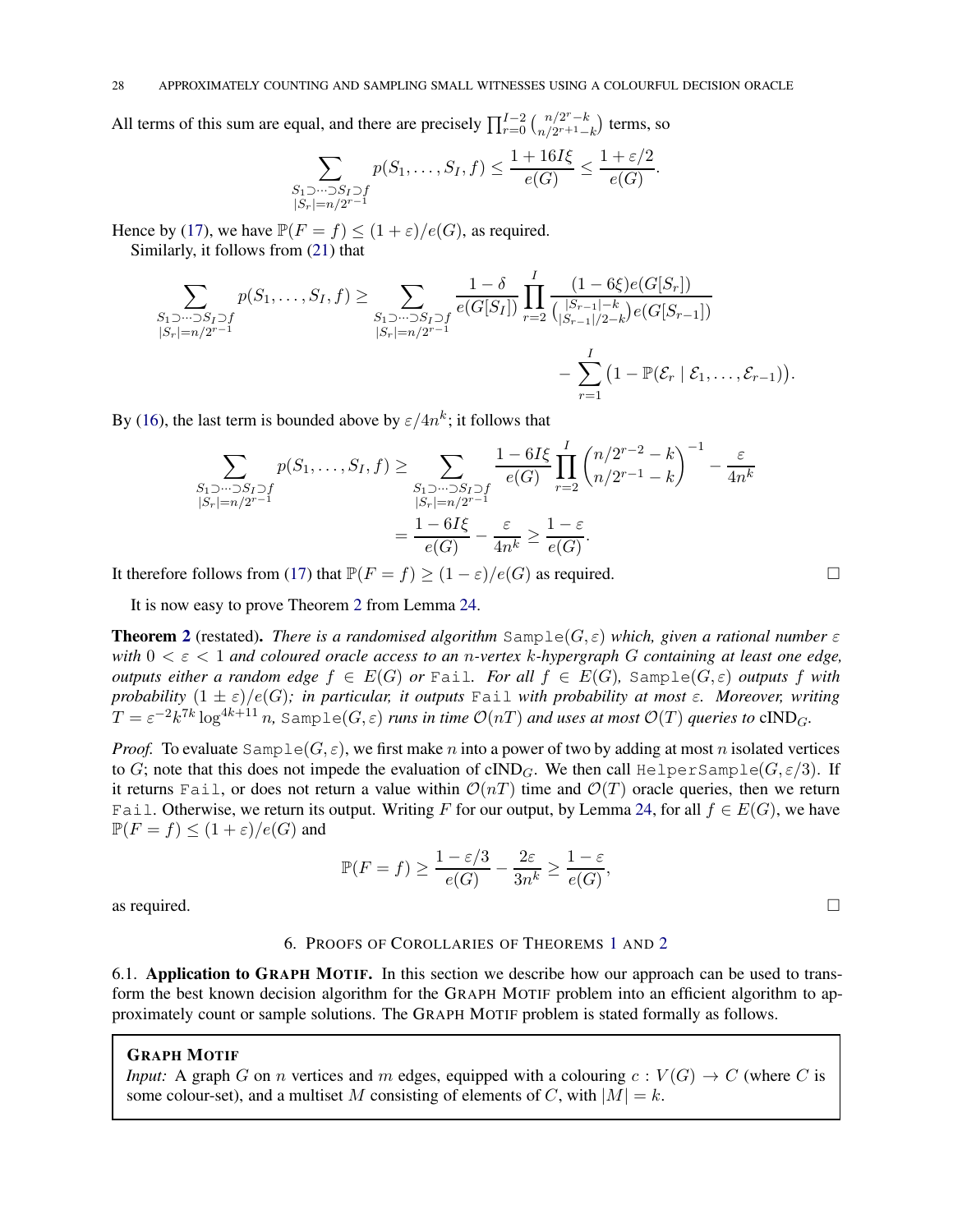*Question:* Is there a set  $U \subseteq V(G)$  with  $|U| = k$  such that U induces a connected subgraph of G and the multiset  $\{c(u) : u \in U\}$  is equal to M?

Björklund, Kaski and Kowalik [\[9\]](#page-33-4) gave the fastest known randomised algorithm to solve (a generalisation of) this problem; in the following theorem,  $\mu = O(\log k \log \log k \log \log \log k)$  accounts for the time required to carry out arithmetic operations in a finite field of size  $\mathcal{O}(k)$  and characteristic 2.

<span id="page-28-0"></span>**Theorem 25.** *There exists a Monte Carlo algorithm for* GRAPH MOTIF *that runs in*  $O(2^k k^2 m \mu)$  *time and in polynomial space, with the following guarantees: (i) the algorithm always returns* No *when given a* No*instance as input, (ii) the algorithm returns* Yes *with probability at least 1/2 when given a* Yes*-instance as input.*

We begin by outlining how we can use their algorithm to obtain a fast decision algorithm for the "multicolour" version of the problem which, to avoid confusion with the colouring already involved in GRAPH MOTIF, we refer to as PARTITIONED GRAPH MOTIF. In an instance of PARTITIONED GRAPH MOTIF, the input graph G is given together with a partition of its vertices into k sets  $V_1, \ldots, V_k$ , and in order to be valid a solution U must contain exactly one element from each of these sets.

<span id="page-28-1"></span>**Lemma 26.** *There exists a Monte Carlo algorithm for* PARTITIONED GRAPH MOTIF *that runs in*  $\mathcal{O}(k^{2k-1}m)$ *time and in polynomial space, with the following guarantees: (i) the algorithm always returns* No *when given a* No*-instance as input, (ii) the algorithm returns* Yes *with probability at least 1/2 when given a* Yes*-instance as input.*

*Proof.* Write  $M = \{c_1, \ldots, c_k\}$ . For each possible bijection  $\pi : [k] \to [k]$  we will determine, with probability at least  $1 - \frac{1}{2k}$  $\frac{1}{2k!}$ , whether there is a solution  $\{v_1, \ldots, v_k\}$  such that for all  $i \in [k]$ ,  $v_i \in V_i$  and  $c(v_i) = c_{\pi(i)}$ . Note that in total we have to consider  $k!$  bijections.

For a given bijection  $\pi$ , we achieve this by solving a new instance of GRAPH MOTIF using the algorithm of Theorem [25:](#page-28-0) we use the same input graph G, but define a new colouring  $c' : V(G) \to C \times [k]$ , where  $c'(v) = (c, i)$  if and only if  $c(v) = c$  and  $v \in V_i$ , and set  $M = \{(c_{\pi(1)}, 1), \dots, (c_{\pi(k)}, k)\}$ . To achieve the claimed failure probability it suffices to call the randomised algorithm for GRAPH MOTIF  $\lceil k \log k \rceil$  times.

We return Yes if any of our trials (over all possibilities for  $\pi$ ) returns Yes; otherwise we return No. By a union bound, the probability that we obtain the correct answer for all choices of  $\pi$  is at least 1/2, and in this case we will output the correct answer.

In total we invoke the randomised GRAPH MOTIF algorithm  $k![k \log k]$  times, so the total running time  $\mathcal{O}(k!k \log k \cdot 2^k k^2 m \log k \log \log k \log \log \log k) = \mathcal{O}(k^{2k-1} m)$ . is  $\mathcal{O}(k!k \log k \cdot 2^k k^2 m \log k \log \log k \log \log \log k) = \mathcal{O}(k^{2k-1}m)$ . □

This result, combined with Theorem [1,](#page-2-1) gives us the following corollary; we assume without loss of generality that the input graph is connected and hence that  $n = \mathcal{O}(m)$ .

**Corollary [10](#page-7-0)** (Restated). *Given an n-vertex instance of* GRAPH MOTIF *with parameter* k and  $0 < \varepsilon < 1$ , *there is a randomised algorithm to* ε*-approximate the number of motif witnesses or to draw an* ε*-approximate* sample from the set of motif witnesses in time  $\mathcal{O}(\varepsilon^{-2}k^{8k}m\log^{4k+8}n)$ .

*Proof.* Let  $(G, c, M)$  be an input to #GRAPH MOTIF, and let  $0 < \varepsilon < 1$ . If  $\varepsilon < n^{-k}$  then we can solve either problem by brute force in time  $\mathcal{O}(\varepsilon^{-1})$ , so suppose not. Let H be the k-hypergraph with vertex set  $V(G)$ , where  $f \subseteq V(G)$  is an edge of H if and only if it is a motif witness for M; thus our desired output is either  $e(H)$  or a uniform sample from  $E(H)$ . We can evaluate  $cIND_H(V_1, \ldots, V_k)$  accurately with probability at least  $1 - 1/n^{5k}$  and in time  $\mathcal{O}(k^{2k} m \log n)$  by applying the PARTITIONED GRAPH MOTIF algorithm of Lemma [26](#page-28-1) to G, c, M and  $V_1, \ldots, V_k$  a total of  $[5k \log n]$  times and taking the most common result, breaking ties arbitrarily.

To  $\varepsilon$ -approximate the number of motif witnesses, we now return the output of Count $(H, \varepsilon, 5/6)$ ; this returns a valid answer with probability at least  $5/6$  unless our simulation of cIND<sub>G</sub> fails, which by Theorem [1](#page-2-1) happens with probability at most  $\varepsilon^{-2}$ polylog $(n)/n^{3k} \le 1/6$  for sufficiently large n. For smaller n, we can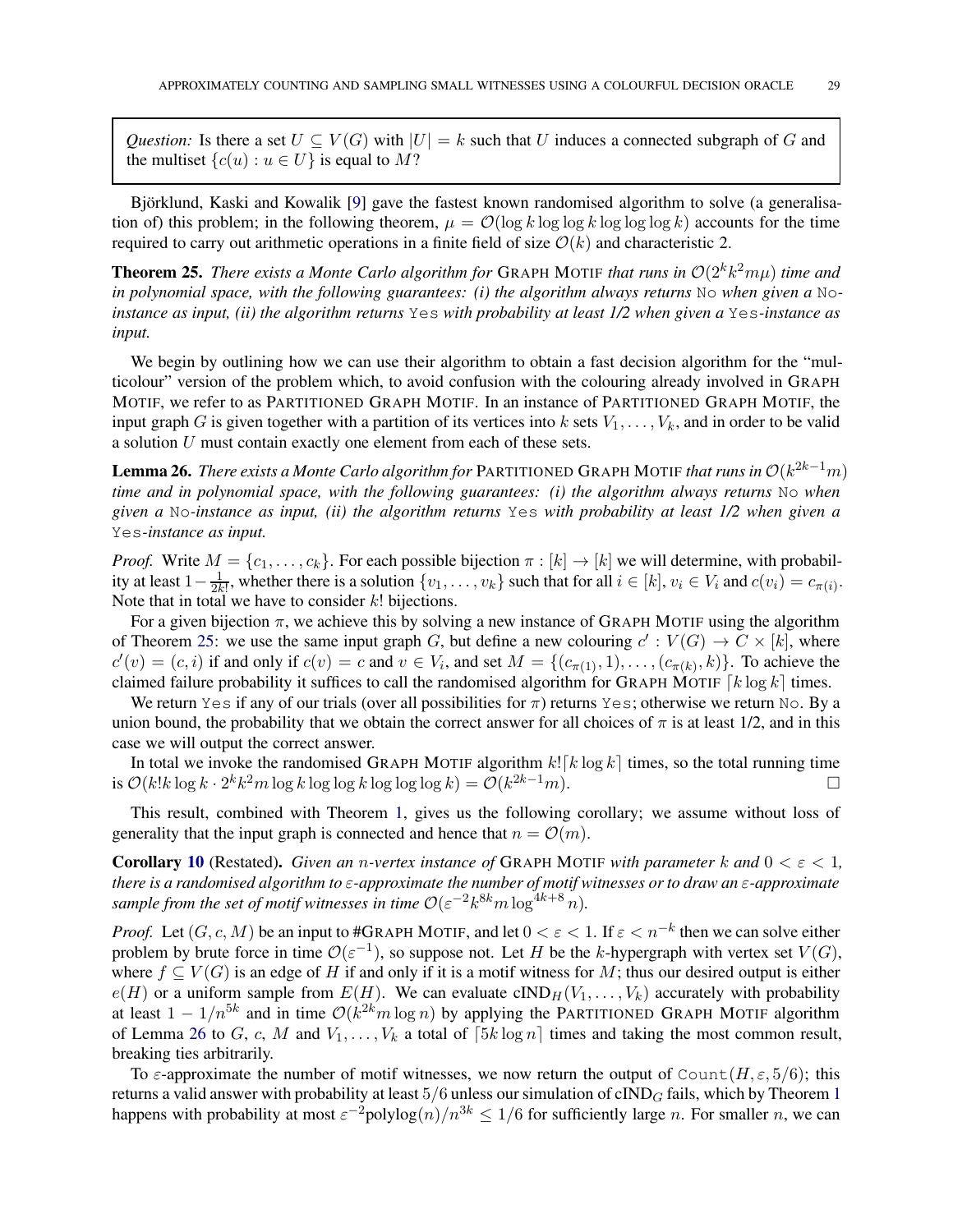solve the problem by brute force, so our overall failure probability is at most  $1/3$ . Our bound on the running time follows from Theorem [1.](#page-2-1)

To draw an  $\varepsilon$ -approximate sample from the set of motif witnesses, we return the output of  $\text{Sample}(H, \varepsilon/2)$ . Writing m for the number of motif witnesses, denote our output by  $F$ ; then for all motif witnesses f, conditioned on our simulation of cIND<sub>G</sub> not failing, we have  $F = f$  with probability  $(1 \pm \varepsilon/2)/m$ . The probability that our simulation fails is at most  $\varepsilon^{-2}$ polylog $(n)/n^{5k} \le \varepsilon/2n^k \le \varepsilon/2m$  when n is sufficiently large, so our output is an  $\varepsilon$ -approximate sample as required.

<span id="page-29-0"></span>6.[2](#page-2-2). Application to  $k$ -SUM. In this section, we describe how Theorems [1](#page-2-1) and 2 can be used to transform any decision algorithm for  $k$ -SUM into an approximate counting or sampling algorithm with roughly the same running time. For all integer  $k > 3$ , the k-SUM problem is stated formally as follows.

#### $k$ -SUM

*Input:* A set X of integers.

*Question:* Is there a set  $S \subseteq X$  with  $|S| = k$  such that  $\sum_{x \in S} x = 0$ ? We call such sets *witnesses* for X.

We use the following folklore reduction from  $k$ -SUM to its multicoloured version.

**Corollary [5](#page-4-1)** (Restated). *Fix*  $k \geq 3$ *, suppose an n-integer instance of*  $k$ -SUM *can be solved in time*  $T(n)$ *, and write* W *for the set of witnesses. Then there is a randomised algorithm to* ε*-approximate* |W|*, or draw an*  $\varepsilon$ -approximate sample from W, in time  $\varepsilon^{-2} \cdot \mathcal{O}(T(n))$ .

*Proof.* We only set out the approximate counting algorithm, since the approximate sampling algorithm is exactly the same (using Theorem [2](#page-2-2) in place of Theorem [1\)](#page-2-1). Let us also assume that our decision algorithm for k-SUM is deterministic; otherwise, as in the proof of Corollary [10,](#page-7-0) we accept an extra factor of  $\mathcal{O}(\log n)$ in the running time to drive its failure probability down to  $1/n^{5k}$ , and then the same algorithm works.

Let X be an instance of  $k$ -SUM. Define a  $k$ -hypergraph  $G$  with vertex set X, whose edges are the sets  $S \subseteq X$  with  $|S| = k$  such that  $\sum_{x \in S} x = 0$ . By Theorem [1,](#page-2-1) there is an algorithm to  $\varepsilon$ -approximate the number of witnesses for X with probability at least 2/3 and running time  $\mathcal{O}(n\varepsilon^{-2}$  polylog $(n)$ ) which invokes the coloured independence oracle of G no more than  $\mathcal{O}(\varepsilon^{-2} \text{polylog}(n))$  times.

To simulate the coloured independence oracle of  $G$ , we use our decision algorithm for  $k$ -SUM together with a folklore reduction. Let  $X_1, \ldots, X_k \subseteq V(G)$  be disjoint. For each  $i \in [k]$ , define injections  $f_i: \mathbb{Z} \to$ Z by

$$
f_i(x) = (k+1)^k x + (k+1)^{i-1} \text{ for all } i \in [k-1],
$$
  

$$
f_k(x) = (k+1)^k x - \sum_{i=1}^{k-1} (k+1)^{i-1}.
$$

For all  $i \in [k]$ , let  $Y_i = \{f_i(x): x \in X_i\}$ , and let  $Y = Y_1 \cup \cdots \cup Y_k$ . Then we evaluate  $\text{cIND}_G(X_1, \ldots, X_k)$ by applying our k-SUM decision algorithm to Y and outputting the result; this takes time  $\mathcal{O}(n) + T(n)$ . We claim edges in  $G[X_1, \ldots, X_k]$  correspond to witnesses for Y and vice versa; this implies that the output is correct. Indeed, suppose  $\{x_1, \ldots, x_k\}$  is an edge of  $G[X_1, \ldots, X_k]$  with  $x_i \in X_i$  for all  $i \in [k]$ . Then  $\sum_i x_i = 0$ , so

$$
\sum_{i=1}^{k} f_i(x_i) = (k+1)^k \sum_{i=1}^{k} x_i + \sum_{i=1}^{k-1} (k+1)^{i-1} - \sum_{i=1}^{k-1} (k+1)^{i-1} = 0,
$$

and there is a witness for Y. Conversely, suppose  $\{y_1, \ldots, y_k\}$  is a witness for Y. Then by the uniqueness of base- $(k + 1)$  expansions, we must have  $y_i \in Y_{\sigma(i)}$  for some permutation  $\sigma \colon [k] \to [k]$ ; moreover,  $\sum_i f_{\sigma(i)}^{-1}(y_i) = 0$ . Thus  $\{f_{\sigma(1)}^{-1}(y_1), \ldots, f_{\sigma(k)}^{-1}(y_k)\}$  is an edge of  $G[X_1, \ldots, X_k]$  as required. By simulating the coloured independence oracle of G in this way, we obtain an algorithm to  $\varepsilon$ -approximate the number of witnesses for X with probability at least 2/3 in running time  $\mathcal{O}(n\varepsilon^{-2} \text{polylog}(n) + T(n)\varepsilon^{-2} \text{polylog}(n)).$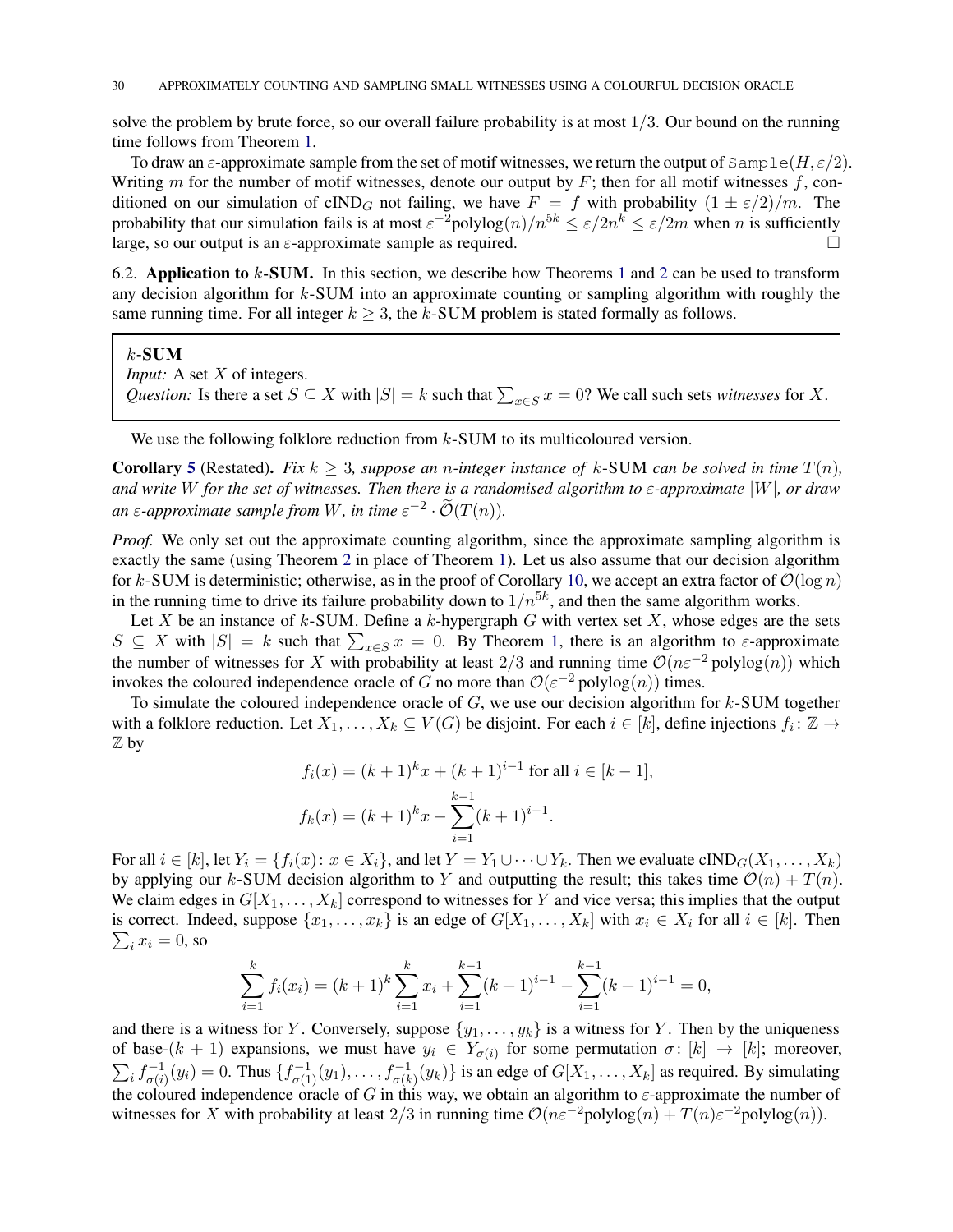Finally, we observe that any algorithm for  $k$ -SUM must read a constant proportion of its input, so necessarily  $T(n) = \Omega(n)$ ; thus our running time is  $\mathcal{O}(\varepsilon^{-2}T(n) \text{ polylog}(n))$ .

6.3. Application to weighted subgraphs. Recall that a graph H is a *core* if every homomorphism from H to itself is an automorphism. In this section, we describe how Theorems [1](#page-2-1) and [2](#page-2-2) can be used to transform any decision algorithm for finding cores with zero edge-weight into an approximate counting or sampling algorithm with roughly the same running time. We state our problem as follows for all graphs  $H$ .

# EXACT-WEIGHT-H

*Input:* An edge-weighted graph G with (perhaps negative) integer weights. *Question:* Does there exist a subgraph of G isomorphic to H with total weight zero?

<span id="page-30-0"></span>Lemma 27. *Let* H *be a fixed core, suppose that an* n*-vertex* m*-edge instance of* EXACT-WEIGHT-H *with weights in*  $[-M, M]$  *can be solved in time*  $T(m, n, M)$ *, and write* S *for the set of all size-k subsets*  $S \subseteq$ V (G) *which span at least one zero-weight* H*-subgraph in* G*. Then there is a randomised algorithm to*  $\varepsilon$ -approximate  $|S|$ , or draw an  $\varepsilon$ -approximate sample from H, in time  $\mathcal{O}(\varepsilon^{-2}T(m,n,M)$  polylog $(n)$ ).

*Proof.* As in Section [6.2,](#page-29-0) we only set out the approximate counting algorithm, and we suppose for simplicity that our decision algorithm is deterministic. Let G be an instance of EXACT-WEIGHT- $H$ , and let  $k = |V(H)|$ . Define a k-hypergraph  $G^+$  with vertex set  $V(G)$ , whose edges are the sets  $S \subseteq V(G)$  with  $|S| = k$  such that  $G[S]$  contains at least one zero-weight H-subgraph. By Theorem [1,](#page-2-1) since  $|V(H)|$ is a constant, there is an algorithm to  $\varepsilon$ -approximate  $e(G^+) = |S|$  with probability at least  $2/3$  and running time  $\mathcal{O}(n\varepsilon^{-2} \text{polylog}(n))$  which invokes the coloured independence oracle of  $G^+$  no more than  $\mathcal{O}(\varepsilon^{-2} \text{polylog}(n))$  times.

To simulate the coloured independence oracle of  $G^+$ , we use our decision algorithm for EXACT-WEIGHT-H together with a simple reduction. Let  $X_1, \ldots, X_k \subseteq V(G)$  be disjoint, and let  $c_G: X_1 \cup \cdots \cup X_k \to [k]$  be the colouring of  $G[X_1\cup\cdots\cup X_k]$  mapping each vertex in  $X_i$  to i. For each bijective colouring  $c_H: V(H) \to V(H)$ [k], form a graph  $G(c_H)$  from G by removing all vertices outside  $X_1 \cup \cdots \cup X_k$  and all edges  $\{u, v\}$  such that the corresponding edge  $\{c_H^{-1}(c_G(u)), c_H^{-1}(c_G(v))\}$  is not present in H. We then apply our decision algorithm to each  $G(c_H)$ . We claim that  $e(\tilde{G}^+[X_1,\ldots,X_k]) > 0$  if and only if at least one output is Yes. Since  $|V(H)|$  is constant, this allows us to evaluate  $cInd_{G^+}(X_1,\ldots,X_k)$  in time  $\mathcal{O}(m+T(m,n,M))$ .

Suppose  $e(G^+[X_1,\ldots,X_k]) > 0$ , so that there exists a multicolour zero-weight H-subgraph K of  $G[X_1 \cup \cdots \cup X_k]$  embedded by some  $\phi: V(H) \to V(G)$ ; then on taking the matching colouring  $c_H(v)$  =  $c_G(\phi(v))$ , we have  $K \subseteq G(c_H)$  and so our decision algorithm outputs Yes on  $G(c_H)$ . Conversely, suppose at least one decision algorithm outputs Yes; then there exists a bijective colouring  $c_H : V(H) \to [k]$ such that  $G(c_H)$  contains a zero-weight H-subgraph K, embedded by some  $\phi: V(H) \to V(G(c_H))$ . Let  $\psi: V(G(c_H)) \to V(H)$  map each vertex in  $X_i$  to  $v_{c_H^{-1}(i)}$ , i.e. to the vertex of the same colour in H. Certainly  $\phi$  is a homomorphism, and  $\psi$  is a homomorphism by the construction of  $G(c_H)$ , so  $\psi \circ \phi$  is a homomorphism from H to itself; thus, since H is a core,  $\psi \circ \phi$  is an automorphism. It follows that  $\psi$  is a bijection, so the vertices of K receive different colours under  $c<sub>G</sub>$ , and K is also a multicolour zero-weight H-subgraph of  $G[X_1 \cup \cdots \cup X_k]$ . It follows that  $e(G^+[X_1,\ldots,X_k]) > 0$ , as required. By simulating the coloured independence oracle of  $G^+$  in this way, we obtain an algorithm to  $\varepsilon$ -approximate  $|S|$  with probability at least 2/3 in running time  $\mathcal{O}(m\varepsilon^{-2} \text{polylog}(n) + T(m,n,M)\varepsilon^{-2} \text{polylog}(n)).$ 

Finally, we observe that any algorithm for EXACT-WEIGHT- $H$  must read a constant proportion of its input's edges, so necessarily  $T(m, n, M) = \Omega(m)$ ; thus our running time is  $\mathcal{O}(\varepsilon^{-2}T(m, n, M)$  polylog $(n)$ ).  $\Box$ 

Corollary [6](#page-5-1) is immediate from Lemma [27](#page-30-0) on taking  $H$  to be a  $k$ -clique, as each set of  $k$  vertices can span at most one zero-weight k-clique. To obtain Corollary [7](#page-5-2) from Lemma [27,](#page-30-0) we apply the EXACT-WEIGHT-H algorithm of [2, Corollary 5] to draw  $\varepsilon$ -approximate samples S from S in time  $\varepsilon^{-2}\widetilde{\mathcal{O}}(n^{\gamma(H)})$ . Given a sample S, we count the number  $n<sub>S</sub>$  of zero-weight H-subgraphs in  $G[S]$  by exhaustive search, then apply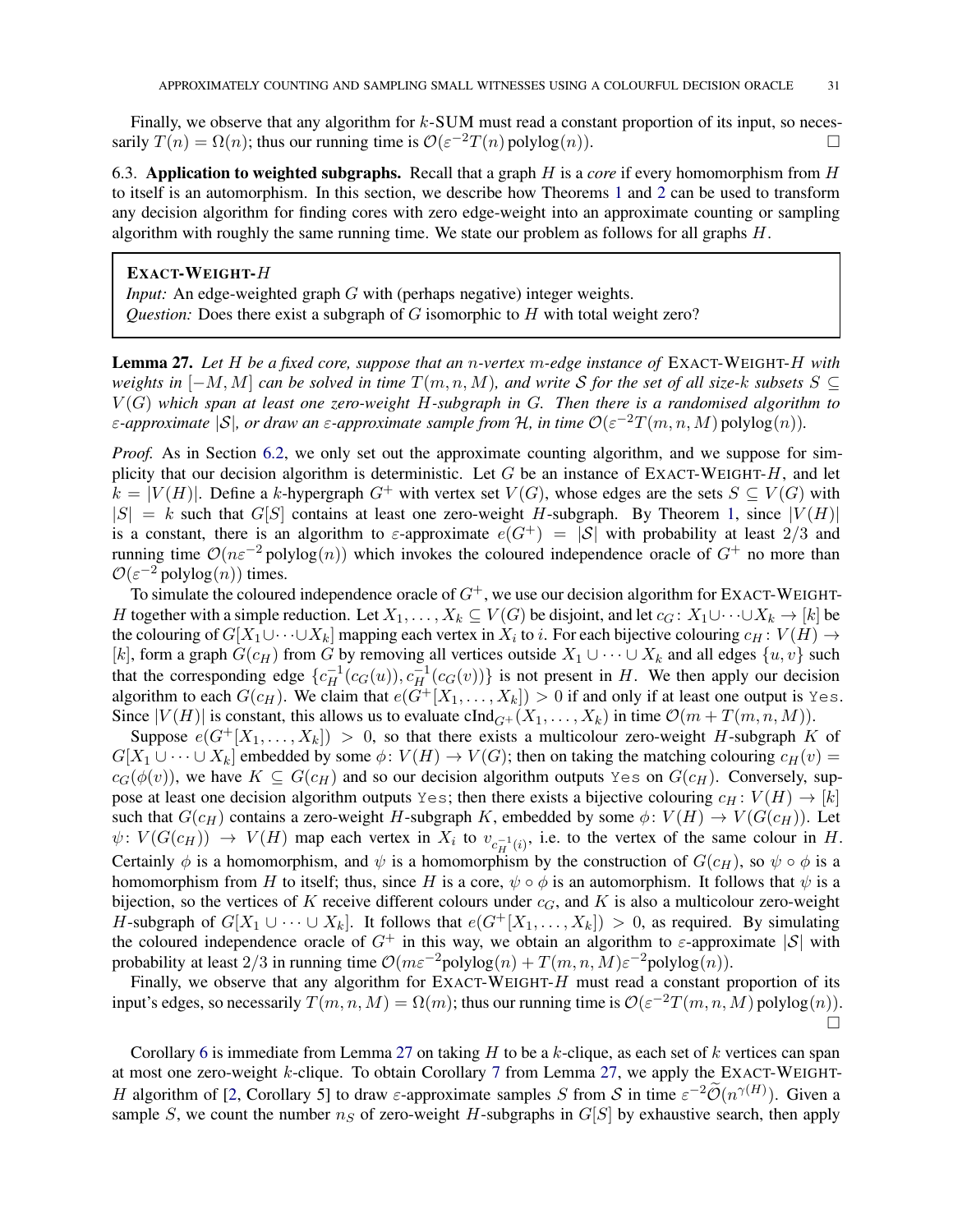rejection sampling; thus we accept S with probability  $n_S/k^k$ , and otherwise we reject S and re-sample it. Thus by choosing our parameters appropriately, we obtain a set  $S \in \mathcal{S}$  drawn with probability proportionate to  $(1 \pm \varepsilon)n_S$ . We then output a uniformly-chosen copy of H from G[S], which is an  $\varepsilon$ -approximate sample as required, and our expected running time is  $\varepsilon^{-2} \widetilde{\mathcal{O}}(k^k n^{\gamma(H)}) = \varepsilon^{-2} \widetilde{\mathcal{O}}(n^{\gamma(H)})$ . We can turn this into a deterministic bound on the running time in the usual way, by aborting execution if it runs for too long and applying probability amplification.

6.4. Application to first-order model checking. A *vocabulary* is a tuple  $\nu = (R_1, \ldots, R_r, \alpha_1, \ldots, \alpha_r)$ , where  $R_1, \ldots, R_r$  are symbols and  $\alpha_1, \ldots, \alpha_r$  are positive integers. A *structure* for  $\nu$  is a *universe* U together with a set R of tuples on U. Each tuple receives a non-empty set of labels from  $\{R_1, \ldots, R_r\}$ , with the property that if a tuple t receives label  $R_i$  then  $|t| = \alpha_i$ . A first-order formula has vocabulary  $\nu$  if it uses only relations contained in  $\{R_1, \ldots, R_r\}$ , where for all  $i \in [r]$  the relation  $R_i$  has arity  $\alpha_i$ . For all positive integers  $k$ , we define the following problem.

# k-FO PROPERTY TESTING

*Input:* A vocabulary  $\nu = (R_1, \ldots, R_r, \alpha_1, \ldots, \alpha_r)$  with  $\alpha_i \leq k$  for all k; a structure  $S = (U, \mathcal{R})$  on  $\nu$ (where R is given as a list); and a first-order formula  $\phi$  in prenex normal form and with vocabulary  $\nu$ , free variables  $x_1, \ldots, x_\ell$ , and quantifier rank at most  $k - \ell$ . *Question:* When each symbol  $R_i$  is interpreted as a relation given by the  $R_i$ -labelled edges of  $G$ , do

there exist  $y_1, \ldots, y_\ell \in U$  such that assigning  $x_i = y_i$  for all  $i \in [\ell]$  makes  $\phi$  true?

In this section, we use Theorems [1](#page-2-1) and [2](#page-2-2) to transform any algorithm for  $k$ -FO PROPERTY TESTING into an algorithm for approximately counting or sampling satisfying assignments  $(y_1, \ldots, y_\ell)$  with roughly the same running time.

**Corollary [3](#page-4-2)** (Restated). *Fix*  $k \in \mathbb{Z}_{\geq 0}$ , suppose an instance of property testing for k-FO can be solved in time  $T(n,m) = \mathcal{O}((m+n)^k)$ , where *n* is the size of the universe and *m* is the number of tuples in the structure, *and write* S *for the set of satisfying assignments. Then there is a randomised algorithm to* ε*-approximate*  $|S|$ , or draw an  $\varepsilon$ -approximate sample from S, in time  $\varepsilon^{-2} \cdot \tilde{\mathcal{O}}(T(n,m))$ .

*Proof.* As in Section [6.2,](#page-29-0) we only set out the approximate counting algorithm, and we suppose for simplicity that our decision algorithm is deterministic. Let  $(\nu, S, \phi)$  be an instance of k-FO PROPERTY TESTING, let  $S = (U, \mathcal{R})$ , and let  $\ell$  be the number of free variables in  $\phi$ . After  $\mathcal{O}(m)$  preprocessing time, we may assume that every element of U is contained in some tuple in R and in particular that  $m \ge n/k$ .

For all  $i \in [\ell]$ , let  $U_i = U \times \{i\}$ . Define an  $\ell$ -hypergraph G with vertex set  $U_1 \cup \cdots \cup U_\ell$  whose edges are the sets  $\{(y_1, 1), \ldots, (y_\ell, \ell)\}\$  such that setting  $x_i = y_i$  for all  $i \in [\ell]$  makes  $\phi$  true, i.e. such that  $(y_1, \ldots, y_\ell)$  $(y_1, \ldots, y_\ell)$  $(y_1, \ldots, y_\ell)$  is a satisfying assignment of  $\phi$ . By Theorem 1, there is an algorithm to  $\varepsilon$ -approximate the number of satisfying assignments with probability at least 2/3 and running time  $\mathcal{O}(n\varepsilon^{-2}$  polylog $(n)$ ) which invokes the coloured independence oracle of G no more than  $\mathcal{O}(\varepsilon^{-2} \text{polylog}(n))$  times.

To simulate the coloured independence oracle of  $G$ , we use our decision algorithm for  $k$ -FO PROPERTY TESTING. Let  $X_1, \ldots, X_\ell \subseteq V(G)$  be disjoint. Since G is an  $\ell$ -partite  $\ell$ -hypergraph with vertex classes  $U_1, \ldots, U_\ell$ , the problem of evaluating  $\text{cIND}_G(X_1, \ldots, X_\ell)$  reduces to the case where  $X_i \subseteq U_i$  for all  $i \in [\ell]$ . We form a new instance  $(\nu', S', \phi')$  of k-FO PROPERTY TESTING as follows: form  $\nu'$  from  $\nu$  by adding  $\ell$  additional relation symbols  $\in_{X_1}, \ldots, \in_{X_\ell}$ , each with arity 1; form S' by adding a tuple  $(y)$  with label  $\in_{X_i}$  for each  $(y, i) \in X_i$  (or adding  $\in_{X_i}$  to the label set of  $(y)$  if  $(y) \in \mathcal{R}$  already); and form  $\phi'$  from  $\phi$  by conjoining it with the formula  $(\epsilon_{X_1}(x_1) \wedge \cdots \wedge \epsilon_{X_\ell}(x_\ell))$ . Then  $e(G[X_1, \ldots, X_\ell]) > 0$  if and only if  $(\nu', S', \phi')$  is a Yes instance, so we can evaluate cIND<sub>G</sub> $(X_1, \ldots, X_\ell)$  in time  $\mathcal{O}(n + T(m + n, n)).$ 

Overall, with preprocessing included, our algorithm runs in time  $\mathcal{O}(m + (n+T(m+n, n))\varepsilon^{-2}$  polylog $(n)$ ). Since  $m \ge n/k$  and  $T(m, n) = \mathcal{O}((m+n)^k)$ , this running time is  $\mathcal{O}((m+T(m,n))\varepsilon^{-2} \text{polylog}(n))$ . Moreover, since any algorithm for k-FO PROPERTY TESTING must read a constant proportion of its input's tuples, we have  $T(m, n) = \Omega(m)$ ; thus the result follows.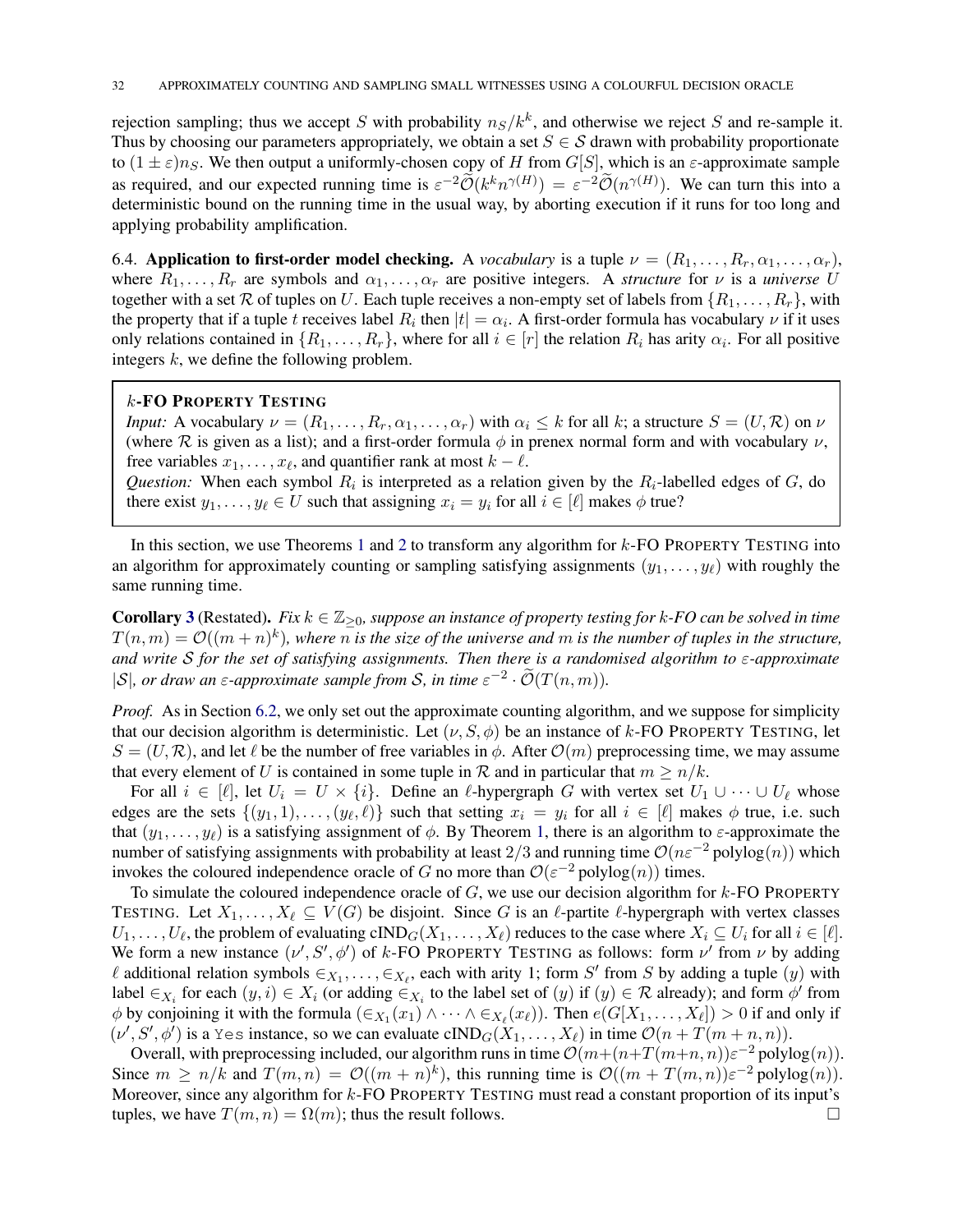6.5. Application to k-ORTHOGONAL VECTORS. In this section, we describe how Theorems [1](#page-2-1) and [2](#page-2-2) can be used to transform any decision algorithm for  $k$ -OV into an approximate counting or sampling algorithm with roughly the same running time. For all integer  $k \ge 2$ , the k-OV problem is stated formally as follows.

## $k$ -OV

*Input:*  $k$  sets  $S_1, \ldots, S_k$  of vectors in  $\{0, 1\}^D$ . *Question:* Do there exist  $x_1 \in X_1, \ldots, x_k \in X_k$  such that  $\sum_{j=1}^D \prod_{i=1}^k (x_i)_j = 0$ ? We call such tuples  $(x_1, \ldots, x_k)$  *witnesses* for  $X_1, \ldots, X_k$ .

Corollary [4](#page-4-3) (Restated). *Fix* k ≥ 2*, suppose an* N*-vector* D*-dimension instance of* k-OV *can be solved in time* T(N, D)*, and write* W *for the set of witnesses. Then there is a randomised algorithm to* ε*-approximate* |W|, or draw an  $\varepsilon$ -approximate sample from W, in time  $\varepsilon^{-2} \cdot \mathcal{O}(T(N, D)).$ 

*Proof.* Fix  $k \geq 2$ . As in Section [6.2,](#page-29-0) we only set out the approximate counting algorithm, and we suppose for simplicity that our decision algorithm is deterministic. Let  $(X_1, \ldots, X_k)$  be an instance of k-OV. Define a k-hypergraph G with vertex set  $(X_1 \times \{1\}) \cup \cdots \cup (X_k \times \{k\})$  whose edges are the sets  $\{(x_1, 1), \ldots, (x_k, k)\}\)$  with  $\sum_{j=1}^D \prod_{i=1}^k (x_i)_j = 0$ ; thus the edges of G correspond to witnesses of  $X_1, \ldots, X_k$  $X_1, \ldots, X_k$  $X_1, \ldots, X_k$ . By Theorem 1, there is an algorithm to  $\varepsilon$ -approximate |W| with probability at least 2/3 and running time  $\mathcal{O}(N\varepsilon^{-2} \text{polylog}(N))$  which invokes the coloured independence oracle of G no more than  $\mathcal{O}(\varepsilon^{-2} \text{polylog}(N))$  times.

To simulate the coloured independence oracle of  $G$ , we use our decision algorithm for  $k$ -OV. Since  $G$ is a k-partite k-hypergraph with vertex classes  $(X_1 \times \{1\}, \ldots, X_k \times \{k\})$ , the problem of evaluating cIND<sub>G</sub> $(Y_1, \ldots, Y_k)$  reduces to the case where  $Y_i \subseteq X_i \times \{i\}$  for all  $i \in [k]$ . We form a new instance  $(Y'_1,\ldots,Y'_k)$  of k-OV by setting  $Y'_i = \{y: (y,i) \in Y_i\}$ ; then  $e(G[Y_1,\ldots,Y_k]) > 0$  if and only if  $(Y'_1, \ldots, Y'_k)$  is a Yes instance, so we can evaluate  $\text{cIND}_G(Y_1, \ldots, Y_k)$  in time  $\mathcal{O}(N + T(N, D)).$ 

Overall, our algorithm runs in time  $O((N + T(N, D))\varepsilon^{-2}$  polylog $(n)$ ). Since any algorithm for k-OV must read a constant proportion of its input vectors, we have  $T(N, D) = \Omega(N)$ ; thus the result follows.  $\square$ 

6.6. Colourful subgraphs. In this section, we use Theorems [1](#page-2-1) and [2](#page-2-2) to transform any decision algorithm for COLOURFUL- $H$  into an approximate counting or sampling algorithm with roughly the same running time. For all graphs  $H$  with  $k$  vertices, the COLOURFUL- $H$  problem is stated formally as follows.

# COLOURFUL-H

*Input:* A graph G with a vertex-colouring  $c: V(G) \rightarrow [k]$ . *Question:* Does G contain a (not necessarily induced) subgraph S such that S is isomorphic to H and for all  $i \in [k]$  there is some  $v \in V(S)$  with  $c(v) = i$ ?

Corollary [8](#page-5-3) (Restated). *Let* H *be a fixed graph, suppose an* n*-vertex* m*-edge instance of* COLOURFUL-H *can be solved in time* T(m, n)*, and write* H *for the set of colourful* H*-subgraphs. Then there is a randomised algorithm to*  $\varepsilon$ -approximate  $|\mathcal{H}|$ , or draw an  $\varepsilon$ -approximate sample from  $\mathcal{H}$ , in time  $\varepsilon^{-2} \cdot \mathcal{O}(T(m,n))$ .

*Proof.* As in Section [6.2,](#page-29-0) we only set out the approximate counting algorithm, and we suppose for simplicity that our decision algorithm for COLOURFUL-H is deterministic. We slightly depart from previous applications of Theorem [1](#page-2-1) in that we construct various different hypergraphs and combine the resulting approximate counts.

For each bijective function  $d: V(H) \to [k]$ , we let  $\mathcal{G}_d$  be a k-hypergraph with vertex set  $V(G)$ . Let  $S \subseteq V(G)$  be a k-set with the property that  $c|S : S \to [k]$  is bijective, that is, S is a colourful k-set. For each such S, we let S be an edge of  $\mathcal{G}_d$  if the function  $(c|_S^{-1} \circ d) : V(H) \to S$  is an injective homomorphism from H to  $G[S]$ , i.e.  $G[S]$  contains H as a subgraph with vertex colours matching d. We now claim that  $\sum_{d} e(G_d)$  is equal to the number of injective homomorphisms h from H to G with the property that the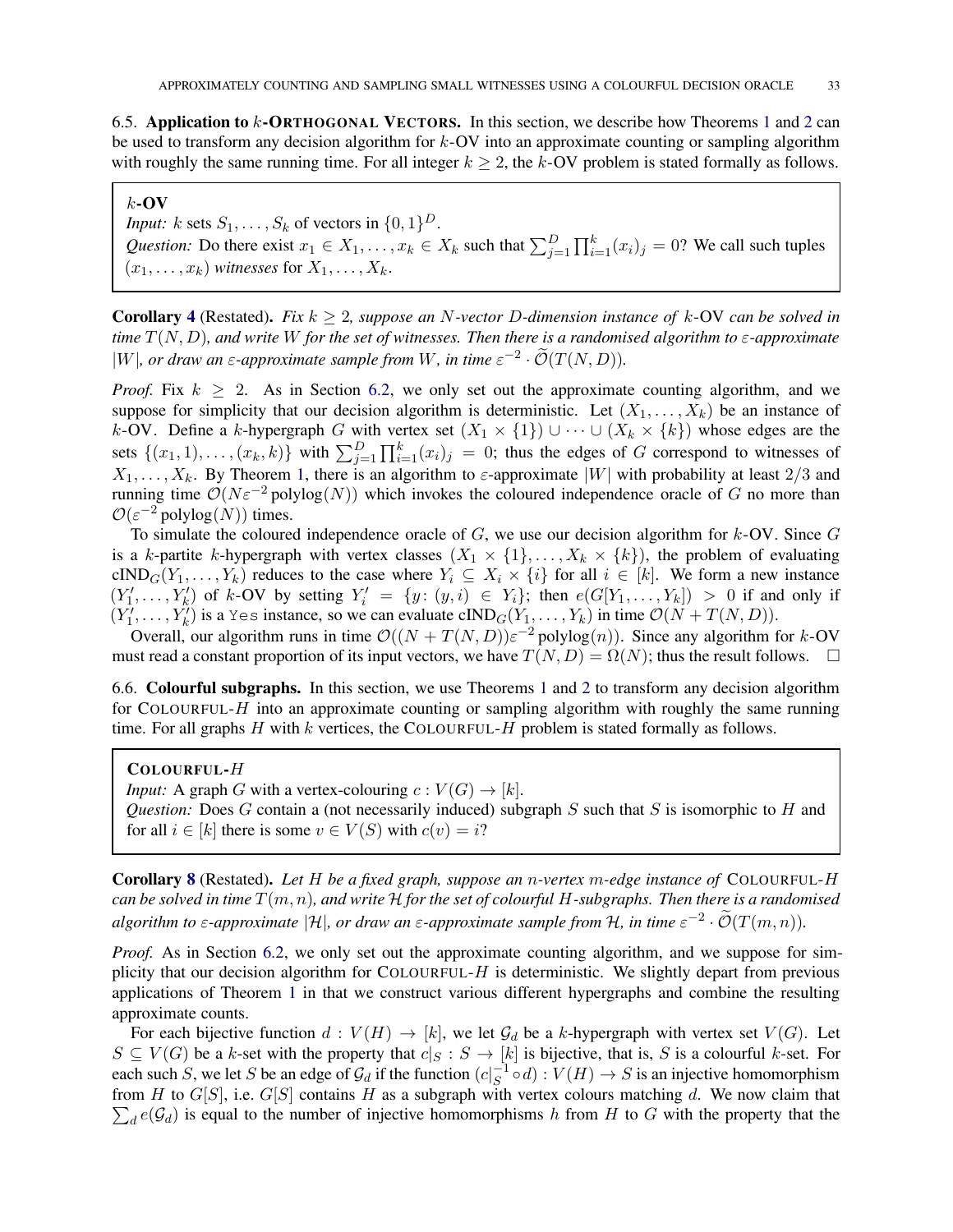image  $h(H)$  is a colourful subgraph of G with respect to the colouring c, i.e. the number of ways H can be embedded in G as a colourful subgraph. To this end, simply note that each such  $h: V(H) \to V(G)$  has a unique image  $S = h(V(H)) \subseteq V(G)$  and a unique node labelling function  $d: V(H) \to [k]$  such that  $h = c|_S^{-1} \circ d$  holds.

Because  $\sum_d e(G_d)$  is the number of injective homomorphisms from H to G with a colourful image, it is also equal to  $|\mathcal{H}| \cdot \text{Aut}(H)$ , where  $\text{Aut}(H)$  is the number of automorphisms of H. Since H is fixed, we have access to Aut(H), and can therefore compute an  $\varepsilon$ -approximation to |H| by relying on Theorem [1](#page-2-1) to produce an  $\varepsilon$ -approximation  $\hat{e}_d$  to each  $e(\mathcal{G}_d)$ . In the end, our algorithm outputs  $\sum_d \hat{e}_d / \text{Aut}(H)$ , which is an  $\varepsilon$ -approximation to |H|.

It remains to implement and analyse the coloured independence oracle for  $\mathcal{G}_d$  for fixed d. Let  $X_1, \ldots, X_k \subseteq$  $V(G)$  be disjoint. Since  $\mathcal{G}_d$  is k-partite under c, the problem of evaluating cInd $g_d(X_1, \ldots, X_k)$  reduces to the case where  $X_i \subseteq c^{-1}(i)$  for all  $i \in [k]$ . Now prepare a graph G' from  $G[X_1 \cup \cdots \cup X_k]$  as follows: For each  $uv \in E(G')$  with  $\{d^{-1}(c(u)), d^{-1}(c(v))\} \notin E(H)$ , delete uv from  $G'$ ; thus we delete all edges between colour classes of  $G$  whose corresponding vertices are not joined in  $H$ . We query the assumed algorithm for COLOURFUL-H on the input graph  $G'$  with the (induced) colouring c. Then we claim  $e(G_d[X_1,\ldots,X_k]) > 0$  if and only if  $(G',c)$  is a Yes instance, so we can evaluate  $cInd_{G_d}(X_1,\ldots,X_k)$  in time  $\mathcal{O}(n + m + T(n, m))$ . Since any algorithm for COLOURFUL-H must read a constant proportion of the input vertices and edges, we have  $T(n, m) = \Omega(n + m)$ , so we evaluate the oracle in time  $\mathcal{O}(T(n, m))$ . Our running time bounds therefore follow from Theorem [1.](#page-2-1)

We now prove correctness. Suppose S is an edge of  $\mathcal{G}_d[X_1,\ldots,X_k]$ . Then by the definition of  $\mathcal{G}_d$ ,  $c|_S^{-1} \circ d$  is an injective homomorphism from H to G[S]. By the construction of G', it is also an injective homomorphism from  $H$  to  $G'[S]$ , so  $G'$  contains a colourful  $H$ -subgraph and so  $(G',c)$  is a Yes instance. Conversely, suppose  $(G', c)$  is a Yes instance, so that there is a colourful k-set  $S \subseteq V(G')$  such that  $G'[S]$ contains a subgraph isomorphic to H. In fact, by the construction of  $G'$ ,  $G'[S]$  is itself isomorphic to H under a colour-preserving isomorphism, so the function  $c|_S^{-1} \circ d$  is an injective homomorphism from H to  $G'[S]$ . Thus  $S \in E(\mathcal{G}_d[X_1,\ldots,X_k])$ , so  $e(\mathcal{G}_d[X_1,\ldots,X_k]) > 0$  as required. We have proved the claim.  $\Box$ 

#### **REFERENCES**

- [1] Amir Abboud, Karl Bringmann, Holger Dell, and Jesper Nederlof. More consequences of falsifying SETH and the orthogonal vectors conjecture. In Ilias Diakonikolas, David Kempe, and Monika Henzinger, editors, *Proceedings of the 50th Annual ACM SIGACT Symposium on Theory of Computing, STOC 2018, Los Angeles, CA, USA, June 25-29, 2018*, pages 253–266. ACM, 2018.
- [2] Amir Abboud and Kevin Lewi. Exact weight subgraphs and the k-sum conjecture. In Fedor V. Fomin, Rusins Freivalds, Marta Z. Kwiatkowska, and David Peleg, editors, *Automata, Languages, and Programming - 40th International Colloquium, ICALP 2013, Riga, Latvia, July 8-12, 2013, Proceedings, Part I*, volume 7965 of *Lecture Notes in Computer Science*, pages 1–12. Springer, 2013.
- [3] Amir Abboud, Richard Ryan Williams, and Huacheng Yu. More applications of the polynomial method to algorithm design. In Piotr Indyk, editor, *Proceedings of the Twenty-Sixth Annual ACM-SIAM Symposium on Discrete Algorithms, SODA 2015, San Diego, CA, USA, January 4-6, 2015*, pages 218–230. SIAM, 2015.
- <span id="page-33-5"></span><span id="page-33-2"></span>[4] Noga Alon, Raphael Yuster, and Uri Zwick. Color-coding. *J. ACM*, 42(4):844–856, July 1995.
- [5] V. Arvind and Venkatesh Raman. Approximation algorithms for some parameterized counting problems. In P. Bose and P. Morin, editors, *ISAAC 2002*, volume 2518 of *LNCS*, pages 453–464. Springer-Verlag Berlin Heidelberg, 2002.
- <span id="page-33-0"></span>[6] Paul Beame, Sariel Har-Peled, Sivaramakrishnan Natarajan Ramamoorthy, Cyrus Rashtchian, and Makrand Sinha. Edge estimation with independent set oracles. In *9th Innovations in Theoretical Computer Science Conference, ITCS 2018, January 11-14, 2018, Cambridge, MA, USA*, pages 38:1–38:21, 2018.
- <span id="page-33-3"></span>[7] Nadja Betzler, Ren´e van Bevern, Michael Fellows, Christian Komusiewicz, and Rolf Niedermeier. Parameterized algorithmics for finding connected motifs in biological networks. *IEEE/ACM Trans. Comput. Biology Bioinform.*, 8(5):1296–1308, 2011.
- <span id="page-33-1"></span>[8] Anup Bhattacharya, Arijit Bishnu, Arijit Ghosh, and Gopinath Mishra. Triangle estimation using polylogarithmic queries. *CoRR*, abs/1808.00691, 2018.
- <span id="page-33-4"></span>[9] Andreas Björklund, Petteri Kaski, and Łukasz Kowalik. Constrained multilinear detection and generalized graph motifs. Al*gorithmica*, 74(2):947–967, Feb 2016.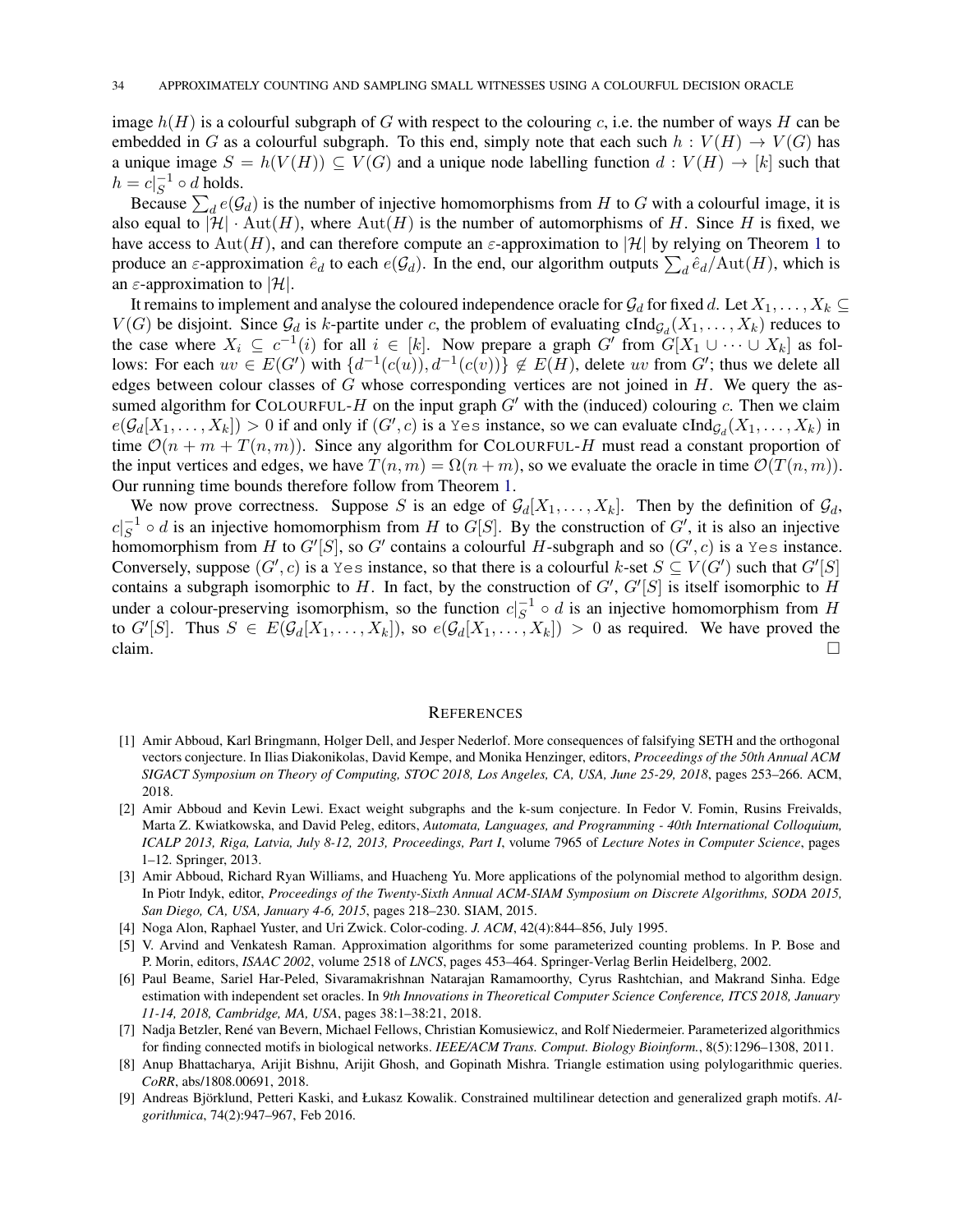- <span id="page-34-19"></span><span id="page-34-9"></span>[10] Anthony Bonato and Pawel Prałat. The good, the bad, and the great: Homomorphisms and cores of random graphs. *Discrete Mathematics*, 309(18):5535–5539, 2009.
- [11] Stéphane Boucheron, Gábor Lugosi, and Pascal Massart. *Concentration Inequalities: A Nonasymptotic Theory of Independence*. Oxford University Press, 2013.
- [12] Timothy M. Chan and Ryan Williams. Deterministic apsp, orthogonal vectors, and more: Quickly derandomizing razborovsmolensky. In Robert Krauthgamer, editor, *Proceedings of the Twenty-Seventh Annual ACM-SIAM Symposium on Discrete Algorithms, SODA 2016, Arlington, VA, USA, January 10-12, 2016*, pages 1246–1255. SIAM, 2016.
- <span id="page-34-12"></span>[13] Yijia Chen, Martin Grohe, and Bingkai Lin. The hardness of embedding grids and walls. In Hans L. Bodlaender and Gerhard J. Woeginger, editors, *Graph-Theoretic Concepts in Computer Science*, pages 180–192, Cham, 2017. Springer International Publishing.
- <span id="page-34-6"></span>[14] Holger Dell and John Lapinskas. Fine-grained reductions from approximate counting to decision. In *Proceedings of the 50th Annual ACM SIGACT Symposium on Theory of Computing, STOC 2018, Los Angeles, CA, USA, June 25-29, 2018*, pages 281–288, 2018.
- [15] Holger Dell, Marc Roth, and Philip Wellnitz. Counting answers to existential questions. In Christel Baier, Ioannis Chatzigiannakis, Paola Flocchini, and Stefano Leonardi, editors, *46th International Colloquium on Automata, Languages, and Programming, ICALP 2019, July 9-12, 2019, Patras, Greece.*, volume 132 of *LIPIcs*, pages 113:1–113:15. Schloss Dagstuhl - Leibniz-Zentrum fuer Informatik, 2019.
- [16] Josep Díaz, Maria J. Serna, and Dimitrios M. Thilikos. Counting h-colorings of partial k-trees. *Theor. Comput. Sci.*, 281(1-2):291–309, 2002.
- <span id="page-34-1"></span>[17] Martin Dyer, Leslie Ann Goldberg, Catherine Greenhill, and Mark Jerrum. The relative complexity of approximate counting problems. *Algorithmica*, 38(3):471–500, 2004.
- <span id="page-34-2"></span>[18] Martin E. Dyer, Leslie Ann Goldberg, and Mark Jerrum. An approximation trichotomy for boolean #CSP. *J. Comput. Syst. Sci.*, 76(3-4):267–277, 2010.
- <span id="page-34-14"></span>[19] Michael Fellows, Guillaume Fertin, Danny Hermelin, and Stéphane Vialette. Sharp tractability borderlines for finding connected motifs in vertex-colored graphs. In *Automata, Languages and Programming, 34th International Colloquium, ICALP 2007, Wroclaw, Poland, July 9-13, 2007, Proceedings*, pages 340–351, 2007.
- <span id="page-34-21"></span><span id="page-34-10"></span>[20] Ionut¸ Florescu. *Probability and Stochastic Processes*. Wiley-Blackwell, 2014.
- <span id="page-34-18"></span>[21] J. Flum and M. Grohe. *Parameterized Complexity Theory*. Springer, 2006.
- [22] Jörg Flum and Martin Grohe. The parameterized complexity of counting problems. *SIAM J. Comput.*, 33(4):892-922, April 2004.
- [23] Anka Gajentaan and Mark H. Overmars. On a class of  $o(n^2)$  problems in computational geometry. *Comput. Geom.*, 45(4):140– 152, 2012.
- <span id="page-34-3"></span>[24] Andreas Galanis, Leslie Ann Goldberg, and Mark Jerrum. A complexity trichotomy for approximately counting list *H*colorings. *TOCT*, 9(2):9:1–9:22, 2017.
- <span id="page-34-8"></span>[25] Jiawei Gao, Russell Impagliazzo, Antonina Kolokolova, and Ryan Williams. Completeness for first-order properties on sparse structures with algorithmic applications. In *Proceedings of the Twenty-Eighth Annual ACM-SIAM Symposium on Discrete Algorithms, SODA 2017, Barcelona, Spain, Hotel Porta Fira, January 16-19*, pages 2162–2181, 2017.
- <span id="page-34-15"></span><span id="page-34-4"></span>[26] Sylvain Guillemot and Florian Sikora. Finding and counting vertex-colored subtrees. *Algorithmica*, 65(4):828–844, Apr 2013.
- [27] Heng Guo, Chao Liao, Pinyan Lu, and Chihao Zhang. Counting hypergraph colourings in the local lemma regime. In *Proceedings of the 50th Annual ACM SIGACT Symposium on Theory of Computing, STOC 2018, Los Angeles, CA, USA, June 25-29, 2018*, pages 926–939, 2018.
- <span id="page-34-5"></span>[28] Heng Guo, Chao Liao, Pinyan Lu, and Chihao Zhang. Zeros of holant problems: locations and algorithms. In *Proceedings of the Thirtieth Annual ACM-SIAM Symposium on Discrete Algorithms, SODA 2019, San Diego, California, USA, January 6-9, 2019*, pages 2262–2278, 2019.
- <span id="page-34-17"></span>[29] Fereydoun Hormozdiari, Iman Hajirasouliha, Noga Alon, Phuong Dao, and S. Cenk Sahinalp. Biomolecular network motif counting and discovery by color coding. *Bioinformatics*, 24(13):i241–i249, 07 2008.
- <span id="page-34-20"></span><span id="page-34-11"></span>[30] Svante Janson, Tomasz Łuczak, and Andrzej Rucinski. *Random Graphs*. John Wiley & Sons, 2000.
- [31] Mark Jerrum and Kitty Meeks. The parameterised complexity of counting connected subgraphs and graph motifs. *Journal of Computer and System Sciences*, 81(4):702 – 716, 2015.
- <span id="page-34-0"></span>[32] Mark Jerrum, Alistair Sinclair, and Eric Vigoda. A polynomial-time approximation algorithm for the permanent of a matrix with nonnegative entries. *J. ACM*, 51(4):671–697, 2004.
- <span id="page-34-7"></span>[33] Mark Jerrum, Leslie G. Valiant, and Vijay V. Vazirani. Random generation of combinatorial structures from a uniform distribution. *Theor. Comput. Sci.*, 43:169–188, 1986.
- [34] Daniel M. Kane, Shachar Lovett, and Shay Moran. Near-optimal linear decision trees for k-sum and related problems. *J. ACM*, 66(3):16:1–16:18, 2019.
- <span id="page-34-16"></span><span id="page-34-13"></span>[35] Ioannis Koutis. Constrained multilinear detection for faster functional motif discovery. *Inf. Process. Lett.*, 112(22):889–892, 2012.
- [36] Vincent Lacroix, Cristina G. Fernandes, and Marie-France Sagot. Motif search in graphs: Application to metabolic networks. *IEEE/ACM Trans. Comput. Biol. Bioinformatics*, 3(4):360–368, October 2006.